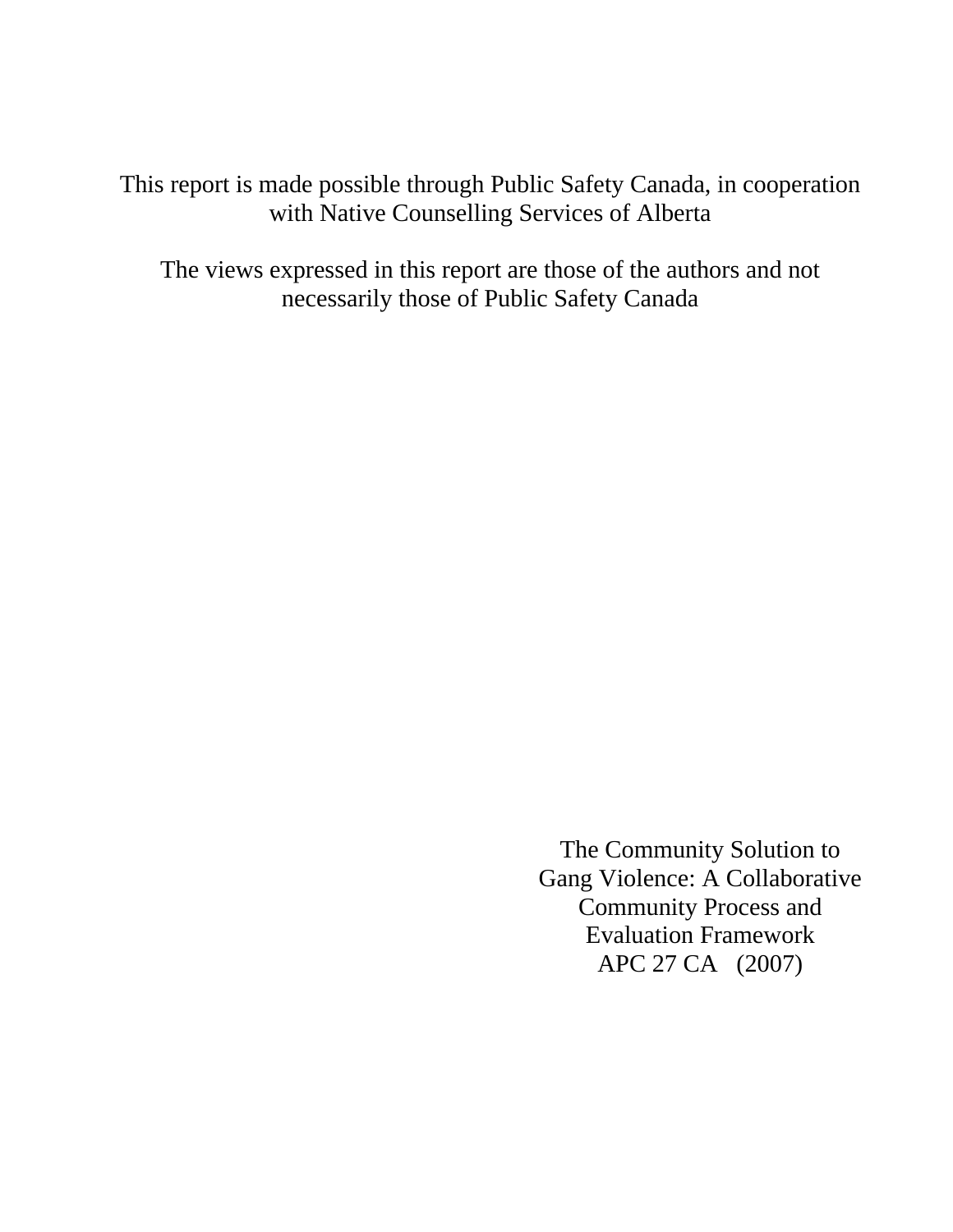Aboriginal Peoples Collection

Single copies of this report may be obtained by writing to:

 Aboriginal Corrections Policy Unit Public Safety Canada 340 Laurier Avenue West Ottawa, Ontario K1A 0P8

This report is also available on the Internet at [www.ps-sp.gc.ca](http://www.psepc-sppcc.gc.ca/)

If more than one copy is required, please feel free to photocopy any or all of this report.

Cat. No.: PS4-50/2007E ISBN No.: 978-0-662-46906-3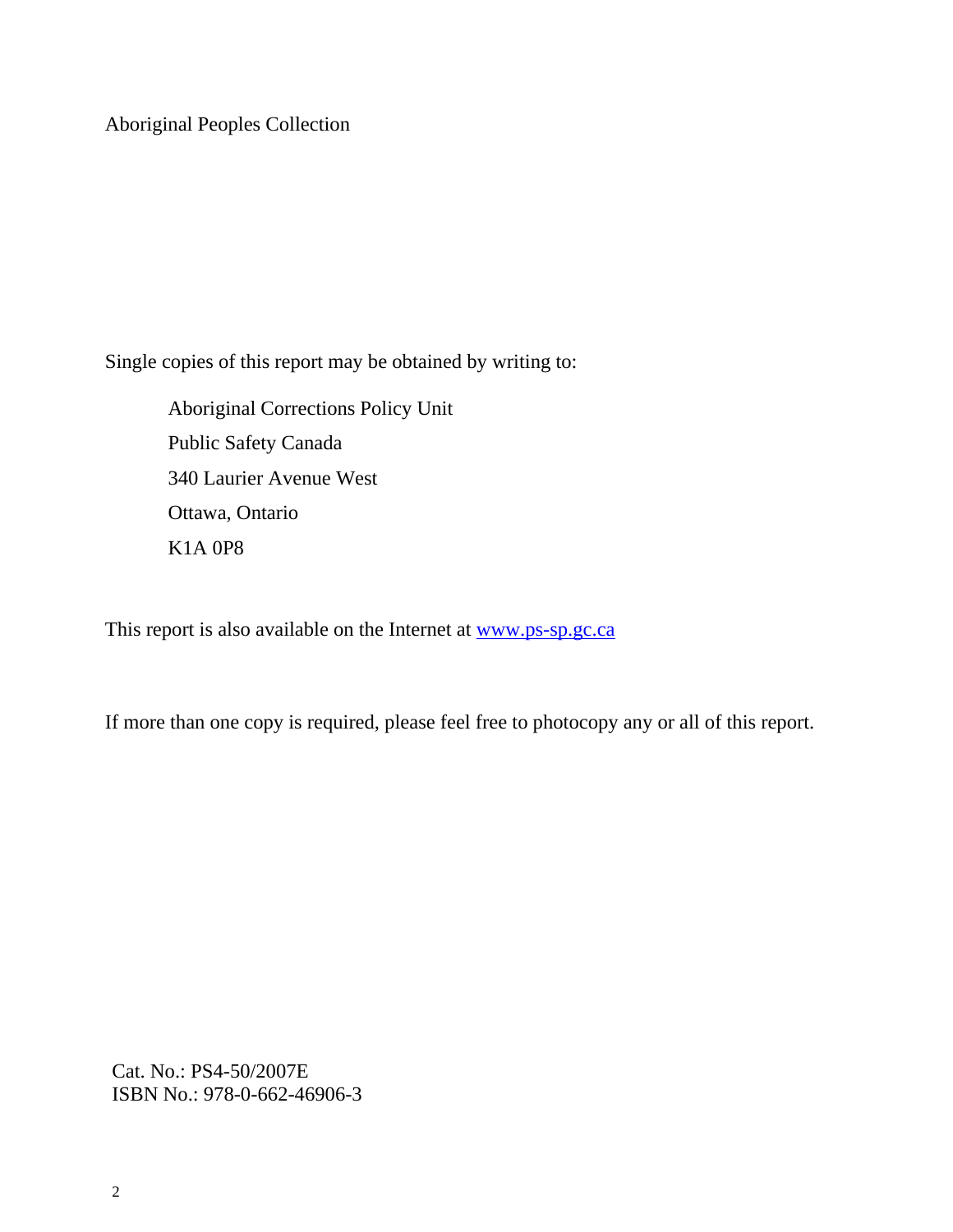# **The Community Solution to Gang Violence: A Collaborative Community Process and Evaluation Framework**



Authors: Karen Erickson, MEd Project Manager for Community Solution to Gang Violence

Patti LaBoucane-Benson, MSc Director of Research, Native Counselling Services of Alberta

> Dr. Jana Grekul Department of Sociology, University of Alberta August 2007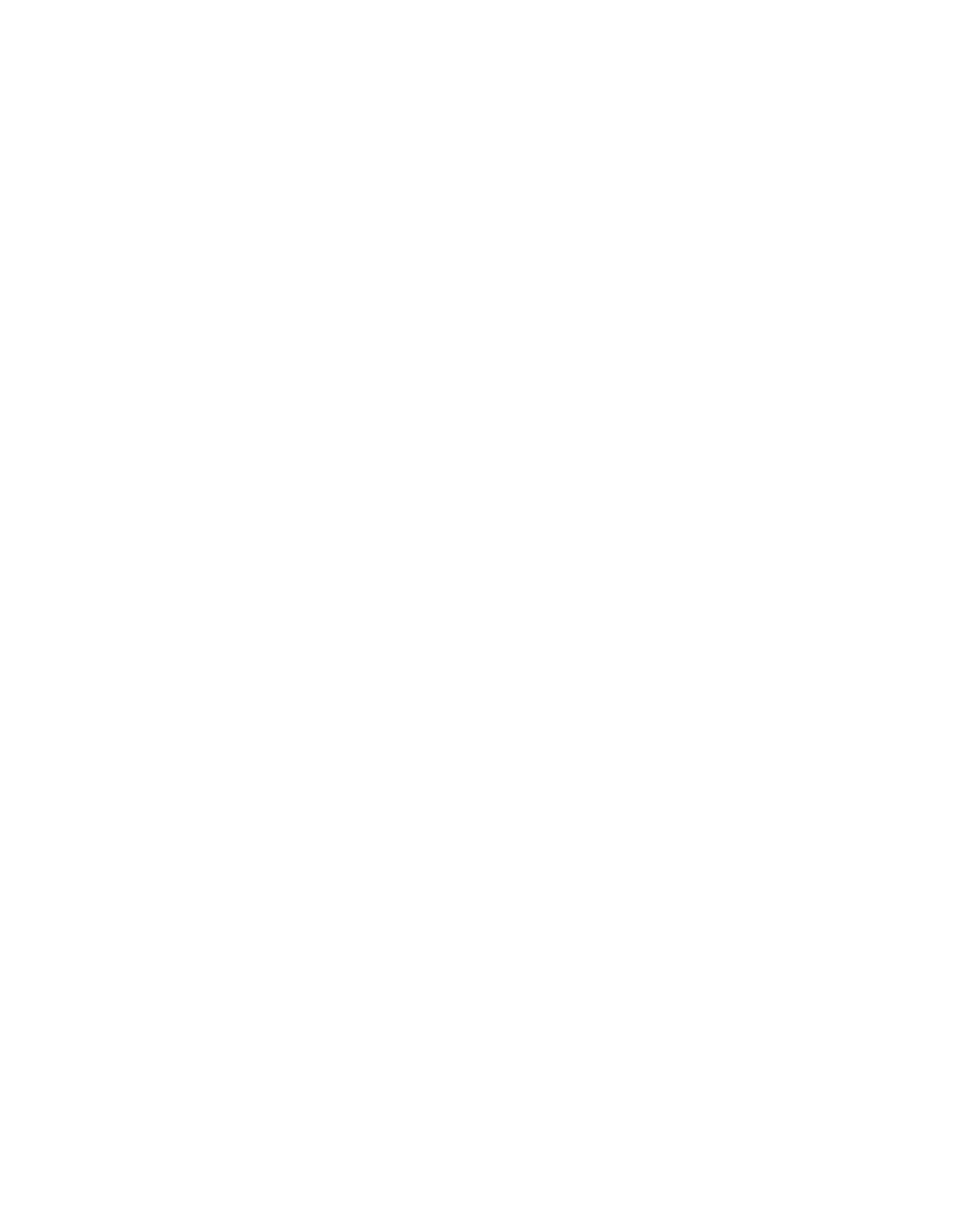## **Table of Contents**

| Community Solution to Gang Violence: A Comprehensive Community Initiative  4 |  |
|------------------------------------------------------------------------------|--|
|                                                                              |  |
|                                                                              |  |
|                                                                              |  |
|                                                                              |  |
|                                                                              |  |
|                                                                              |  |
|                                                                              |  |
|                                                                              |  |
|                                                                              |  |
|                                                                              |  |
|                                                                              |  |
|                                                                              |  |
|                                                                              |  |
|                                                                              |  |
|                                                                              |  |
|                                                                              |  |
|                                                                              |  |
|                                                                              |  |
|                                                                              |  |
|                                                                              |  |
|                                                                              |  |
|                                                                              |  |
|                                                                              |  |
|                                                                              |  |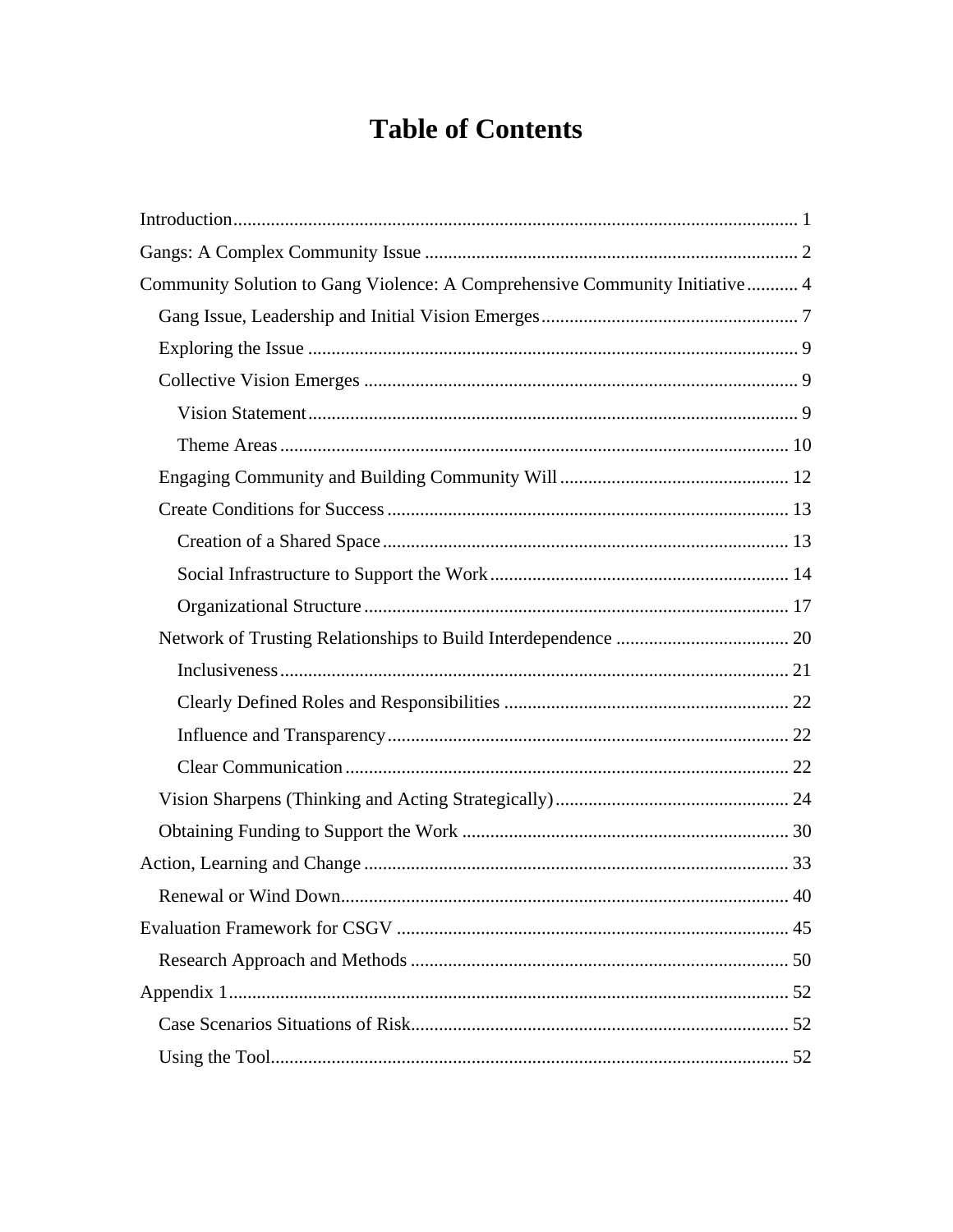| Bibliography and References For CSGV Risk and Protective Factor Framework 74 |  |
|------------------------------------------------------------------------------|--|
|                                                                              |  |
|                                                                              |  |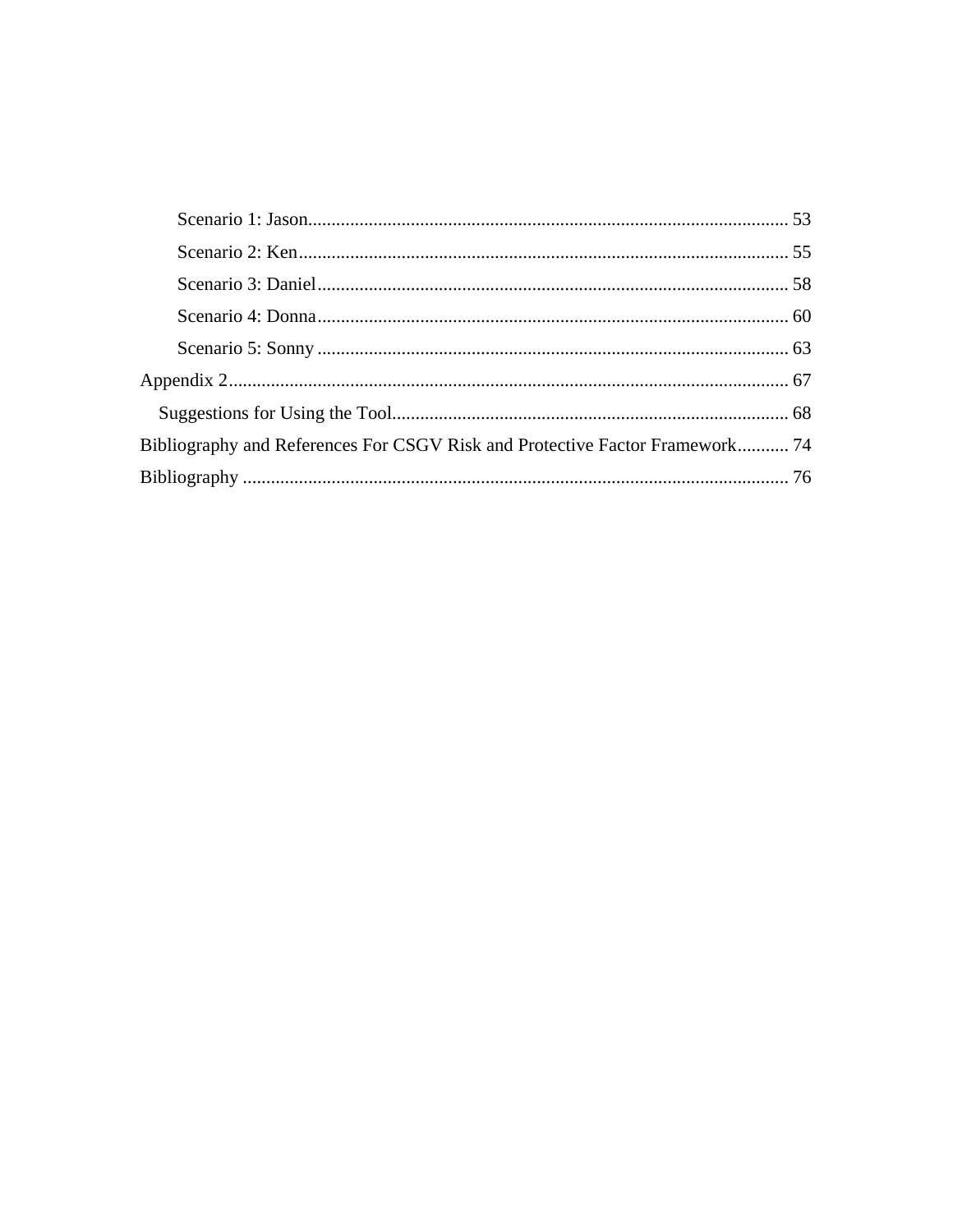## **Introduction**

<span id="page-6-0"></span>In 2003, the Greater Edmonton area experienced an increase in gang activity, gang related crime and gang related violence. The community demanded that something be done about the problem, and particularly that the Edmonton Police Service (EPS) address the problem. Although the EPS had organized a Gang Unit to take a more strategic response to the issue, they realized that enforcement alone would not have a significant long-term impact on reducing gang activity. At the same time, Native Counselling Services of Alberta felt that a community response to the issue was needed to prevent youth involvement in gangs, and approached the EPS with the suggestion that they work together to create a 'community-based approach to gang activity and violence.' Representatives from these two organizations held a series of conversations and meetings in which they shared their perspectives and concerns, and discussed the benefits and possibilities for engaging others in developing a community approach to gangs. As a result of this meaningful dialogue, the Community Solution to Gang Violence (CSGV) was created. Four years later, CSGV has grown to include more than 40 organizations working together on a strategic, community-wide approach to address the issue of gangs and gang violence. CSGV strives to:

- Enhance a sense of community responsibility and commitment to address gang violence;
- Promote positive youth development and develop conditions to prevent young people from becoming involved in gangs, and;
- Create a community-wide plan and network of support to find solutions to gang violence.

This paper provides a model for viewing the work of comprehensive community initiatives, details the process and practice involved in mobilizing and engaging the community to address the issue of gangs, and outlines the evaluation framework used to measure the effectiveness and impact of a community-based and driven approach to prevent youth involvement in gangs.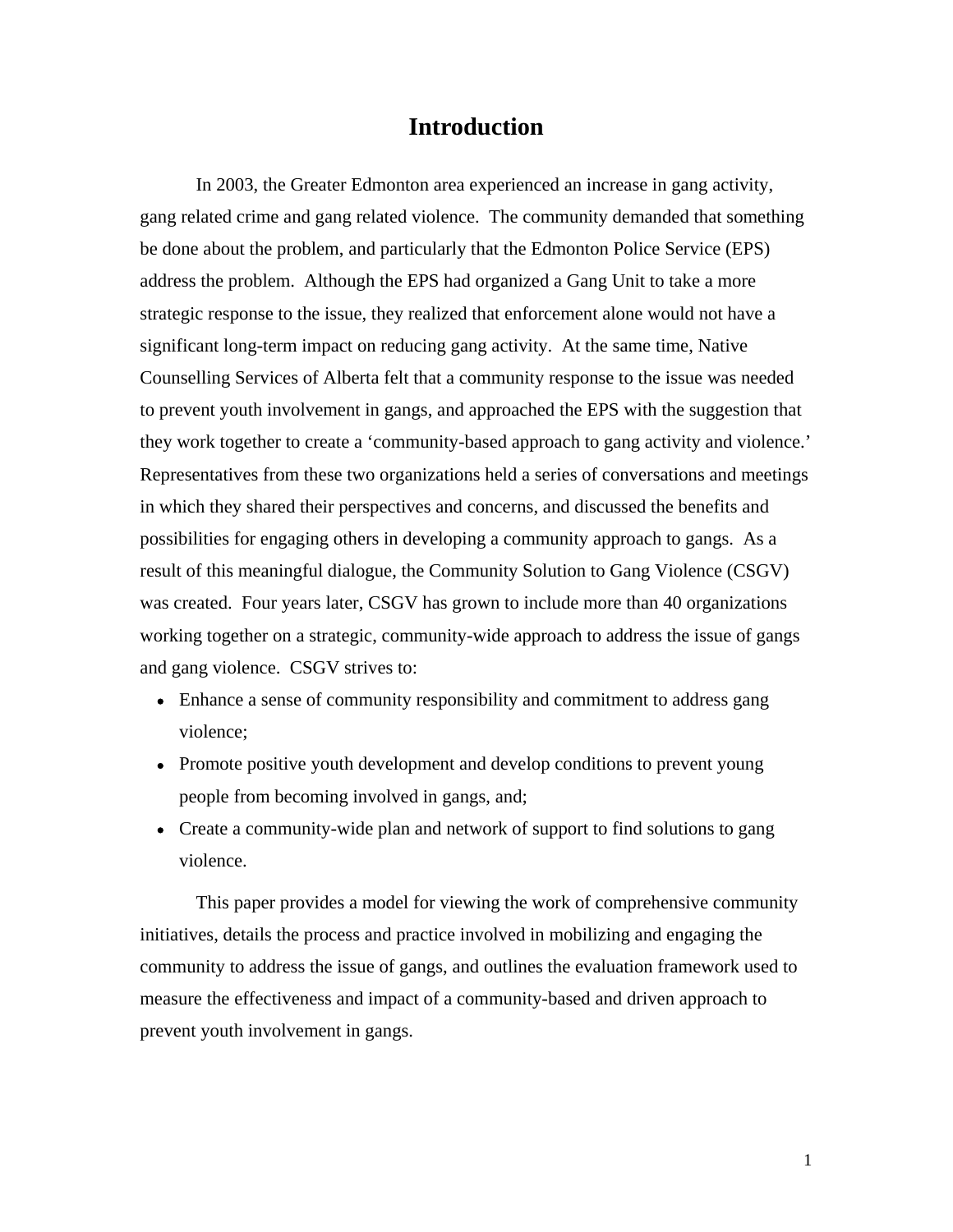## **Gangs: A Complex Community Issue**

<span id="page-7-0"></span>While the phenomenon of gangs is not new to Canada, the increasing concern about gangs and how to respond to gangs, particularly when youth are involved, is relatively new. In-depth, Canadian research on the topic of gangs is still in its infancy. In our review of over fifty articles on the topic of street or prison gangs, approximately 20 per cent of the studies were found to be based on Canadian data. As a consequence, community understanding of gangs is largely limited to media accounts of gang activities, and the popularitization of "gangsta" imagery in movies, television and music. These portrayals are based mainly on what's happening in large cities in the United States, and have little bearing on the situation in Canada. As a result, Canadian communities are both fascinated by and terrified of gang activities, and are at a loss as to how to respond to the behaviour.

Schools are struggling to find a way to respond to young people who may be involved with gangs or imitate gang behaviour. These are the students who are engaging in violent and intimidating behaviour, including carrying weapons to school. Families struggle to protect their children from associating with gangs and to give them the guidance and support they need to avoid gang involvement. Communities struggle to find ways to create a sense of safety in their neighbourhoods. Police struggle to find a way to deal with young people involved in criminal activities associated with gangs. Organizations serving young people and families struggle to meet the complex needs of young people and families. Governments struggle to develop policy frameworks to guide the development of strategies and services to prevent youth involvement in gangs. Young people themselves struggle to find a way to obtain the support they need from families, schools and communities to grow and develop the competencies and skills they need to avoid gang involvement.

Compounding this lack of understanding of the problem is the question of who is responsible for articulating solutions and taking action to address the problem. Who frames the issue and how is the issue framed? Is the gang phenomenon an issue of suppression with a focus on organized crime lead by the police and justice system? Is it an issue of intervention with a focus on gang-involved youth lead by corrections and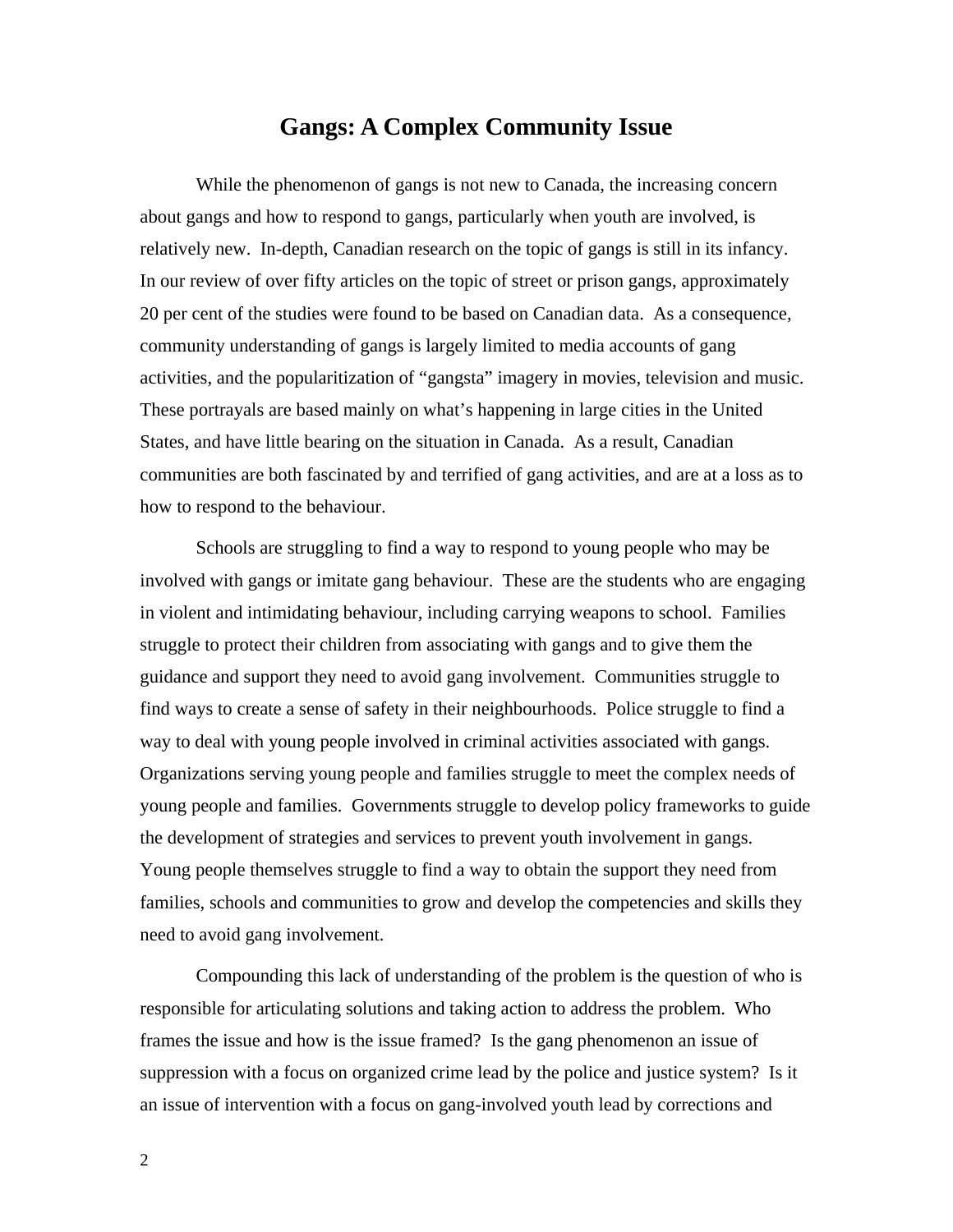government agencies? Is it an issue of prevention with a focus on at-risk young people lead by community members and community groups?

These questions underscore the complexity of the problem and the resulting solutions. The issues are socially and technically complicated and involve multiple stakeholders. Moreover, the dynamics surrounding gangs are constantly shifting. It is not an issue that lends itself to quick fixes, nor is it an issue that can be adequately addressed by a single organization. Gangs and gang activity have complex social, political, educational, justice and economic layers. Resolving issues with respect to gang activity must involve changes in attitudes, societal norms, relationships, organizational cultures, policies, civic action and laws. As such, the processes and practices involved in developing a comprehensive community approach to the issue of gangs are broad in scope and move beyond the patchwork provision of programs and services. The community approach seeks systemic change that creates linkages between systems, and redefines ways of working together to develop a collaborative, integrated approach to gangs. It is a way to create joined-up solutions to joined-up problems.

As logical as this approach may seem, our systems, organizations, and services are not designed to work together. We work within specialized systems that are informed by different paradigms and are expected to be self-contained. The space on the margins and the space between systems is often neglected or ignored. Work is typically defined in terms of specialties in which we distinguish ourselves by our differences rather than our commonalities. Plans and services are largely developed in isolation from others, and in some instances, from a place of secrecy. Scarce resources often pit agencies against one another in the competition for funds, rather than fostering possible collaboration. Personal power and responsibility for action tends to be hierarchical and focused on the transactions necessary to deliver specific services and achieve outcomes in keeping with specific mandates. Problems and solutions are seen to be self-contained.

The intent here is not to make judgments about the supremacy of one view over the other, but to highlight the dynamics surrounding comprehensive community initiatives like CSGV. There is a place for, and indeed, even a need for organizations to work as independent units where efforts can be focused on specific and clearly defined

3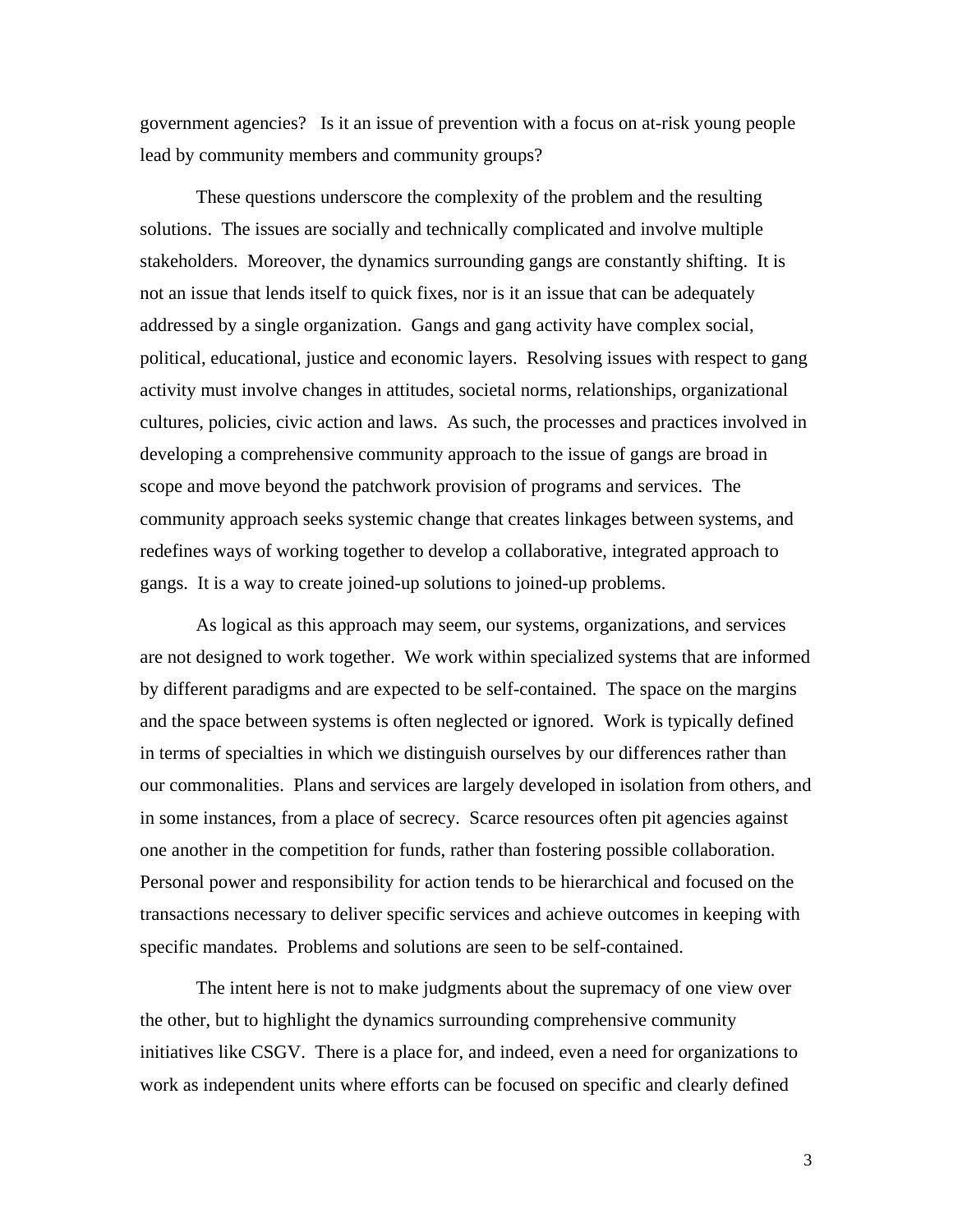<span id="page-9-0"></span>issues and problems. Not every community issue or problem requires a comprehensive, collaborative approach. However, it is warranted when the issue is extremely complex, as was stated by a leading expert in public leadership, who has written that when "the problems are interconnected, crossing jurisdictional, organizational and functional boundaries and are intertwined with other problems, a comprehensive community initiative is required". $\frac{1}{1}$  $\frac{1}{1}$  $\frac{1}{1}$ 

## **Community Solution to Gang Violence: A Comprehensive Community Initiative**

This is the contextual setting of CSGV, and marks the starting point in the journey to develop a comprehensive and collaborative approach to the issue of gangs. The approach draws from the emerging theory and practice on comprehensive community initiatives that centers on the idea that "multiple and interrelated problems…require multiple and interrelated solutions".  $2$  Comprehensive community initiatives, like Community Solution to Gang Violence are marked by the following key features<sup>[3](#page-9-3)</sup>:

- Comprehensive and broad in scope;
- Holistic, breaking down silos and linking systems;
- Multi-sectoral and inclusive, recognizing value of diverse backgrounds, networks and areas of expertise;
- Developmental and long-term, moving with the pace set by the community;
- Focus on the assets and resources embedded in communities; and

 $\overline{a}$ 

<span id="page-9-1"></span><sup>&</sup>lt;sup>1</sup> Luke, Jeffrey S. (1998) Catalytic Leadership Strategies for an Interconnected World San Francisco: Jossey-Bass Publishers

<span id="page-9-2"></span><sup>2</sup> Schorr, L (1997).Common Purpose: Strengthening Families and Neighbourhoods to Rebuild America .New York: Anchor Books.

<span id="page-9-3"></span><sup>&</sup>lt;sup>3</sup> Torjman, Sherri. (September 2006) Shared Space: The Communities Agenda Caledon Institute of Social Policy. Tamarack Institute for Community Engagement ( 2004) The Convening Organization Waterloo: Tamarack Institute for Community Engagement. Luke, Jeffrey S. (1998) Catalytic Leadership Strategies for an Interconnected World San Francisco: Jossey-Bass Publishers. Connor, Joseph A and Kadel-Taras, Stephanie.(2003) Community Visions, Community Solutions: Grantmaking for Comprehensive Impact. Saint Paul. Amherst H. Wilder Foundation. Ray, Karen. (2003). The Nimble Collaboration. Fine-tuning Your Collaboration for Lasting Success. Saint Paul. Amherst H. Wilder Foundation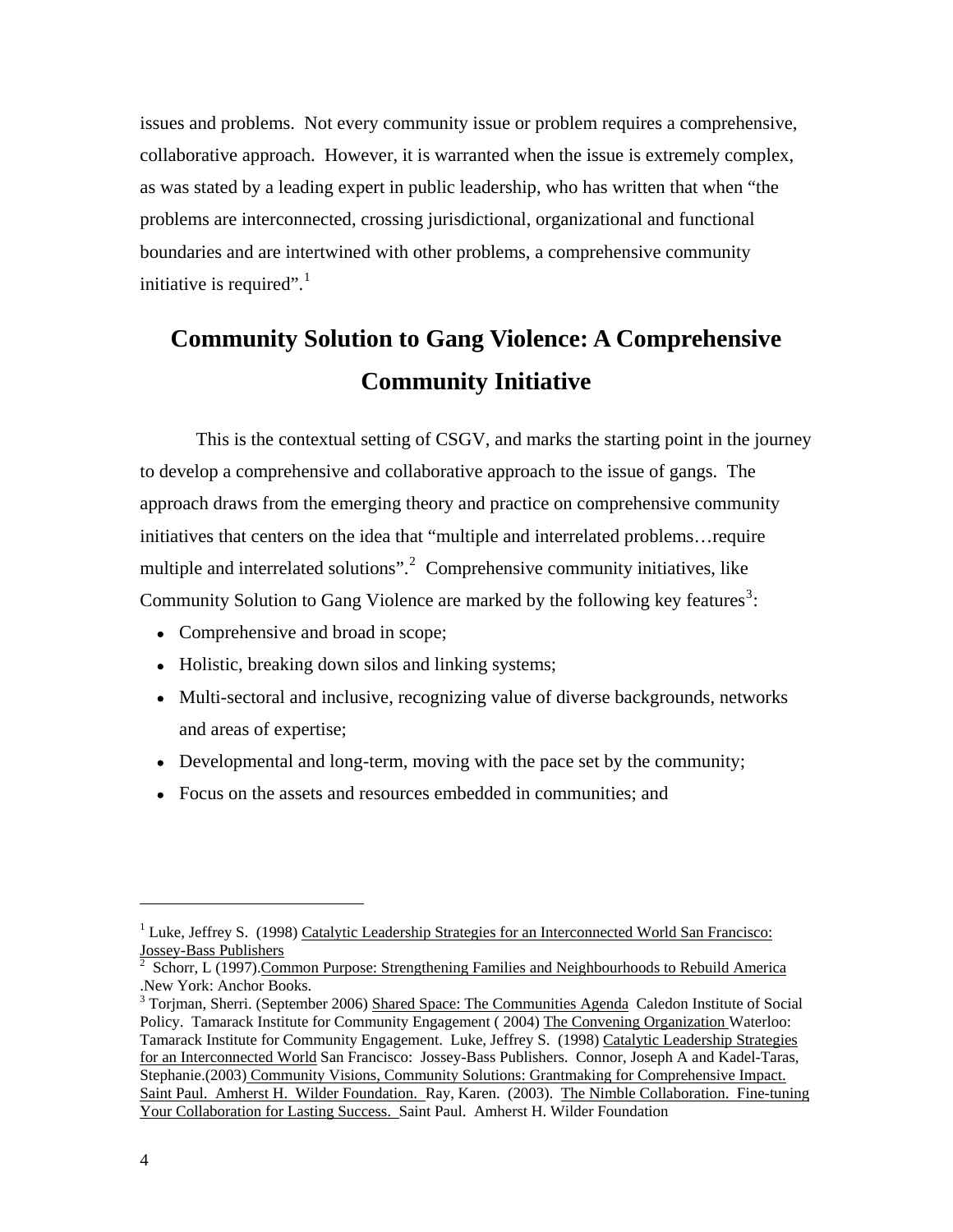<span id="page-10-0"></span>• Concerned with both process and outcome, building the capacity of the community to make significant improvements around an issue and in the way issues are addressed.

In addition to these key features, the Tamarack Institute for Community Engagement<sup>[4](#page-10-0)</sup> has identified a number of phases that initiatives such as CSGV typically move through when engaging the community in addressing a complex issue. These phases are reflected in the following schematic diagram that has been adapted to reflect the experiences of CSGV in developing a community-based response to gangs. The remaining section of this paper will highlight the processes and practices of CSGV as it moved through these various phases.

 $\overline{a}$ 

<sup>&</sup>lt;sup>4</sup> Tamarack Institute for Community Engagement (2004) The Convening Organization. Waterloo: Tamarack Institute for Community Engagement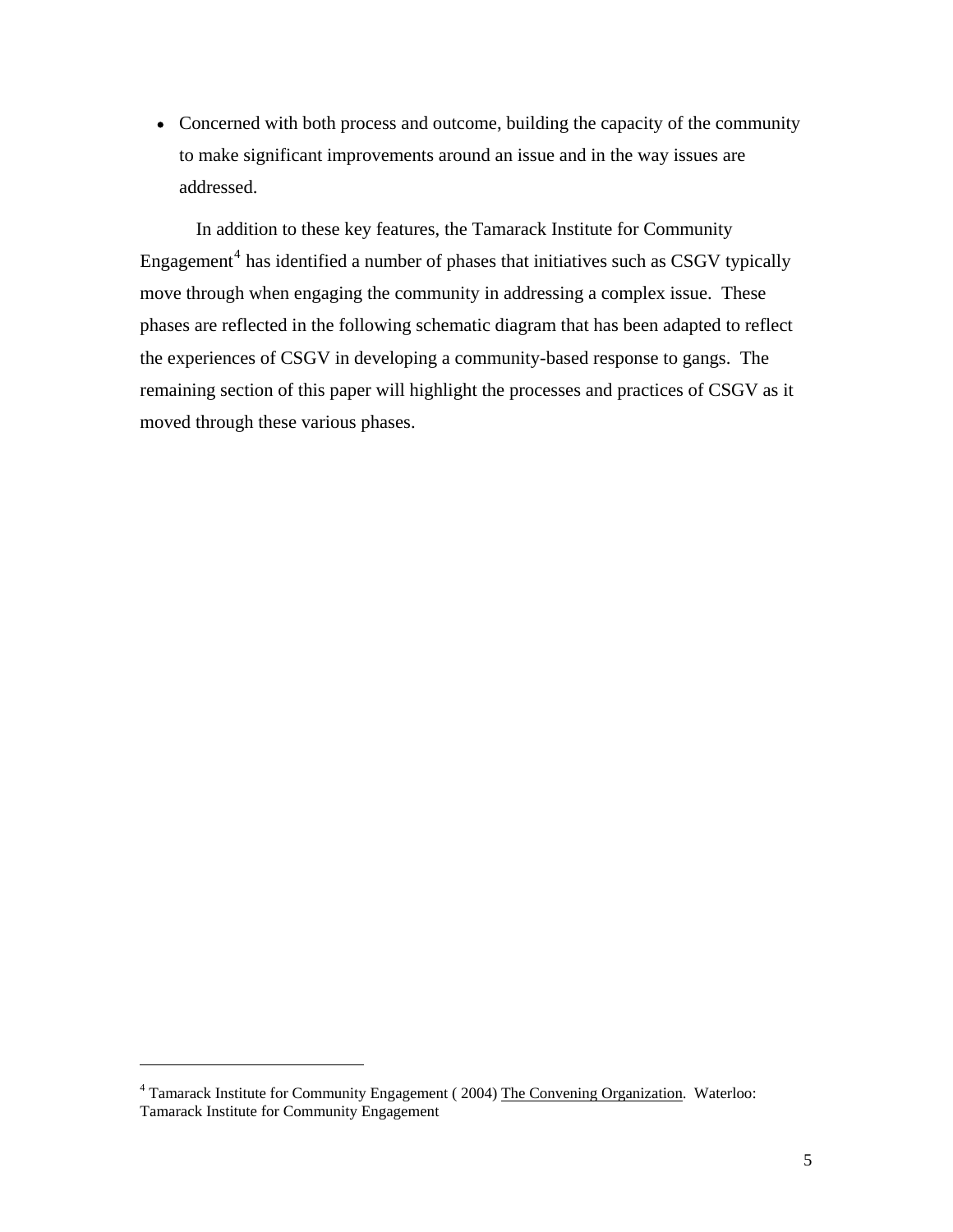Community Solution to Gang Violence Collaborative Model

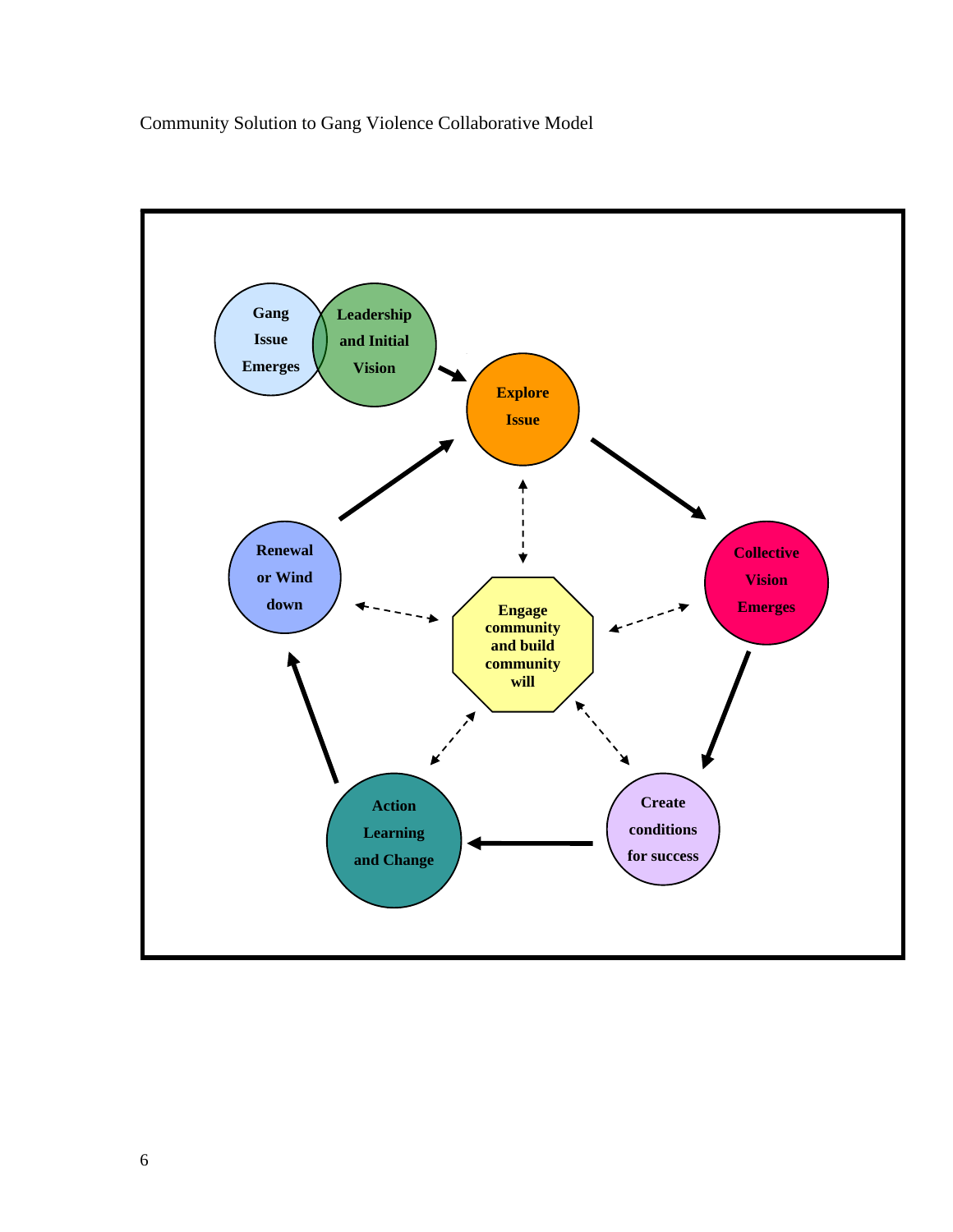## <span id="page-12-0"></span>*Gang Issue, Leadership and Initial Vision Emerges*

As was mentioned in the introduction, CSGV began in 2003 as a response to an increase in gang activity, gang related crime and gang related violence. Given that gangs and gang activity did not suddenly spring up in 2003, it is important to ask: Why then? How did the issue become a public issue that led to a community response? How did gangs become part of the community's agenda?<sup>[5](#page-12-0)</sup>

When reflecting back to this time, there were two critical factors that propelled the gang issue onto the community's agenda. The first was the intense and violent nature of the gang activity (Two men injured in car shooting. Edmonton Journal December 8, 2003. Man stabbed outside nightclub. Edmonton Journal, November 16, 2003. Two charged in teen's death: But still no arrests in two earlier cases where young men were shot to death. Edmonton Journal October 15, 2003), which created a sense of shock and outrage that such activities were occurring in the City of Edmonton. The second factor was the action taken by the CEO of Native Counselling Services of Alberta (NCSA) to approach the Chief of Police of the EPS, and initiate discussions about the need for the community to be engaged in addressing the issue. To start the process, the leaders brought together their Senior Management to discuss the issue and a potential partnership. Both the crisis or sense of urgency and the response from NCSA created the impetus to push the issue onto the community's agenda. While a crisis can bring an issue to the attention of the community, it requires community champions, or "catalytic leaders." Who:

- "Focus attention on the issue to the public and policy agenda;
- Engage people in the effort by concerning the diverse set of people, agencies and interests needed to address the issue;
- Stimulate strategies and options for action; and

 $\overline{a}$ 

• Sustain action and momentum by managing the interconnections through appropriate institution and rapid information sharing and feedback.<sup>[6](#page-12-0)</sup>"

<sup>&</sup>lt;sup>5</sup> Torjman, Sherri.(September 2006) Shared Space: The Communities Agenda Caledon Institute of Social Policy.

<sup>&</sup>lt;sup>6</sup> Luke, Jeffrey S. (1998) Catalytic Leadership Strategies for an Interconnected World San Francisco: Jossey-Bass Publishers p.33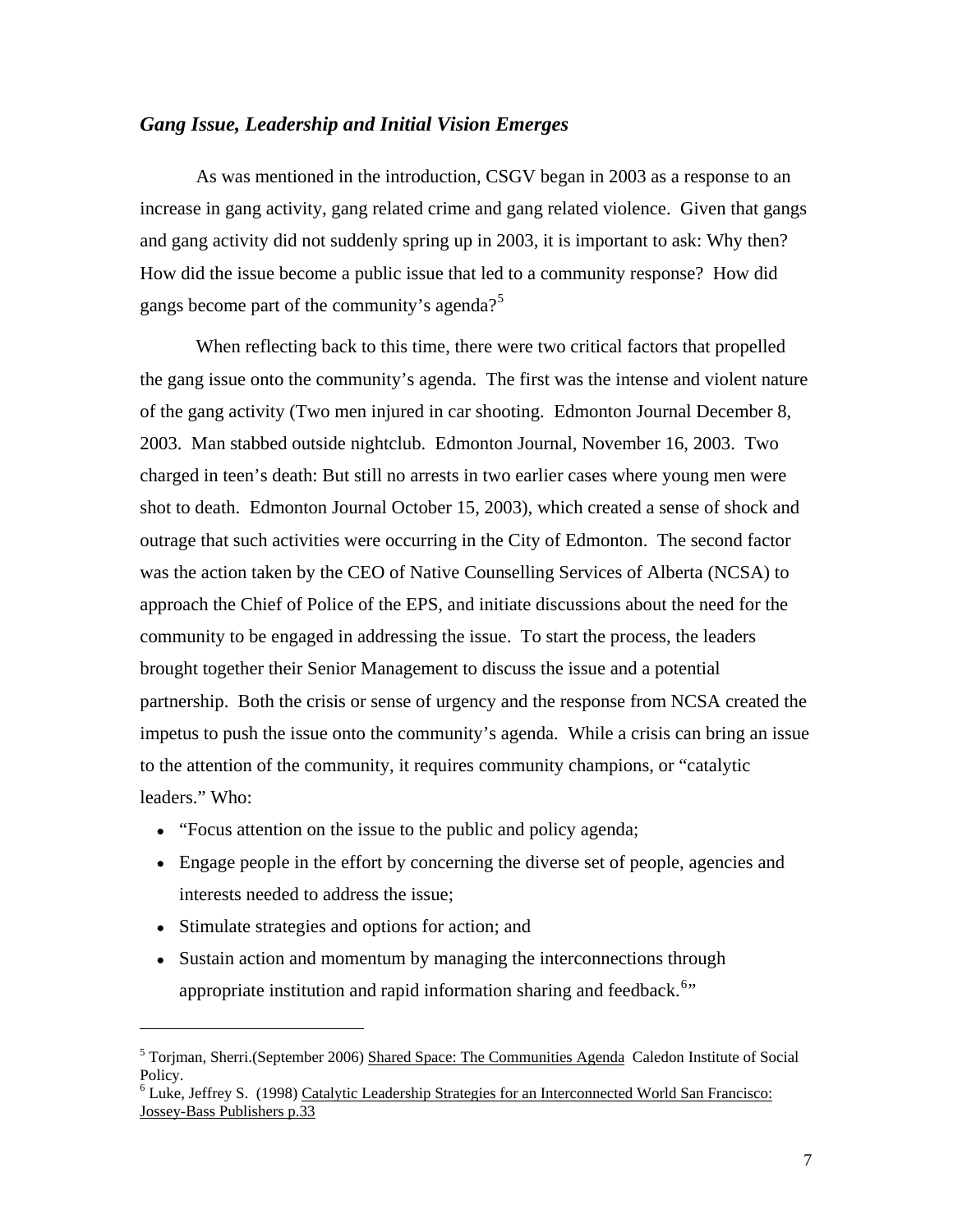The leaders that emerged to take on these tasks, Allen Benson, CEO of NCSA, and Mike Bradshaw, Deputy Chief of the EPS (appointed by the Chief of Police), brought together two diverse systems with different cultural histories, structures and world views. The EPS is highly structured with chains of command where orders are given, followed through and reported upon. Action and results are the focus of activity. NCSA, on the other hand, is a community-based organization providing a range of services for and by Aboriginal people in Alberta and is known for its cutting edge innovative programming. Community engagement and development are the focus of much of its activity. What united these differing perspectives was an agreement about the urgency of the issue, a personal commitment to address the issue, and a profound belief that gang violence could best be addressed by a broad-based community response. The Deputy Chief of the EPS was tired of seeing young people involved in gangs being carried away in body bags. The CEO of NCSA could not stand by and watch the destructive impact gangs had on children and families and the community as a whole. They were compelled to move beyond their individual mandates and push the issue onto the "community agenda."

One of the first steps, was to host a Leadership Forum that brought key stakeholders together (school boards, municipal, provincial and federal government leaders, police, community, family and youth serving organizations) to commit to a process of developing a broad-based community solution to gang violence. Specifically, the key stakeholders were asked to commit themselves and their staff to attend a Community Forum that would bring people together from a wide variety of sectors government, businesses, corrections, judicial, education, voluntary and non-profit organizations - to begin the work of developing a comprehensive community approach to the issue.

The framing of the issue was critical in shaping the CSGV initiative in that it was a call to action that required collective responsibility for the problem and collaborative action for the solution. It was clear from the beginning that there was no quick fix to the issue of gang violence. The issue was bigger than any single organization and the interconnected problems of gang violence required a new way of addressing the problem and identifying solutions.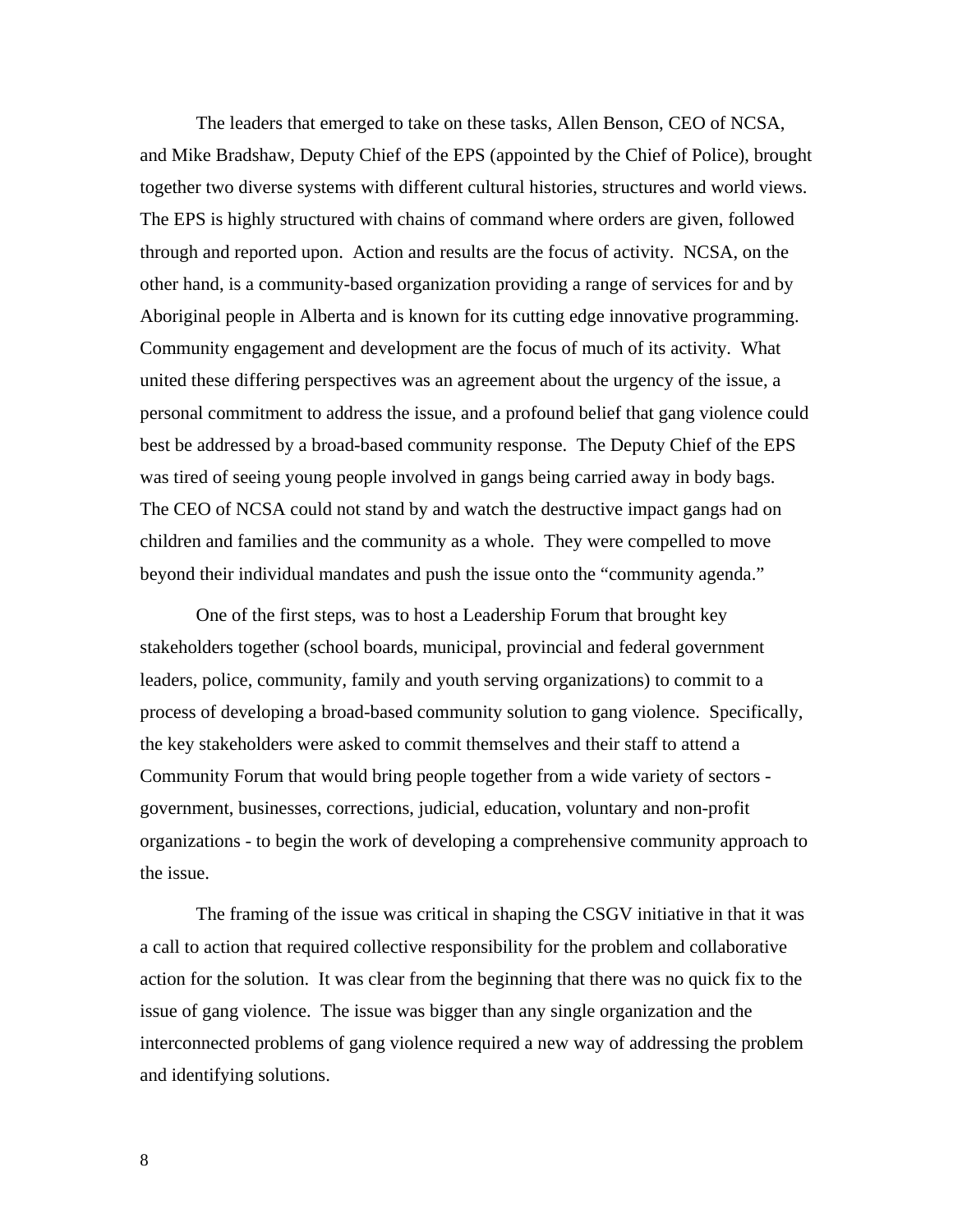## <span id="page-14-0"></span>*Exploring the Issue*

The Community Solution to Gang Violence Forum was held in April of 2003 and drew over 350 people from a broad cross-section of the community: youth services, education, family services, mental health, housing, employment, victim support, crime prevention initiatives, community development agencies, multicultural groups, aboriginal organizations, small business, church groups, police, investigative services, justice, community corrections and correctional centers. It was clear that the issue of gang violence had a far reaching impact on the community and that the issue was interconnected.

As the primary purpose of the forum was to begin the work of developing a broad-based community solution to gang violence, it focused on two specific outcomes:

- Increasing collective understanding of the interconnected nature of the gang "problem" in the Greater Edmonton area; and
- Developing a vision and strategies for a community-wide approach and plan to address the issue.

#### *Collective Vision Emerges*

To achieve these outcomes an interactive process was developed that enabled participants to share their knowledge and experience of the issue, identify the underlying causes behind the issue and to identify strategies and actions for addressing these issues. From these discussions, the following Vision Statement and theme areas emerged to guide the development of "Community Solution to Gang Violence."

#### **Vision Statement**

*The Greater Edmonton area is a safe and healthy community in which our youth and other citizens, agencies, institutions and government are sufficiently informed and empowered to value and take collective and individual responsibility for maintaining a community free of gang violence.*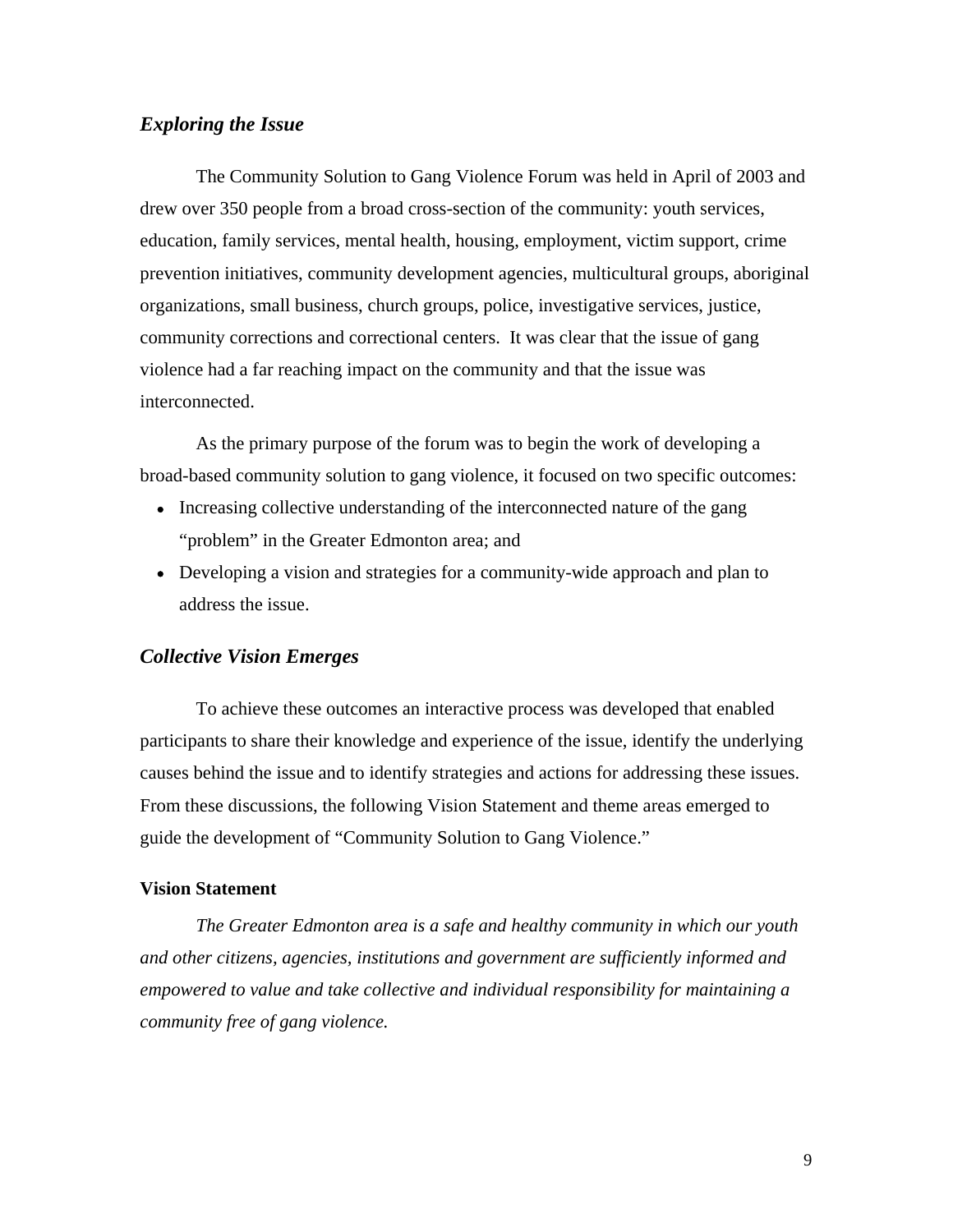## <span id="page-15-0"></span>**Theme Areas**

- Community Awareness
- Values and Education
- Early Intervention
- Youth Programming
- Addictions/Treatment
- Resources/Funding
- Government/Policy
- Leadership

Before the forum closed, a Steering Committee composed of leaders from NCSA, the EPS, and Edmonton Community Services made a commitment to carrying the ideas from the forum forward. This included marshalling the resources necessary to develop an inclusive community plan to address issues of gang violence in the Greater Edmonton area. In addition, volunteers from each of the working tables at the forum held two follow-up meetings to create action plans in key areas identified above by participants at the forum. A sign up list of interested working group members was also created for future follow-up. As a result, a core group of committed individuals instilled hope and optimism that the issue would not die, and that the efforts of forum participants would be used to develop solutions to the issue. The data gathered from the forum was used to develop a comprehensive list of stakeholders with interest and knowledge in the issue and to develop a proposal to obtain funding for staff and resources.

While the Steering Committee committed to carrying the ideas from the forum forward, sustaining the momentum from the forum was a considerable challenge. The willingness and commitment of the community to act on the issue was evident from the forum. However, there was no staff or infrastructure to take on the between meeting tasks, research, framing and follow-up necessary for the work to progress. Instead, the Steering Committee composed of the Deputy Chief of the EPS, the CEO of NCSA, and a Branch Manager from Community Services with the City of Edmonton, needed to incorporate these tasks into their existing work and mandates. They needed to be constantly mindful of the need to create space and time to keep the issue on the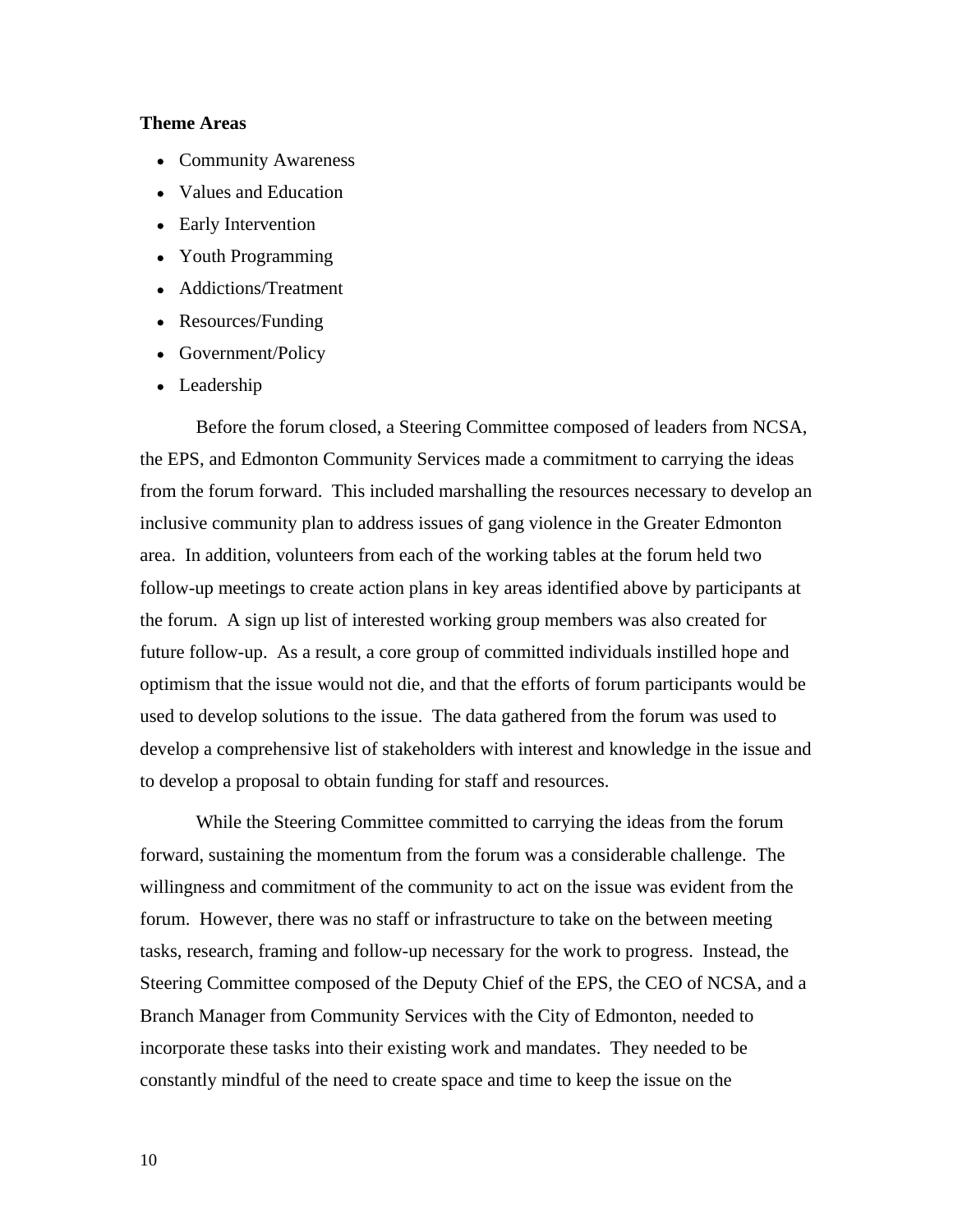community's agenda, and not let it slowly fade away with the hope that someone else or the government would emerge to take responsibility for the issue. They needed to push the boundaries of their individual organizational mandates and work collaboratively to forge a common identity and sense of purpose. They needed to obtain resources to hire staff to help build the social and administrative infrastructure to sustain the movement forward. On a practical level, it meant determining who was going to act as the host agency or trustee for the initiative.

These actions were difficult and time consuming. Trust is at the core of collaborative practice and trust is developed by consciously paying attention to the importance of relationship building. Patiently learning about each other, defining relationships, figuring out how to share power, who will act as the lead of the initiative and learning how each partner adds value to the whole, are critical indicators of success. All too often collaborative efforts fail because in the rush to act on urgent issues, relationship building is seen to be a frustrating waste of time. However, without solid relationships built on trust, making decisions about who applies for funding; how decisions are made; how power is to be shared; and how the initiative is to move forward can undermine and sabotage collaborative action.

Eighteen months after the first Community Forum, the Interim Steering Committee had worked through these issues, obtained start-up funding, and hired a Project Manager in the fall of 2004. Although the Steering Committee gave periodic updates to forum participants on the progress made, eighteen months is a considerable time lag time between the initial energy generated at the forum and some sign of concrete progress and action. The first tasks of the Steering Committee and Project Manager were to re-engage the community and particularly the participants who attended the forum, reignite a sense of urgency around the issue, and instil a sense of hope that the effort and thought put forward was still valued and essential for addressing the issue of gang violence.

Fortunately, the leaders of the initiative had the foresight to develop a list of stakeholders who attended the Leadership and Community Forums. Contact was made to let people know the initiative was alive and well. Despite the passage of time, a

11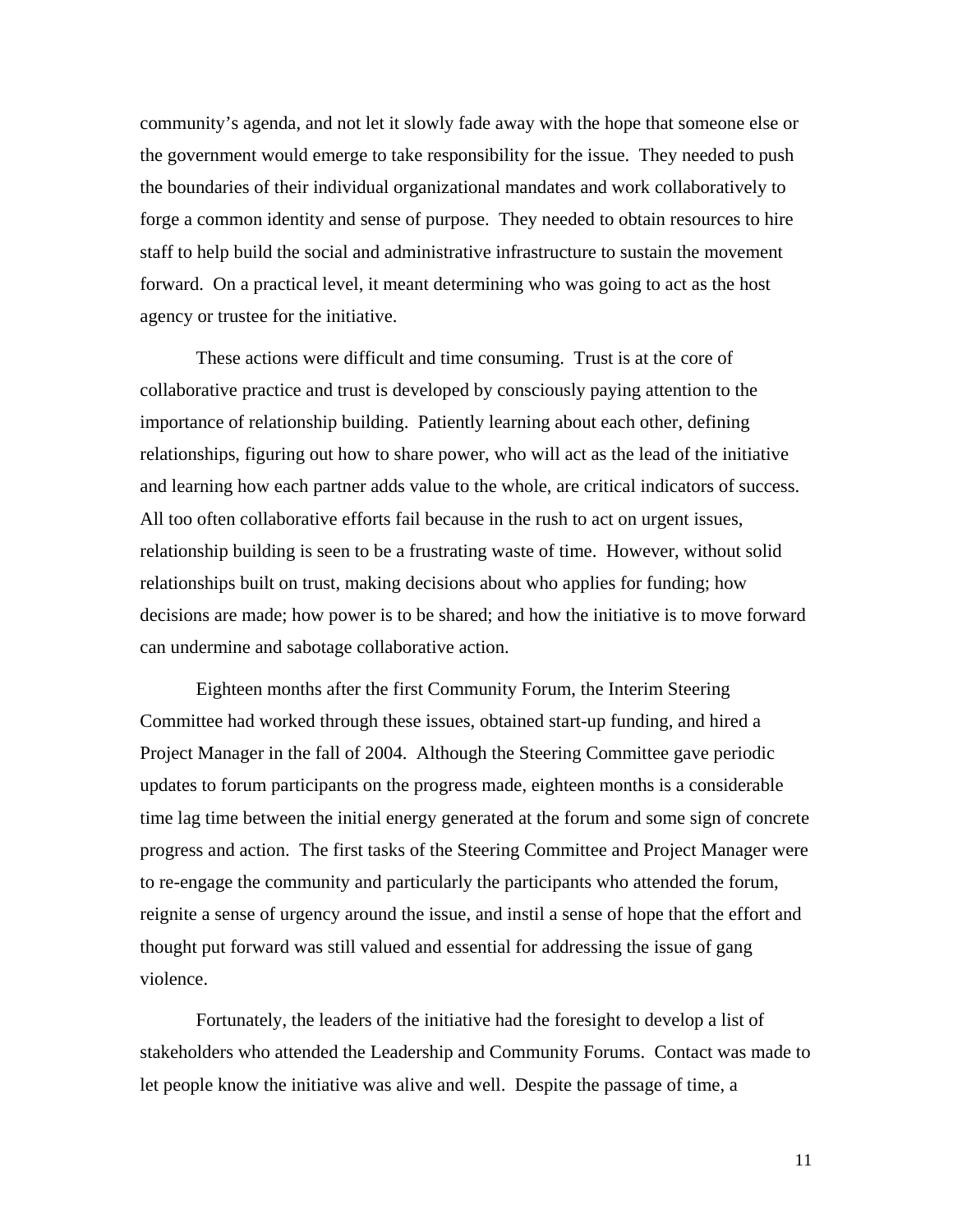<span id="page-17-0"></span>significant number of people were still interested in pursuing the issue and they agreed to come to another Community Forum and establish Working Groups that would carry the initiative forward. Approximately 185 people attended the second forum, and of these, 100 people (including community members who self-identified as interested in future working groups) indicated their interest in joining one of the Working Groups to develop and implement action plans. The second forum generated the following principles to focus the overall direction of the CSGV initiative:

- Focus on preventing youth involvement in gangs by addressing root causes of youth and gang violence;
- Build on community strengths, assets and capacity to address the complexities of young and gang violence;
- Act as a convening group that brings people and sectors together to think through the complex issues of gangs, deal strategically with youth involvement in gangs and develop an integrated, comprehensive approach that is community driven and directed; and
- Foster sustained commitment, coordination and collaboration based on a shared vision and mutual respect.

### *Engaging Community and Building Community Will*

Engaging the community and developing community will are essential to the growth of any comprehensive community initiative. A community initiative by its very definition is driven, defined and shaped by the community. Without purposeful and sustained attention to the engagement of the community and the development of community will, an initiative is not likely to move forward and is not likely to reach the desired outcomes. Put simply, without community engagement and community will there is no comprehensive community initiative. As Connor emphasizes: "Community engagement is an ongoing process of moving out to larger and larger circles of people. A community problem-solving effort may begin with a few individuals or a few organizations, but it needs to continually seek out additional participants and involve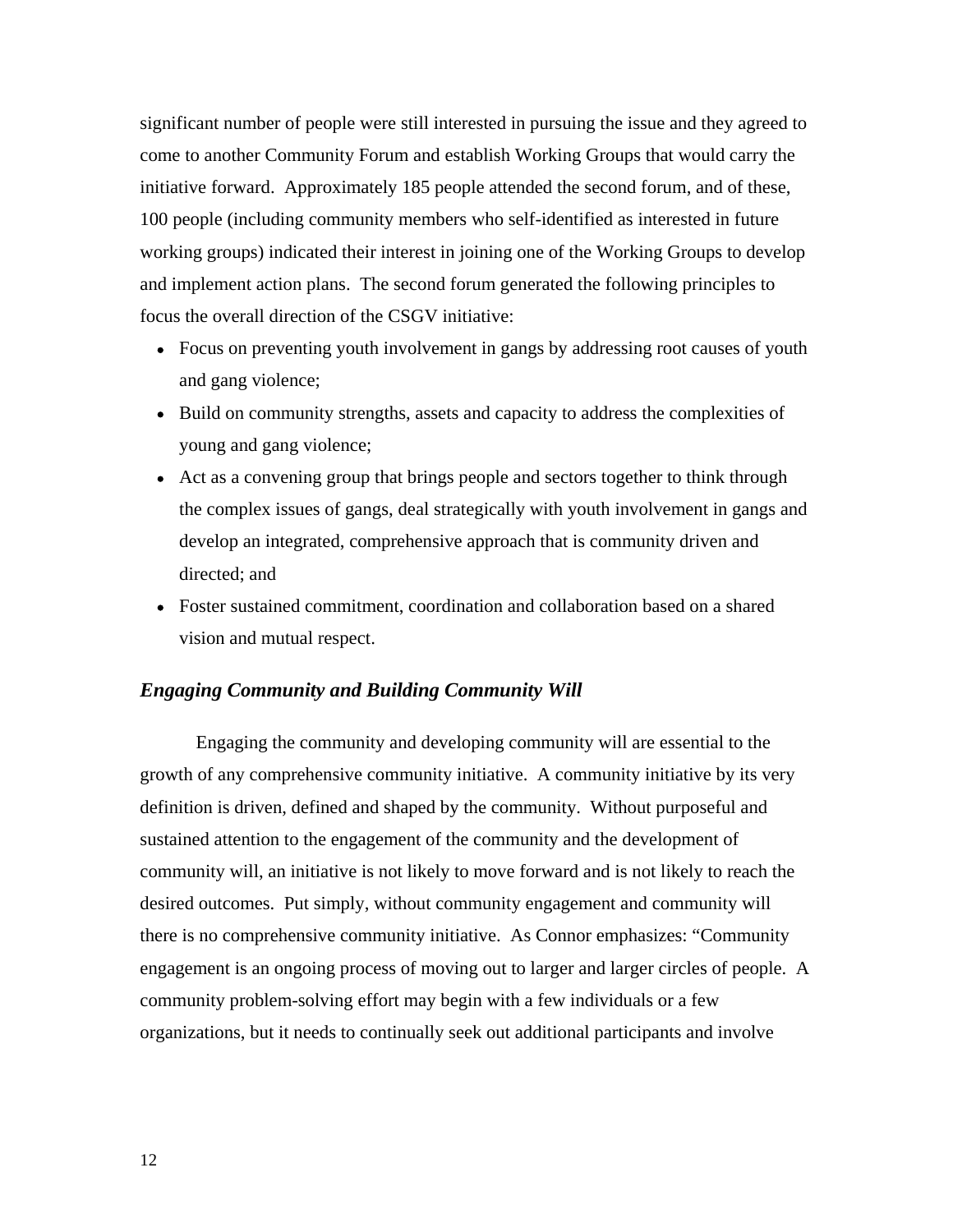<span id="page-18-0"></span>multiple sectors to be seen and valued as a community-wide effort.<sup>[7](#page-18-0)</sup>" From the onset, Community Solution to Gang Violence was driven by this same reasoning. It is the reason community engagement and development of community will are the centre point of the initiative and the primary marker of success. Each phase of the development of a comprehensive community initiative must in some way further engage the community and continually build community will. It is an on-going part of the process.

## *Create Conditions for Success*

Further to community engagement, CSGV has identified a number of conditions for the development and implementation of comprehensive community initiatives. The conditions have been identified through reflective practice, review of the literature on other comprehensive approaches to gangs, and the emerging theory on collaborative practice. Comprehensive community initiatives that tackle complex issues like gang violence venture into new territory and new forms of organization and practice that essentially are discovered along the journey. Comprehensive community initiatives are based on a model of change that is more organic and evolving than linear and mechanical. It is highly contextual and relies heavily on purposeful dialogue, strategic thinking, and reflective practice.<sup>[8](#page-18-0)</sup> Its goal is to enable people to think through complex issues and discover new ways of working together. It involves the creation of new knowledge that arises out of the interaction and shared experiences of those working to develop a common language, shared understanding and mutual agreement on the actions needed to create change.

### **Creation of a Shared Space**

 $\overline{a}$ 

Torjman<sup>[9](#page-18-0)</sup> describes three "types of place" that need to be considered in advancing the "community's agenda." Physical space is the place we live. It is our homes, our

<sup>&</sup>lt;sup>7</sup> Connor, Joseph A and Kadel-Taras, Stephanie.(2003) Community Visions, Community Solutions: Grantmaking for Comprehensive Impact. Saint Paul. Amherst H. Wilder Foundation. p.26.

<sup>&</sup>lt;sup>8</sup> Wheatley, Margaret. (2002) Turning to One Another : Simple Conversations to Restore Hope to the Future. San Francisco: Berrett-Koehler Publishers. Habermas, J. (1979). Communication and the Evolution of Society (trans T.McCarthy. London: Heinemann. Bohm, D.(1997) On dialogue. Edited by Lee Nichol. London:Routledge.

<sup>&</sup>lt;sup>9</sup> Torjman, Sherri.(September 2006) Shared Space: The Communities Agenda Caledon Institute of Social Policy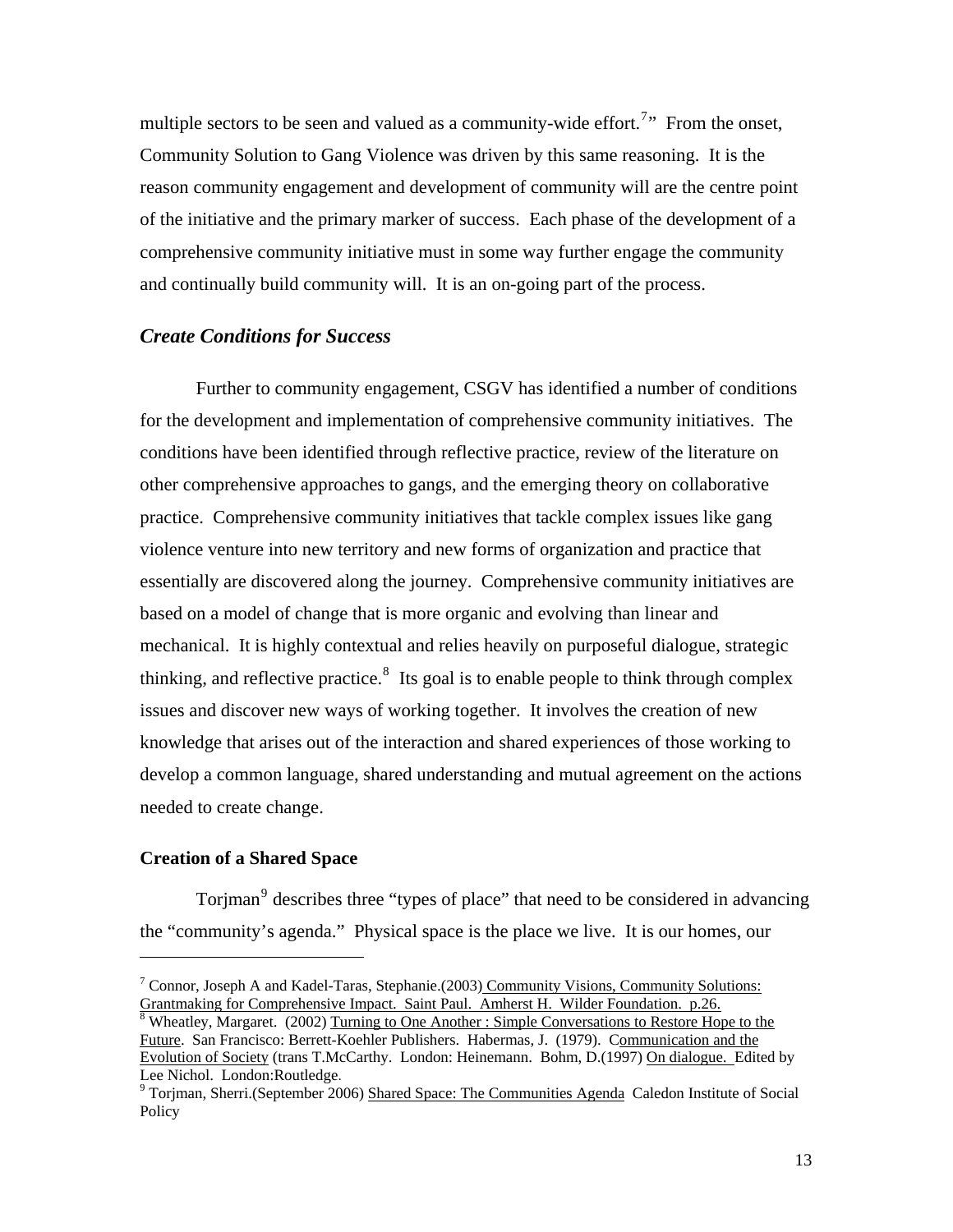<span id="page-19-0"></span>neighbourhood, where our children go to school, where we work and play. It is the woods, the river and physical environment that make up our world. Understanding the conditions and dynamics surrounding people's connection, engagement and interaction of people living in the physical space of community is critical for understanding and responding to the community's agenda. Emotional space is a sense of belonging. It is the place that families and neighbours call home. Within community work it is the place where people make a personal and emotional commitment to work toward the common good. Intellectual space is the common language, shared understanding and concepts that enable people to work together more effectively. It includes both what people do and how they organize themselves to face complex challenges.

CSGV created a shared public space to address the complex issue of gangs that did not previously exist. Specifically we created a physical space where people could "meet and join-up" with others who were concerned about and wanted to take action to address the issue of gangs. We created an emotional space where fears about gangs and their impact on individuals, families and the community could be expressed and where hope for change could be strengthened and nurtured. We created an intellectual space where we could learn with and from each other to better understand the conditions that give rise to gangs and find solutions to prevent youth involvement in gangs. In summary, we created a shared space where the private troubles of individuals and families, and of individual service providers and organizations, could be turned into public issues that engaged the whole community. This is the way in which changes were made to create "Community Solutions to Gang Violence."

#### **Social Infrastructure to Support the Work**

In his studies on how communities can address complex problems, Connor employed the term "community support organizations" to refer to the type of infrastructure that is needed to cross multi-boundaries. He defined a community support organization as "an impartial, skilled, local intermediary dedicated to fostering the success of local collaborations and systemic reforms in order to improve the way the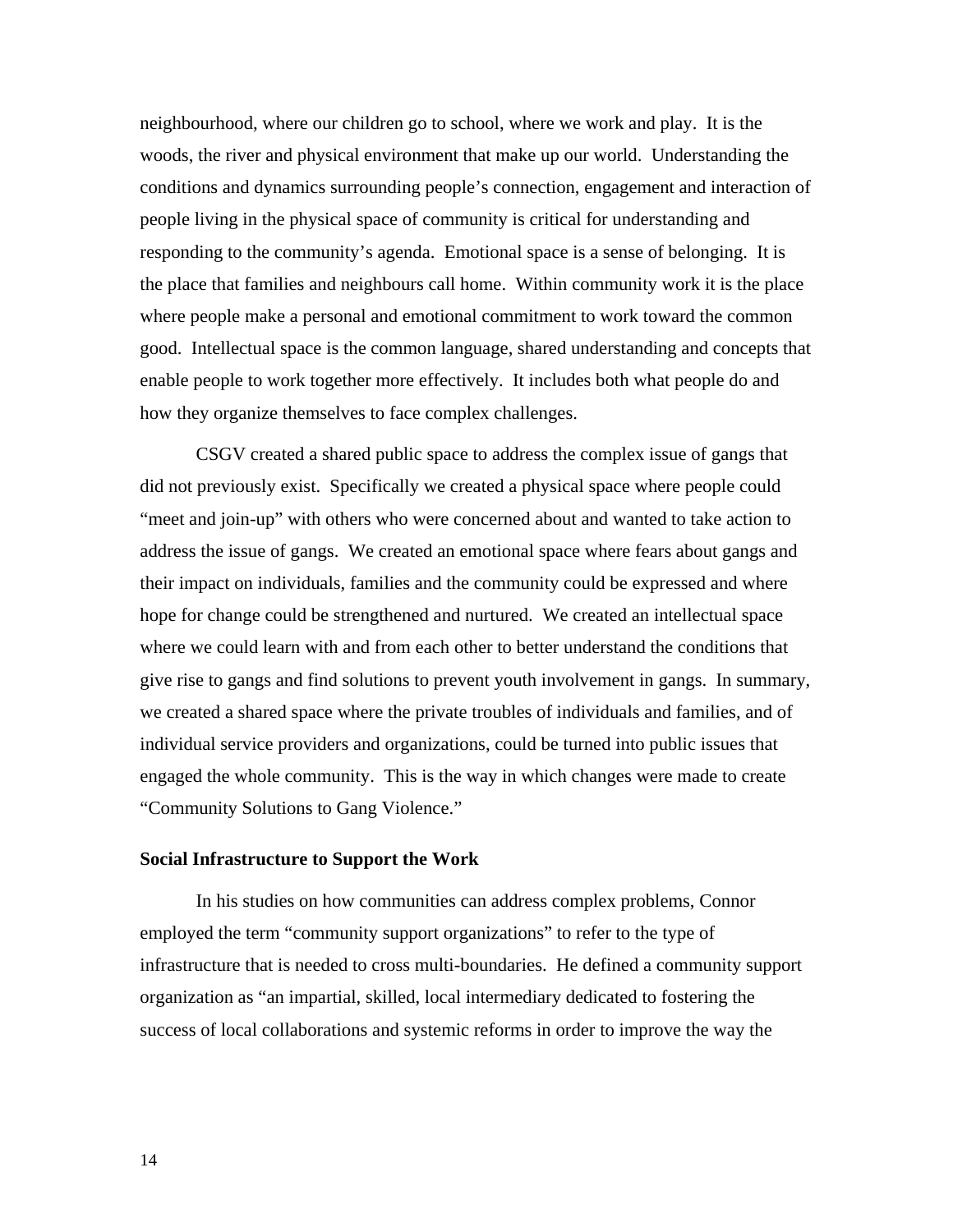<span id="page-20-0"></span>community solves problems."[10](#page-20-0) Given that there was general community agreement that no single organization could address the complex issues of gang violence, CSGV faced the challenge of organizing itself as a community support organization.

As a result of the community awareness efforts by the leaders of CSGV and the identification of stakeholders at the Leadership and Community Forums, CSGV established a core group of committed members to initiate action and solve the complexities of organizing a community support organization to sustain the work. Through a series of meetings that analyzed the data generated from the Leadership and Community Forums, CSGV established the following framework to guide its work as a community support organization.

**General Goal** - To create and sustain a collaborative process to engage and support citizens, agencies, institutions and government to take collective and individual responsibility for working toward a community free of gang violence

**Guiding Principles -** We take responsibility, individually and collectively, to create the conditions for a community free of gang violence.

#### **We will:**

 $\overline{a}$ 

- Consciously learn more about gangs and gang violence.
- Share information with each other.
- Listen to members of our own committee and working group and communicate with members of other working groups – for the purpose of sharing information.
- Encourage existing organizations to pay attention to community needs and provide services within the scope of their mandates.

We will work collaboratively with others to create a community-wide approach to address the issue of gangs and gang violence.

<sup>&</sup>lt;sup>10</sup> Connor, Joseph A and Kadel-Taras, Stephanie.(2003) Community Visions, Community Solutions: Grantmaking for Comprehensive Impact. Saint Paul. Amherst H. Wilder Foundation. p.26.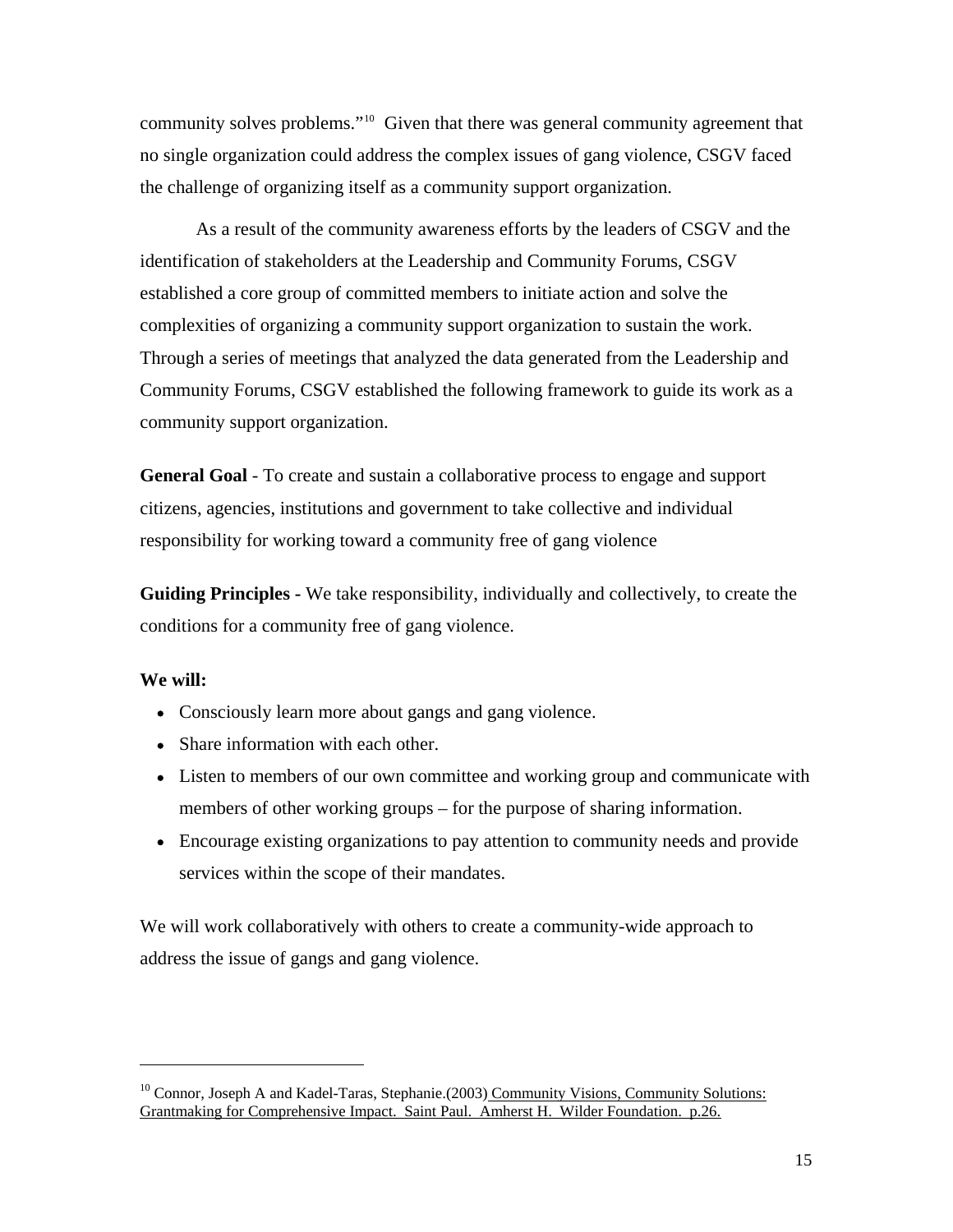## **We will:**

- Support each others' endeavours.
- Demonstrate flexibility; be open minded to the ideas of others and to change.
- Avoid silos and build connections.
- Find out what is happening now (the community work with youth that is good  $\&$ positive), and we will support and celebrate this.
- Respect the different parameters of different organizations.

We will build connections and create structures and processes that are culturally competent and inclusive.

## **We will:**

- Include a regular opportunity for "reflection in action" on a quarterly basis, so that we can actively track what we are learning about process and make changes accordingly.
- Be constantly vigilant to ensure that structure does not get stuck.
- Establish connections and working relationships with immigrant and refugee communities.
- Create and use an inclusion lens.

We will promote active citizenship to create a community free of gangs and gang violence.

## **We will:**

- "Give a darn" and pay attention to our own neighbourhoods and do something personally or find help.
- Support and help people to understand what they can do for themselves.
- Increase community awareness.
- Work to influence / build infrastructure to support active citizenship.
- Identify how citizens can get something back by participating in this process.

We will build on community strengths and assets.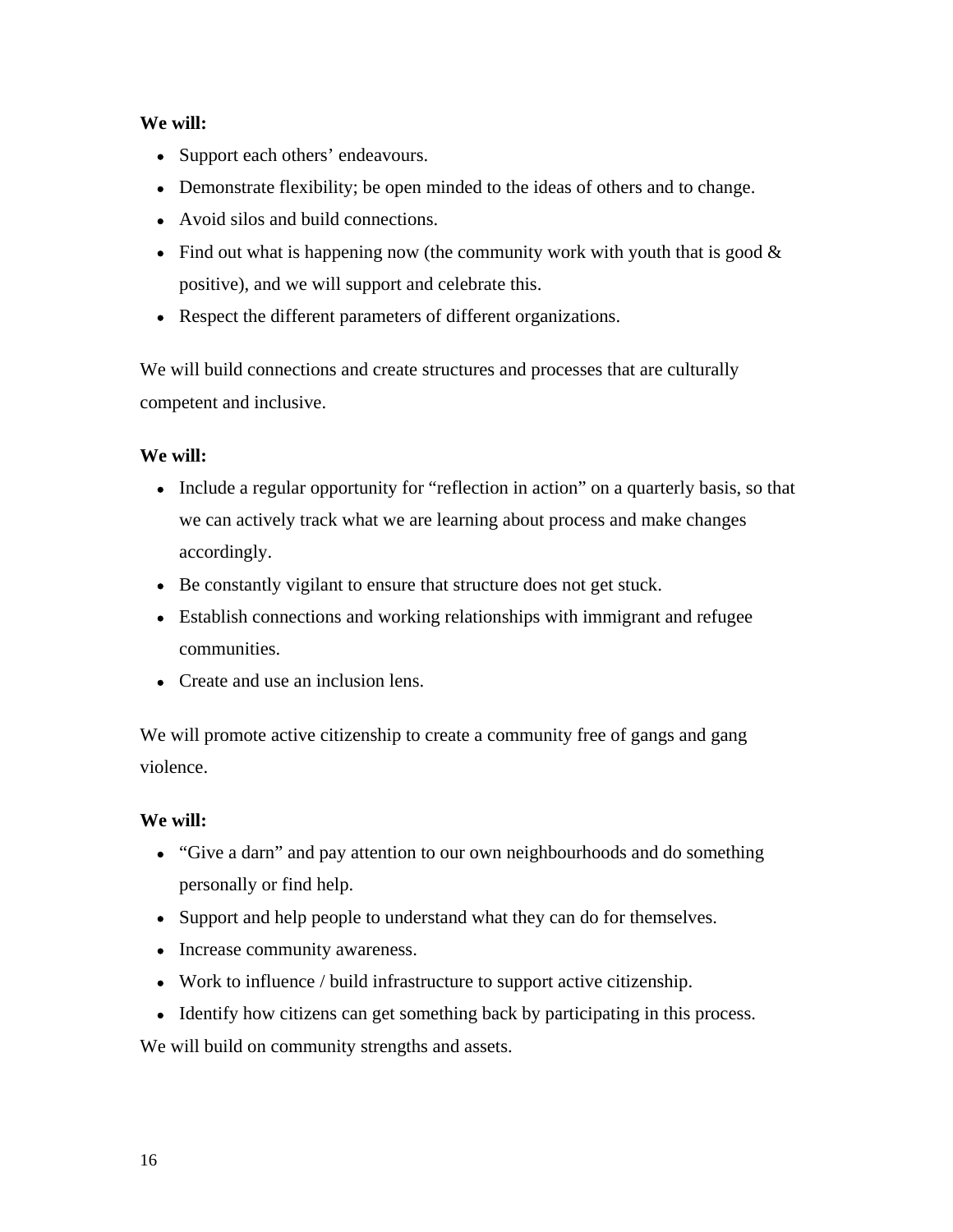## <span id="page-22-0"></span>**We will:**

- Identify what other people are doing, and refer, use the services, broadcast their existence.
- Acknowledge groups in the community.
- Use an asset based approach to creating change.

We will foster sustained commitment, coordination and collaboration based on a shared vision and mutual respect.

## **We will:**

• Develop commitment within a community wide approach, over time.

## **Organizational Structure**

**Steering Committee**: A Steering Committee guides and oversees the development of the collaborative process. In addition, the Steering Committee accesses resources and provides an organizational framework to support the efforts of the Working Groups. Initially, the Steering Committee was composed of three organizations who initiated the Leadership and Community Forums (EPS, NCSA, and Community Services, City of Edmonton.) However, since community engagement is a continual process of seeking an ever widening circle of stakeholders, this committee expanded to include: RCMP, Muslim Association of Canada, Multicultural Health Brokers Cooperative, Edmonton Community Adult Learning Association, YMCA, Inner City Children's Service Project, Edmonton Public Schools, Edmonton Catholic Schools and Ministry of Solicitor General and Public Safety).

**Working Groups**: Working Groups were composed of a broad range of agencies including youth and family service organizations, corrections, police, crime prevention, education, housing, immigrant and settlement groups. Action plans were developed and implemented action plans to address issues of gang violence within one of the four key areas. The *Community Awareness Group* provides information to the community about the conditions that give rise to gang violence and the action needed to prevent it. The *Early Intervention Group* provides families with tools and a network of support to create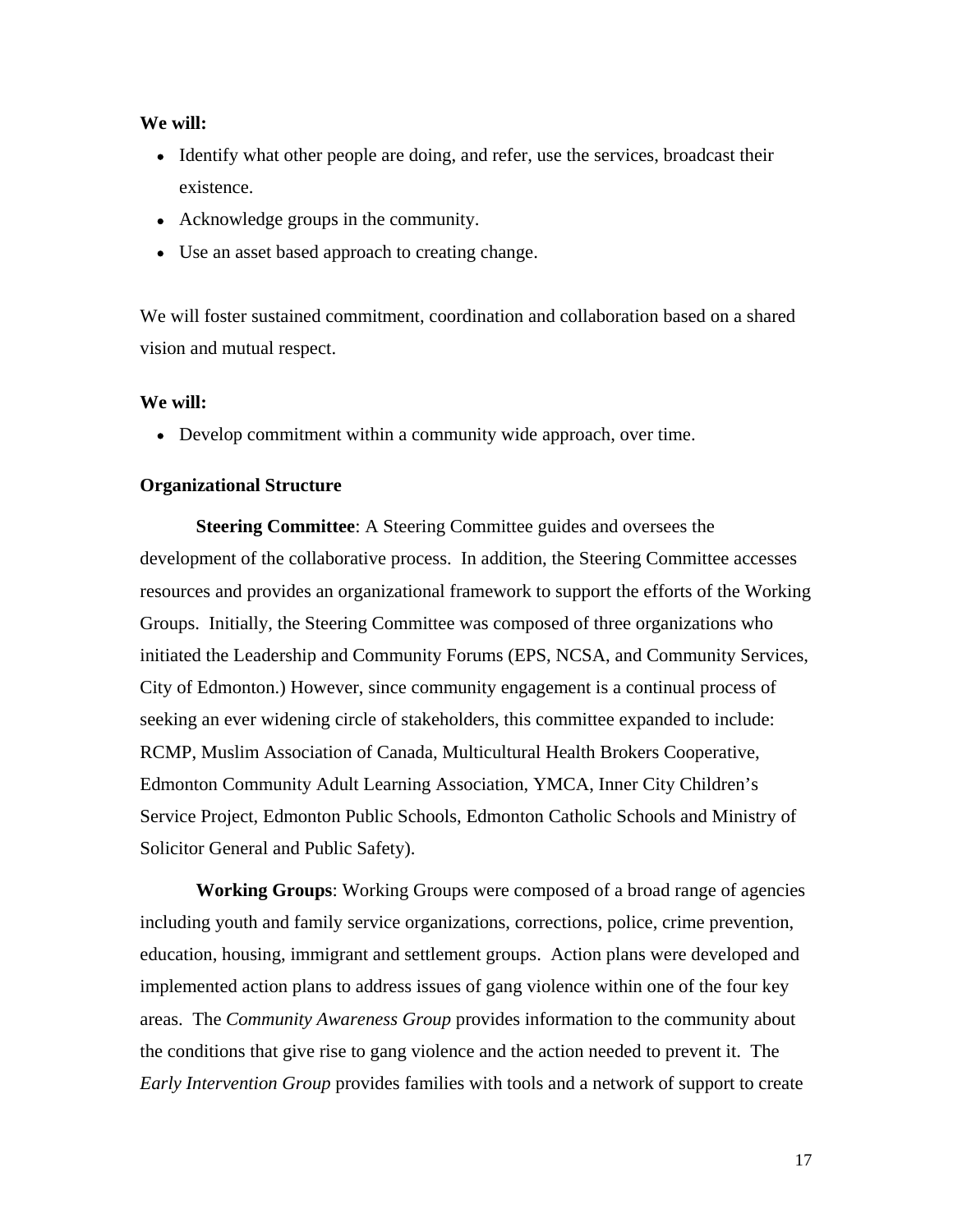a caring, supportive environment for their children. The *Youth Group* provides young people with the support to avoid harmful behaviours and engage in the community in positive, healthy ways. Finally, the *Government and Policy Group* encourages all levels of government and service providers to create policies and programs that address gang violence and positive youth development. The Working Groups are aided by a facilitator who supports the group process work and a Chair who provides leadership around the content and direction of the theme area. Working Group Chairs sit on the CSGV Steering Committee to ensure connection between the individual groups and the overall initiative.

**Secretariat:** The Secretariat (which includes EPS, NCSA and Community Services, City of Edmonton) acts as the voice of the initiative, takes primary responsibility for identifying and obtaining funds for the initiative, and hires and evaluates the Project Manager.

**Project Manager:** The Project Manager designs and facilitates the collaborative process to address gang violence and to ensure linkage and communication between the Working Groups; the Working Groups and the Steering Committee; and the initiative and the larger community.

**Host Organization:** (NCSA) supervises the day-to-day work of the Project Manager, provides all administration services and seeks out new and on-going financial support.

**Evaluation Team:** The evaluation team creates the processes and structures to measure the impact of the Community Solution to Gang Violence strategies and initiatives.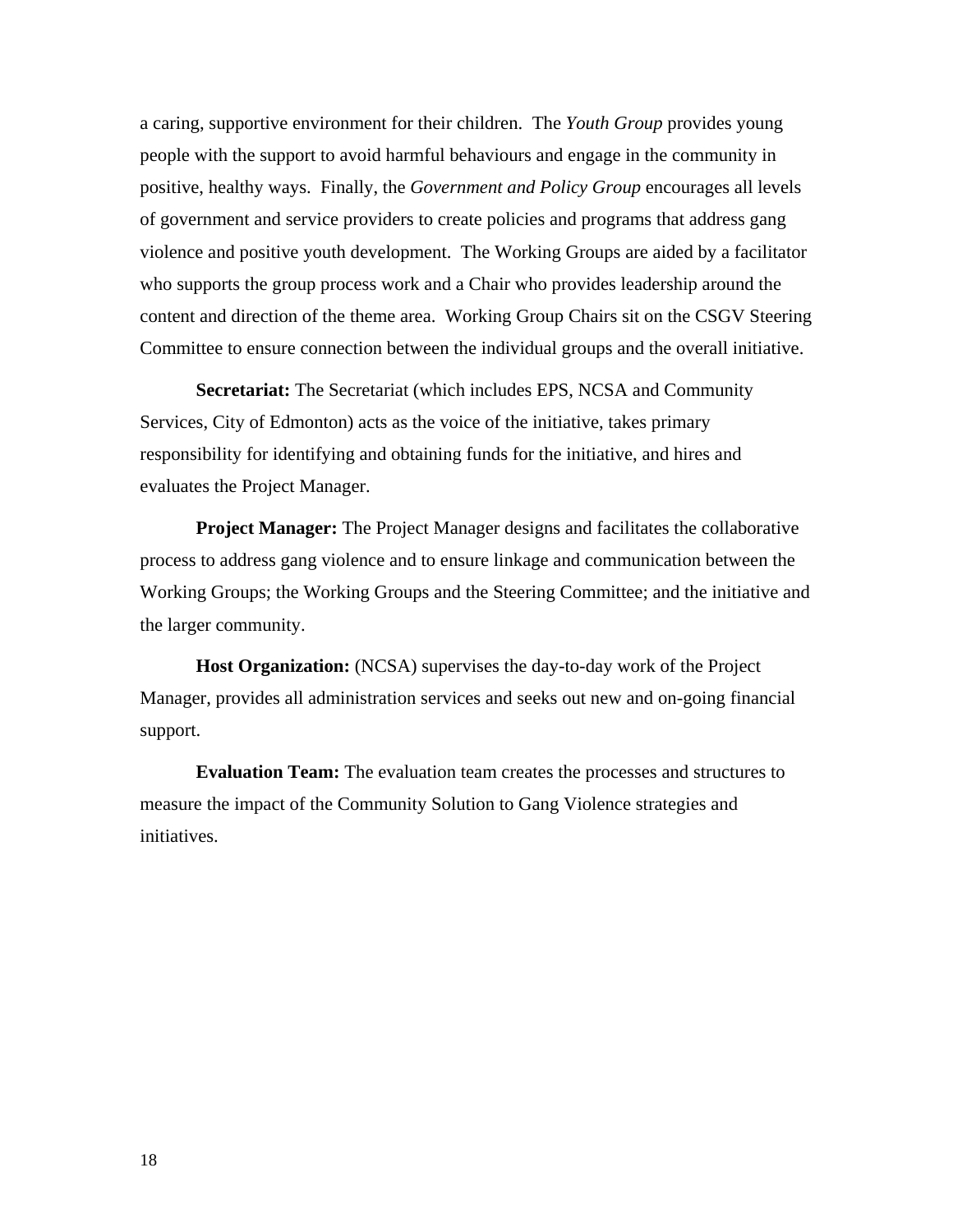

**A.P** denotes independent agencies who have staff members participating on the Working Groups and Steering Committee. Currently there are about 30 organizations actively involved with another 30 who are more passive participants (i.e. on mailing lists, receive information and attend meetings occasionally)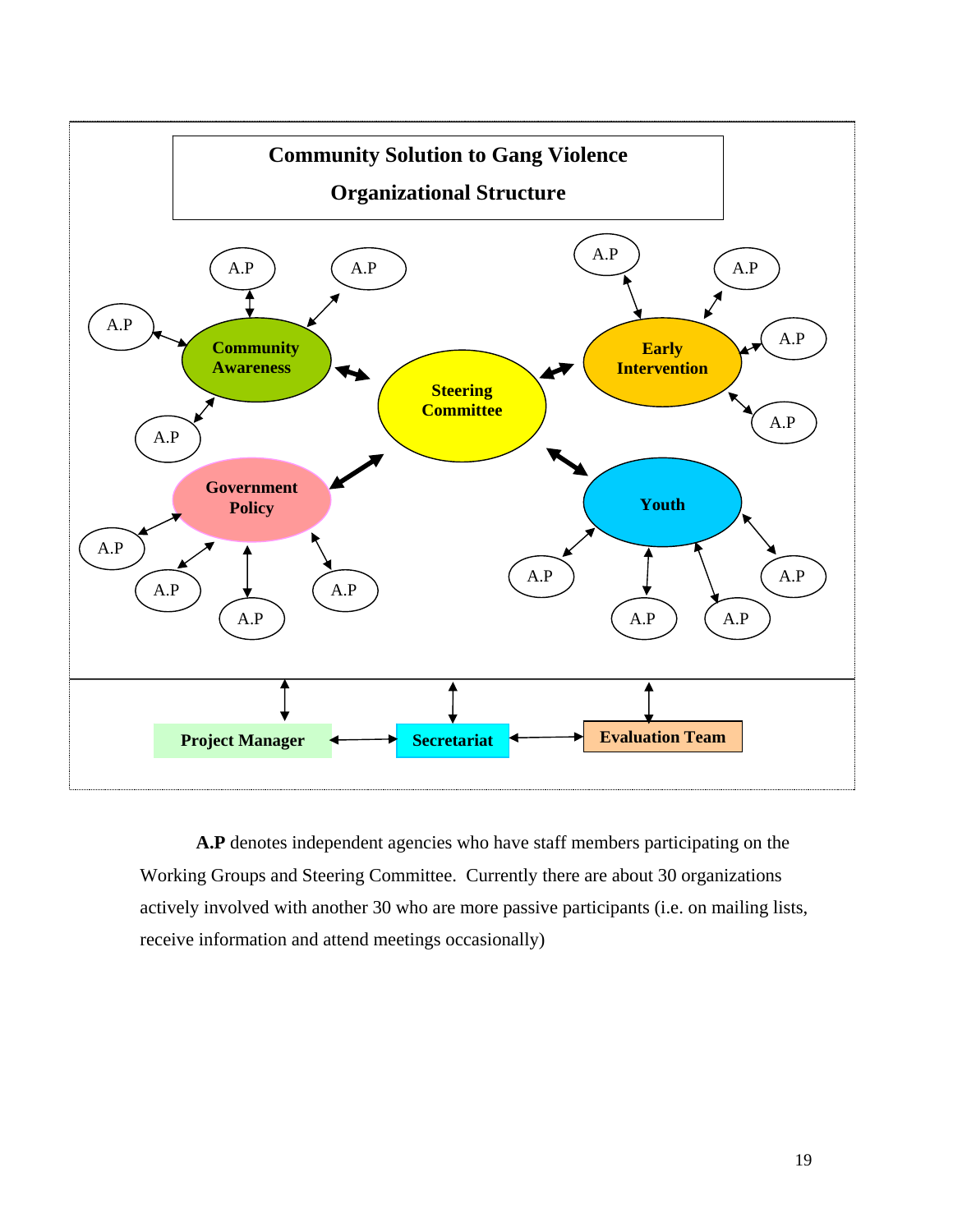## <span id="page-25-0"></span>*Network of Trusting Relationships to Build Interdependence*

While an organizational structure is necessary to focus efforts on the challenges and common aspirations around the complex issue of gang violence, the real strength of initiatives like CSGV lie in the supportive relationships and strong bonds of trust among members. To build trust, members of the collective must first believe that the vision is worthwhile, and that collaborative action is most likely to achieve the desired outcomes. That is, members must begin to build trust by trusting. Once individuals have taken this leap of faith, mutual integrity and respect must be present among members to foster deeper trust in each other's ideas and actions. Essentially, with initiatives like CSGV, a focus on the 'common good' must be maintained. This involves being open and sensitive to the needs, values and interest of members involved in the initiative, taking commitments seriously, and following through on promises and agreements. [11](#page-25-0) The individuals who make up Community Solution to Gang Violence were very committed to creating pro-active relationship and trust-building from the very beginning of the initiative, even though this process, at times, can be at cross purposes with the building of a comprehensive strategy in a timely manner. As was mentioned previously, CSGV was initiated by leaders from EPS and NCSA who came from different cultural histories, structures and world views. What enabled them to deal with these differences was an agreement about the urgency of the issue, a personal commitment to address the issue and a profound belief that the problem of gang violence could best be addressed by a broadbased community response.

At the same time, however, both parties recognized that there were also differences in perceptions, interests and assumptions that needed to be sorted through. The narrative about how they met over coffee to air and work through these differences was shared with members of the collective. It was used to emphasize the importance of understanding the self-interests of individuals, and the differences in perspectives that members bring to the collective. Since members do not give up their independence within the collaborative and no single individual has the power to "make things happen",

 $\overline{a}$ 

<sup>&</sup>lt;sup>11</sup> Luke, Jeffrey S. (1998) Catalytic Leadership Strategies for an Interconnected World San Francisco: Jossey-Bass Publishers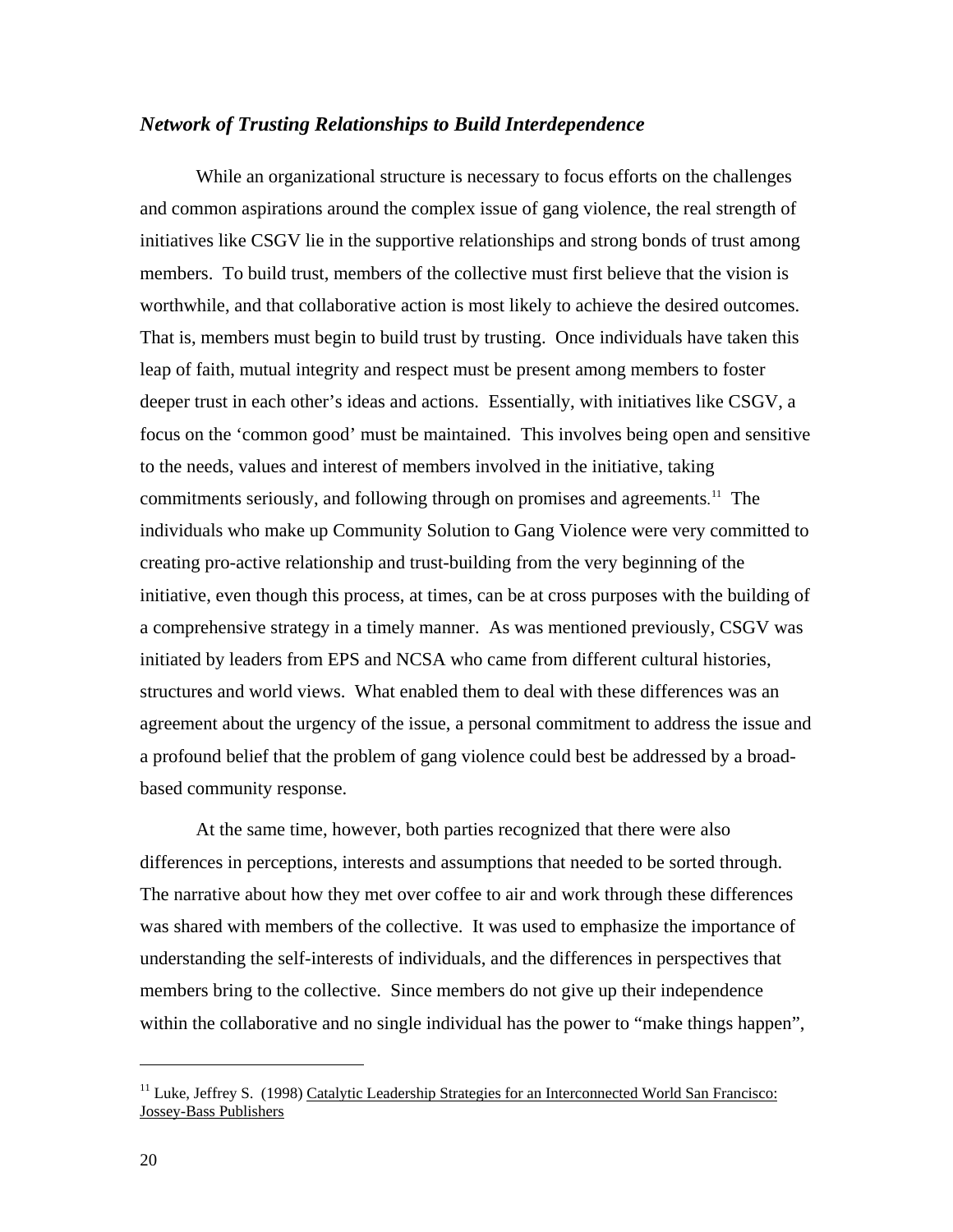<span id="page-26-0"></span>members must agree to be open to influence and to be influenced by each other. The type of change generated through collaborative work is not only directed toward the larger community and systemic change, but involves personal change in perceptions, understanding and ways of working together. This type of change is particularly dependent on the development of relationships and trust.

The task of addressing the complex and interconnected problems of gangs through collaborative action involves a great deal of hard work that is both intellectually and emotionally challenging. It involves venturing into un-chartered territory with no clearly defined models to follow, and often discovering pathways during the journey. As Luke states, "with high levels of trust there is less discomfort at revealing personal interests, confronting disagreements and acknowledging errors. There is greater ease for the group to learn, to adjust and to self-correct as they negotiate action strategies. Finally, next to having sufficient funding, the development of strong bonds of trust is the key to sustaining an implementation network."<sup>[12](#page-26-0)</sup>

While trust and relationship building is highly dependent on the personal commitment and integrity of individuals, CSGV has made a conscious effort to create the conditions that lead to the development of a trusting network of relationships.

## **Inclusiveness**

 $\overline{a}$ 

From the beginning CSGV invited a broad array of stakeholders to be part of "the community solution to gang violence." As long as individuals were interested in addressing issues of gang violence through a collaborative framework, they were welcome to join the initiative. Special attention was also paid to ensuring a diversity of perspectives and efforts, when recruiting key stakeholders to the table. Both the Steering Committee and Working Groups operated according to the norm that membership in the initiative is open and fluid. New members are invited to join to ensure the membership reflects the diversity of perspectives around gang violence and to broaden ownership of the issue.

<sup>&</sup>lt;sup>12</sup> Luke, Jeffrey S. (1998) Catalytic Leadership Strategies for an Interconnected World San Francisco: Jossey-Bass Publishers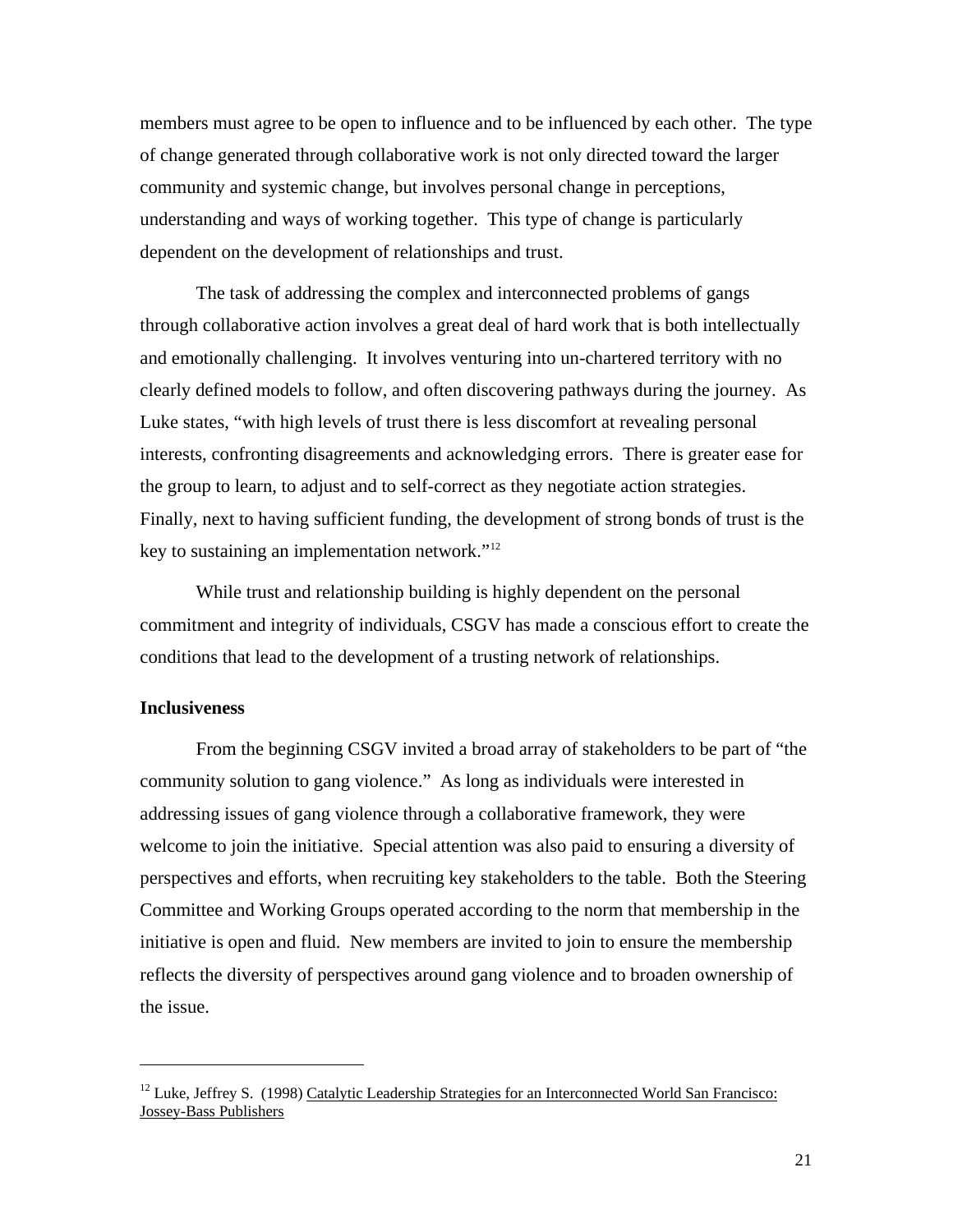#### <span id="page-27-0"></span>**Clearly Defined Roles and Responsibilities**

Trust and faith in the process hinges on the belief that the process is legitimate and will lead to results. When addressing issues like gang violence where the problems are interconnected, the solutions are unclear, and multiple stakeholders are at the table, it can be easy to get bogged down in the complexities of the work. Although the vision helps members focus on the outcomes, the way of achieving these outcomes is not always so clear, particularly in the beginning. Therefore, it is critical that members know what each member and each component of the initiative needs to do to reach the desired outcomes. The organizational structure and the terms of reference for the Steering Committee, Secretariat and Working Groups is distributed to all members who join the initiative. This role clarity helps people understand how they and each function of the initiative fit into a coherent whole.

## **Influence and Transparency**

One of the key factors in supporting and building upon the personal commitment of participants is to let them know that their ideas matter. To this end, the ideas and strategies generated by members at the Community Forums were recorded and CSGV demonstrated how these ideas were used to shape the direction of the initiative. Once Working Groups were formed, members were given the authority to establish norms to guide the behaviours, decision-making, and roles of individual group members. In addition, Working Groups were given the authority to develop strategies and action plans around their particular theme area. To ensure these actions were connected to the overall work of CSGV, the Chairs from each of the Working Groups sat on the Steering Committee to ensure their concerns, issues and actions are considered.

### **Clear Communication**

Clear communication is often a challenge among many groups, and is a particular challenge in collaborative strategies like CSGV that bring together a broad array of stakeholders with differing perspectives. In addition, the stakeholders are performing different functions and developing and implementing strategies from different angles. Although this is the strength and essential purpose of collaborative action, it can also be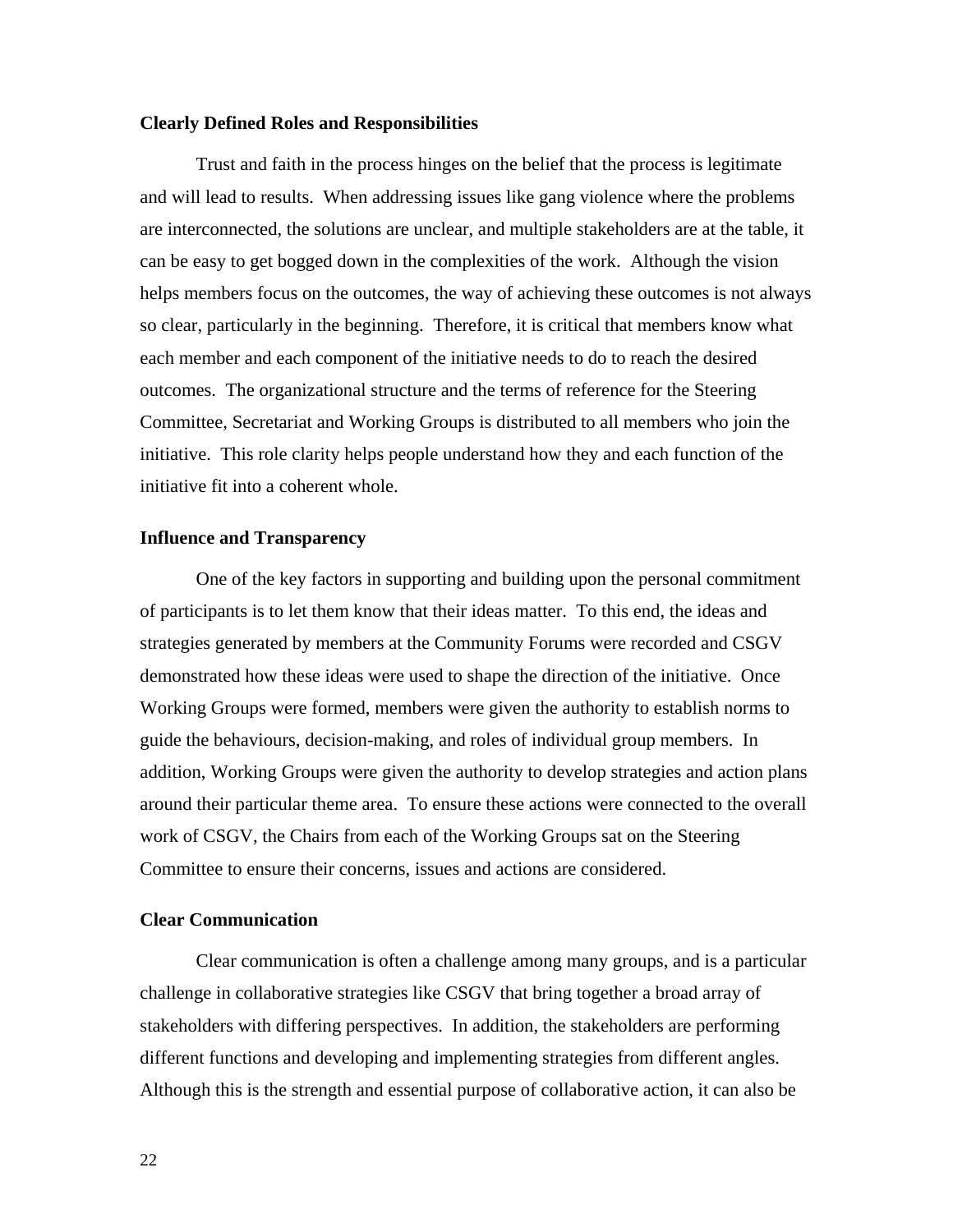the area of greatest weakness. To deal with these realities, CSGV established the following communication systems and networks to foster clear communication.

**Communication Among and Between Steering Committee Members**: Steering Committee members meet once a month to address the issues that arise from the collaborative effort, connect the issues that arise from the Working Groups, respond to issues arising within the community and keep the initiative focused on the overall vision and goal of the initiative. Agendas and meeting notes from these meetings are developed and distributed by the Project Manager. The Project Manager also provides monthly and quarterly activity reports on activities and issues arising from the work of the overall initiative.

**Communication Between Steering Committee and Working Groups**: Working Group Chairs provide the Steering Committee with monthly updates on the activities of the Working Group, bring Working Group issues to the table, and, along with the Project Manager, serve as a link between the Working Group and the Steering Committee.

**Communication Among and Between Working Group Members**: Working Groups meet once a month to move forward with the development and implementation of specific action plans and to identify issues that need to be addressed by the Steering Committee. They also share information and provide updates on activities within their own organizations. Agendas and meeting notes from these meetings are developed and distributed by the Working Group Chair or Facilitator.

**Communication between CSGV and the Community**: The work of CSGV is further communicated to the broader community through such vehicles as the CSGV Stakeholder Bulletin, and a web site [www.csgv.ca](http://www.csgv.ca/) that keeps people informed of the activities of CSGV. In addition, CSGV members spread the CSGV messages through their organizations, communities and collateral contacts. The Project Manager also maintains contact with the Edmonton Community Drug Strategy, Safedmonton, Edmonton Regional Crime Prevention Network, Prostitution Awareness Action Foundation of Edmonton, and numerous other community initiatives to ensure the actions of CSGV are linked to the ongoing issues and work of the broader community.

23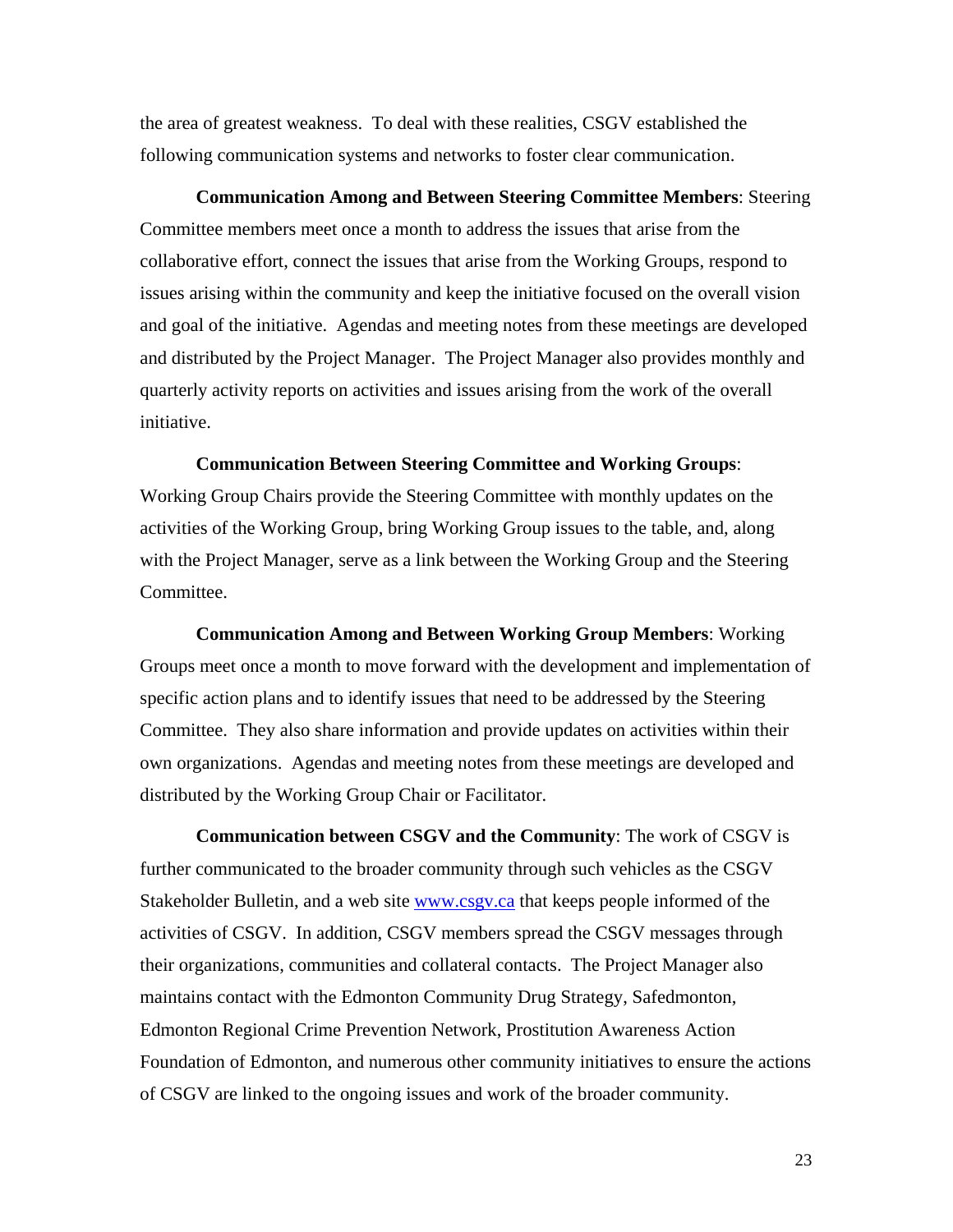## <span id="page-29-0"></span>*Vision Sharpens (Thinking and Acting Strategically)*

While a collective must pay attention to the process-oriented conditions for success described above, in the end it is substantive progress and impact on community issues that brings people to invest in collaborative action. The way to this progress and impact is through concerted and strategic analysis of the problem. As was mentioned previously, the issue of gangs, and specifically the prevention of youth involvement in gangs, is not well understood. The majority of the literature and the models for preventing youth involvement in gangs are drawn from the United States, and are not based on the Canadian experience or more specifically on the situation in the Greater Edmonton area. As a result, one of the most significant focus areas of CSGV was collecting information on the local gang situation and crafting a strategic response. In the words of Luke, it required "thinking and acting strategically." According to Luke<sup>[13](#page-29-0)</sup>, strategic thinking requires four distinct sets of analytical skills, which follow.

**Framing and Reframing the Issue of Gang Violence**: The initial framing of the issue that focused on the interconnected nature of the problem and the need for a comprehensive interconnected response was useful for engaging and mobilizing the community around the issue. Similarly the initial vision statement that arose from the first Community Forum reinforced the need for collective action that was needed to address the issue.

*The Greater Edmonton area is a safe and healthy community in which our youth and other citizens, agencies, institutions and government are sufficiently informed and empowered to value and take collective and individual responsibility for maintaining a community free of gang violence.* 

However, as useful as this initial framing was in mobilizing the community for action, it presented some difficulties in planning and sustaining action. First, the vision statement was too broad and all encompassing and did not focus on the end result of the collaborative action. Furthermore, it was determined that it was difficult to explain

 $\overline{a}$ 

<sup>&</sup>lt;sup>13</sup> Luke, Jeffrey S. (1998) Catalytic Leadership Strategies for an Interconnected World San Francisco: Jossey-Bass Publishers p.151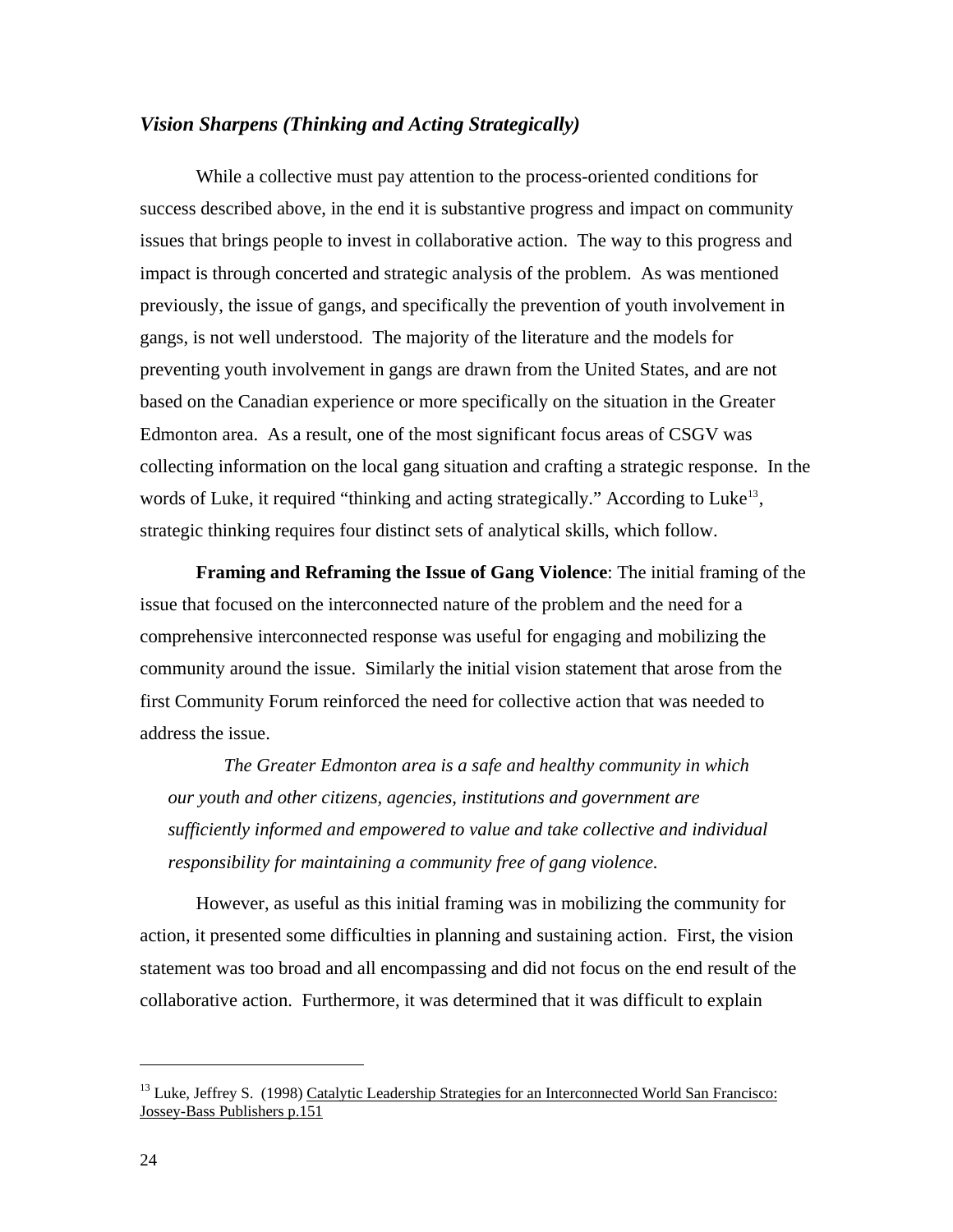<span id="page-30-0"></span>particularly to those who did not speak English or for whom English was a second language. As a result the vision statement was refined and sharpened as follows:

*Edmonton and the surrounding area are free from gangs.* 

Second, there was little clarity about the issue itself or what specific actions and strategies were needed to *"maintain a community free of gang violence."* Although Working Groups were armed with ideas and strategies for addressing the multiple problems connected to gang violence, they did not have a solid framework for strategically thinking about how these strategies fit together. This lack of analysis resulted in some frustration and spinning of wheels as the Working Groups tried to develop integrated action plans around the four theme areas of the initiative: (Community Awareness, Early Intervention, Youth and Government and Policy). The conceptual connecting link between these areas was weak and the initiative faced the very real possibility of going off in different directions and not substantially changing the approach to the issue.

By "spiraling back"[14](#page-30-0), we engaged in further exploration of the issue with a specific focus on learning more about the issue of gangs in the local context and understanding the conditions that give rise to gangs. This reflection-in-action is critical to the success of collaborative efforts where, as stated earlier, the pathways to success must be discovered during the journey. This exploration involved three key steps that lead to a more strategic framing of the gang violence issue.

- 1. Gained a deeper understanding about the local gang situation and determining how this was similar to or differed from information gained from other areas of Canada and other countries like the United States.
	- a. CSGV hosted seminars for the members where members from the Edmonton Police Service and ex-gang members described the circumstances and conditions surrounding the gangs and criminal network operating in the Greater Edmonton Area.

 $\overline{a}$ 

 $14$  Ibid. p. 90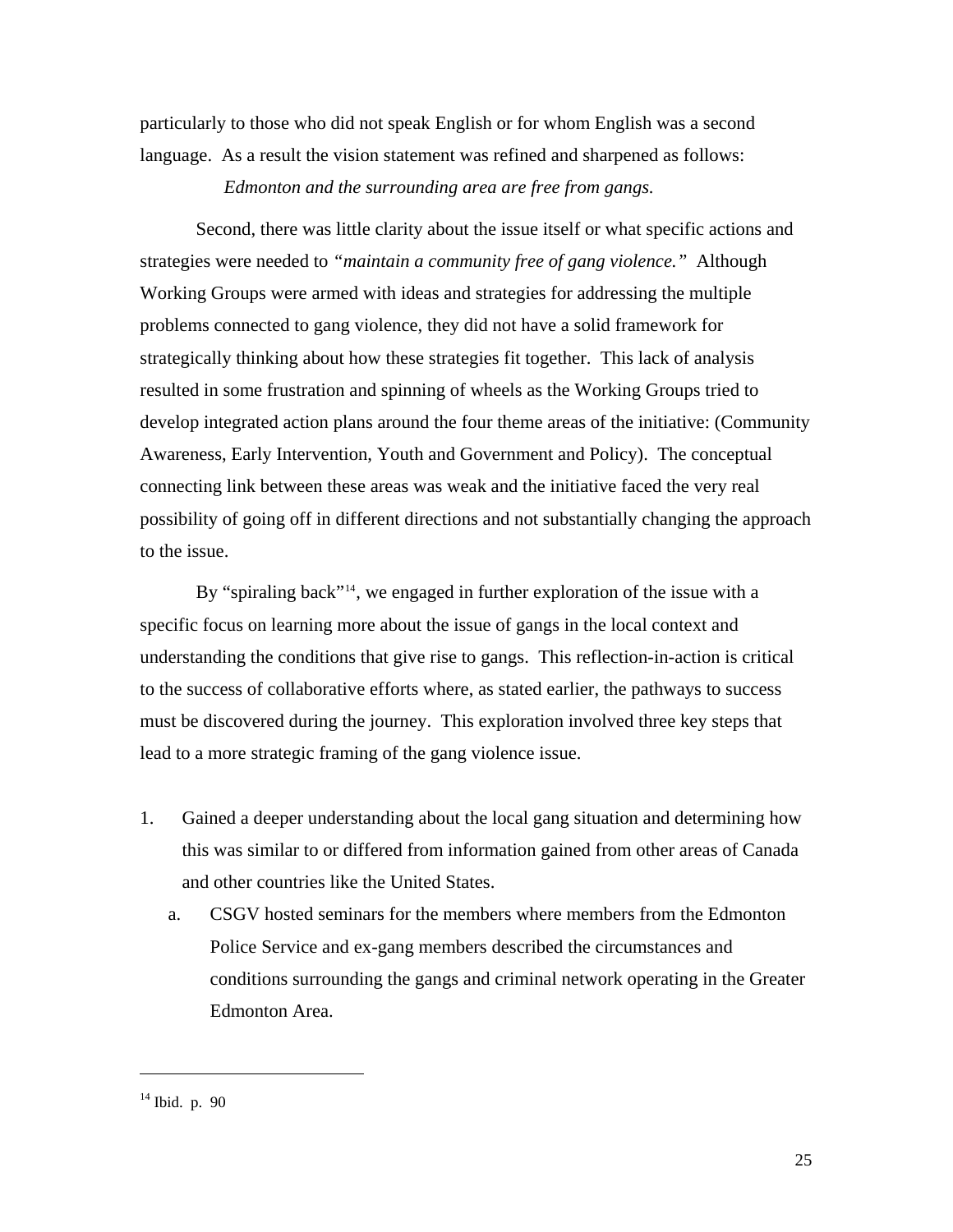- <span id="page-31-0"></span>b. Working Groups shared and discussed their experiences and knowledge of the situations, dynamics and conditions surrounding the children, young people and families they were working with.
- c. The Evaluation Team researched and published a paper that focused on the unique circumstances of Aboriginal gangs in Western Canada.
- 2. Developed case scenarios based upon our collective knowledge that described the realties and situations surrounding young people vulnerable to gang association and involvement.
	- a. Case scenarios were developed to show the complexities surrounding the lives of young people who may become vulnerable to gang involvement by weaving the knowledge and experience of service providers together to paint a human picture of the "gang situation." These case scenarios reflected the lives of young people from a variety of backgrounds: Caucasian, immigrant, refugee, Aboriginal, male and female. See Appendix 1
- 3. Developed a Risk and Protective Factor Framework To Highlight the Interconnectedness of the Problems and Solutions. See Appendix 2

Much of the literature on youth gangs identifies a number of risks associated with gang involvement in five key domains: individual, peer, family, school and community.[15](#page-31-0) Risk factors are conditions in the individual or environment that predict an increased likelihood of developing difficulties such as gang involvement. However, experience and research around resiliency also shows that many children and young people who face situations of risk are able to overcome adversity and resist negative behaviour and highrisk situations. The reason for this is the presence of protective factors in young people's lives. Protective factors are conditions in the individual or environment that buffer or moderate the effects of risk factors. A related concept of positive youth development, most notably developed by the Search Institute, further explains the importance of developmental assets. These emphasize the importance of the quality of the social environment surrounding children including family, friends, school, and neighbourhoods.

1

<sup>&</sup>lt;sup>15</sup> Howell, James.( 2003) Preventing and reducing juvenile delinquency: A comprehensive framework. Thousand Oaks CA: Sage Publications Small. Klein, Malcolm W and Maxson, Cheryl. (2006) Street Gangs Patterns and Policies. Oxford: Oxford University Press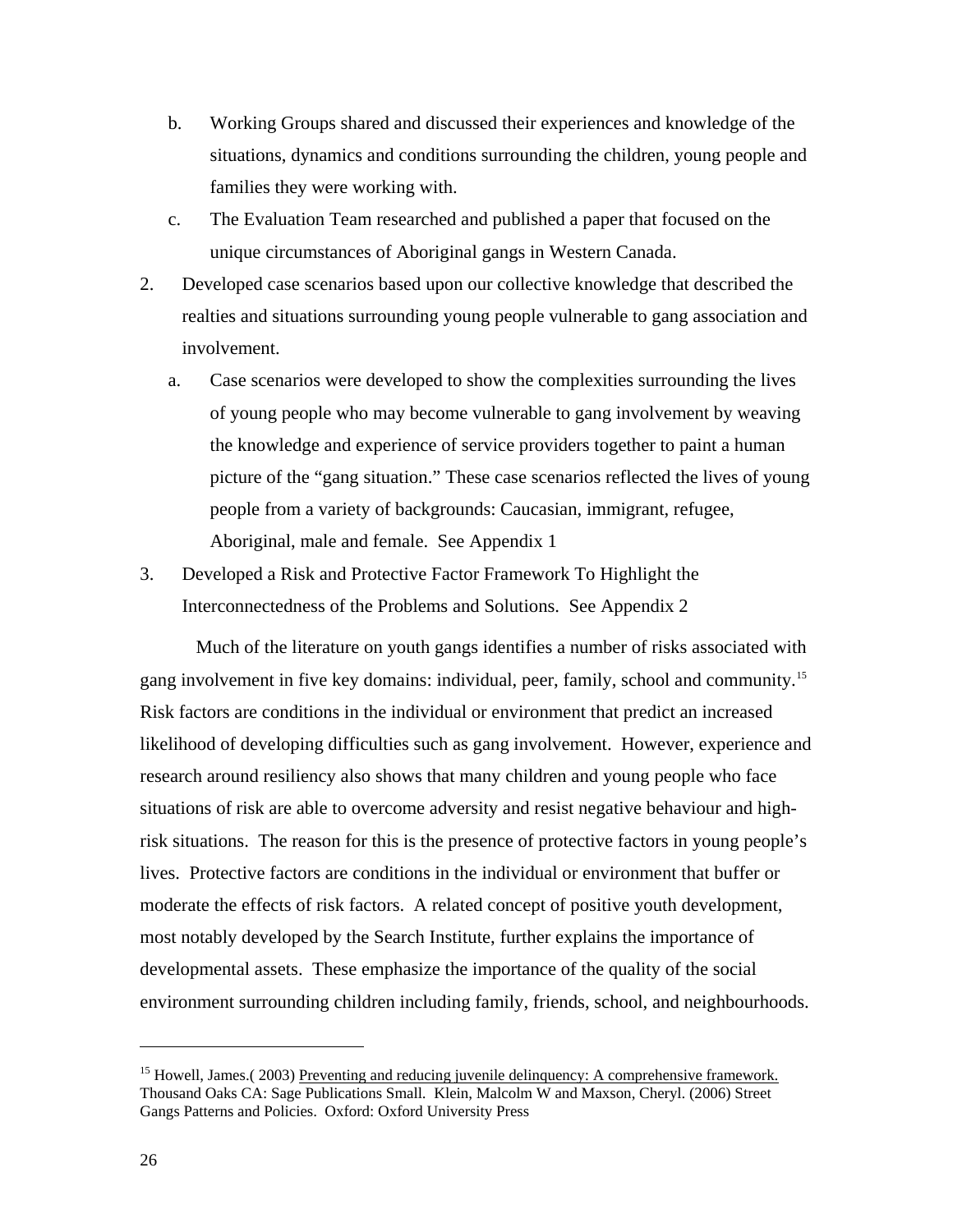They're important for not only helping children mediate the impacts of risk, but are vital to helping children make positive transitions into adulthood.

Drawing from this evidence, and applying it to the local gang situation and the practice, knowledge and experience of local service providers, CSGV identified risk and protective factors for young people: family, school, community services and organizations, social and economic policy. These risk and protective factors provided a framework to help members of CSGV think about the factors that may lead to youth involvement in gangs and the conditions needed to help young people avoid gang involvement.

**Identifying End Outcomes or Results**: The CSGV Risk and Protective Factor Framework identifies the full range of risk and protective factors to be considered in developing a long-term comprehensive approach to gang violence. It is in fact a template for creating the conditions that will reduce the likelihood that youth will become involved in gangs. It is a template that is best utilized by drawing on the strengths of the community and building on the notion that everybody - young people, families, neighbours, schools, service organizations, police, recreational service providers, cultural organizations, businesses, funding organizations and government - is part of the community solution to gang violence.

**Assessing Stakeholders Interests**: The primary assumption of the CSGV initiative is that as the family, schools, service organizations, and community increase their capacity to address the multiple needs of at-risk youth and the interconnected issues that give rise to gang involvement, youth involvement in gangs will decline. As a convening organization, CSGV works to identify and engage a diverse group of stakeholders who have an interest in preventing youth involvement in gangs and whose actions are considered to be part of the "community solution to gang violence." CSGV has developed a Gang Prevention and Intervention Program Matrix that records information about the programs and services in the Greater Edmonton area that address the risk and protective factors in the CSGV Risk Protective Factor Framework. This matrix is available online at [www.csgv.ca](http://www.csgv.ca/) and serves as a major strategic planning tool. It enables the initiative, and the broader community, to identify common interests, areas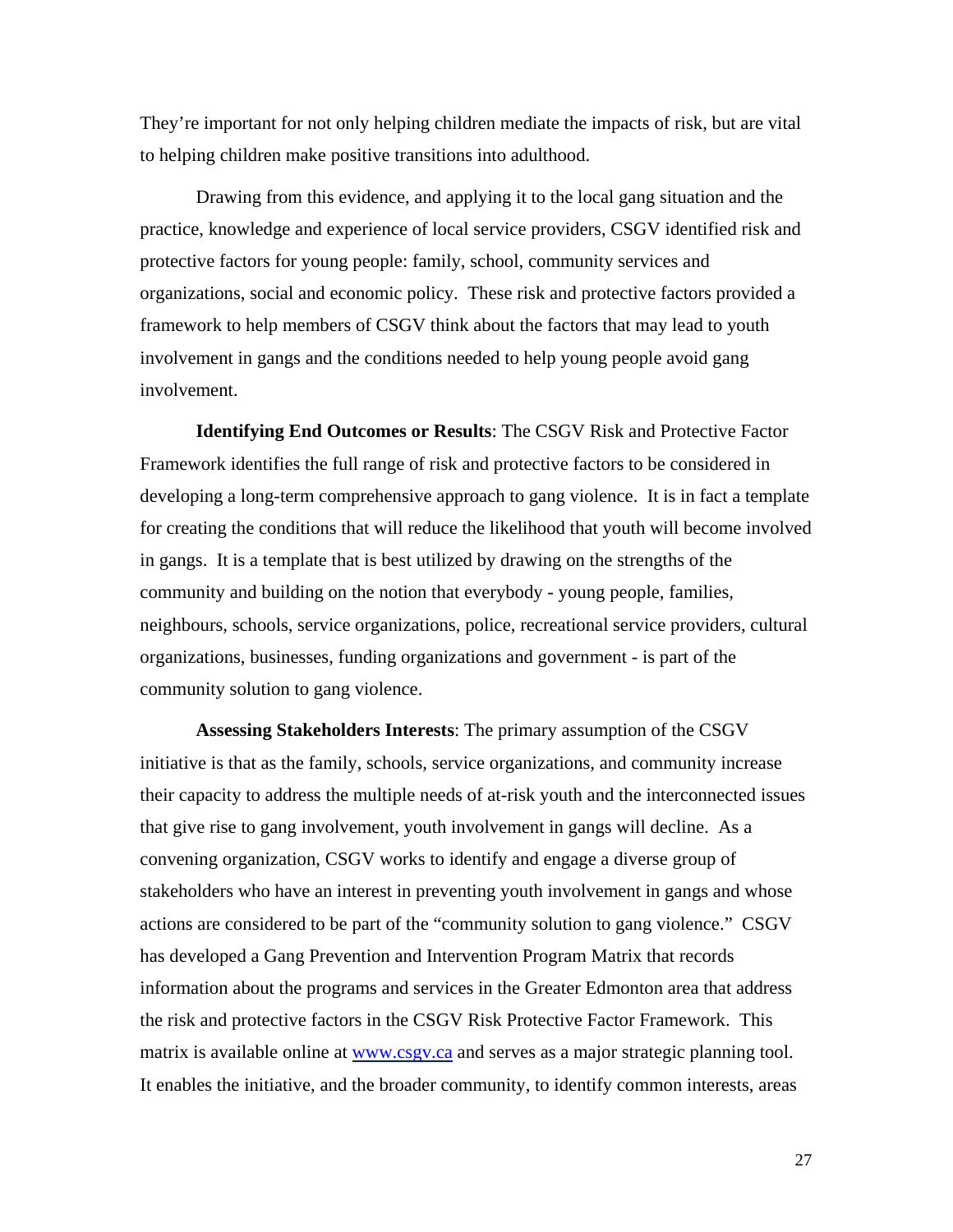for collaboration, and gaps in service. It should be noted that not all of the organizations identified in the matrix are actively involved in the CSGV initiative, but nonetheless have an interest in, or are contributing to its end result. The matrix is a way to continually assess who has a stake in the overall work of the CSGV initiative and who may at some point become involved in the collaborative action of CSGV.

**Identifying Connections and Strategic Leverage Points**: The interconnected problems associated with gangs require multiple strategies that target multiple leverage points. It is this reasoning coupled with the ideas put forward by the community that lead CSGV to adopt four key points for intervention:

- Community Awareness: Provide information to the community about the conditions that give rise to gang violence and the action needed to prevent it.
- Early Intervention: Provide families with tools and a network of support to create a caring, supportive environment for their children.
- Youth: Provide young people with the support to avoid harmful behaviours and engage in the community in positive, healthy ways.
- Government and Policy: Encourage all levels of government and service providers to create policies and programs that address gang violence and positive youth development.

The following model reflects how CSGV has established linkages between the interconnected problems, the multiple strategies for action, and the resulting outcomes of the initiative.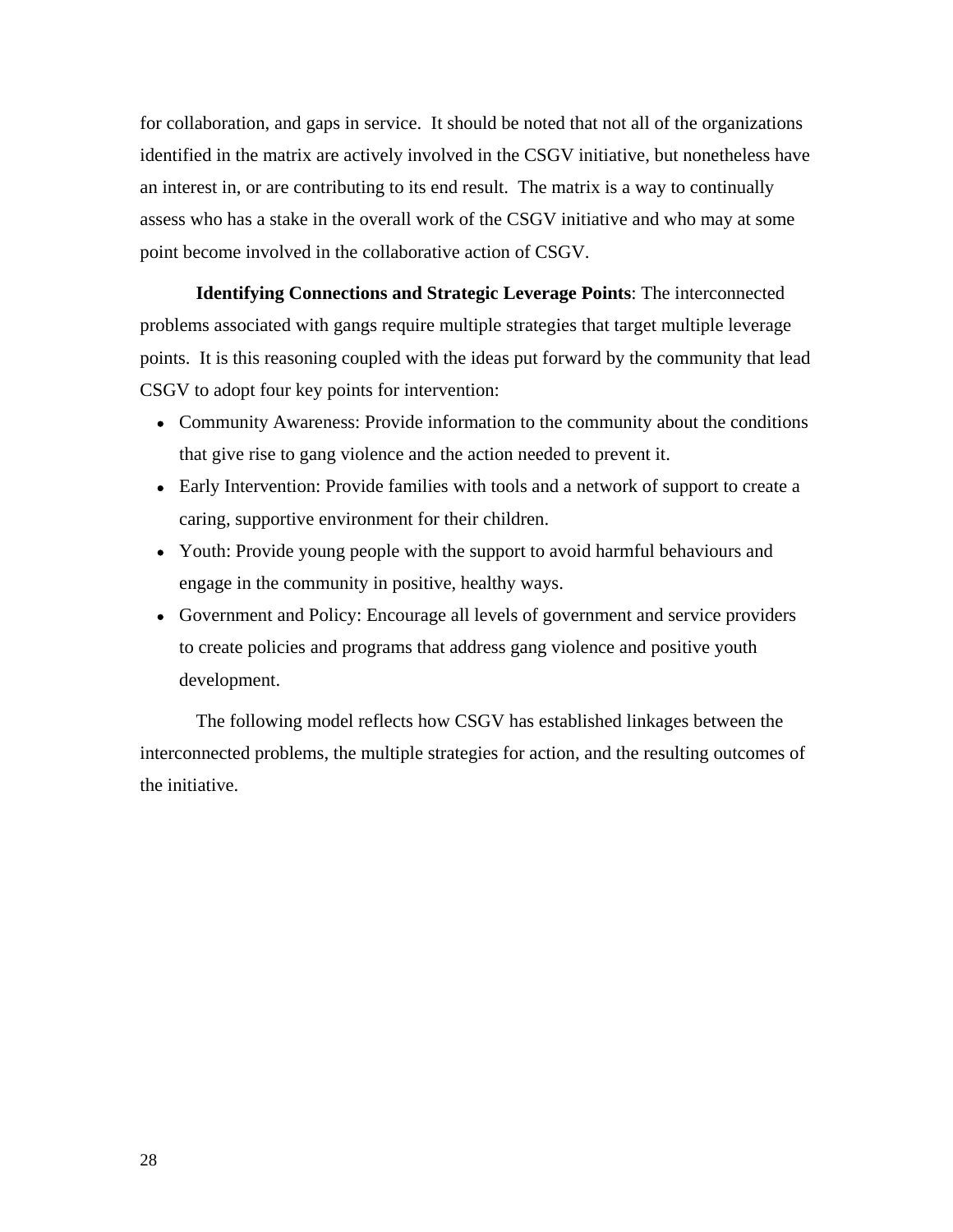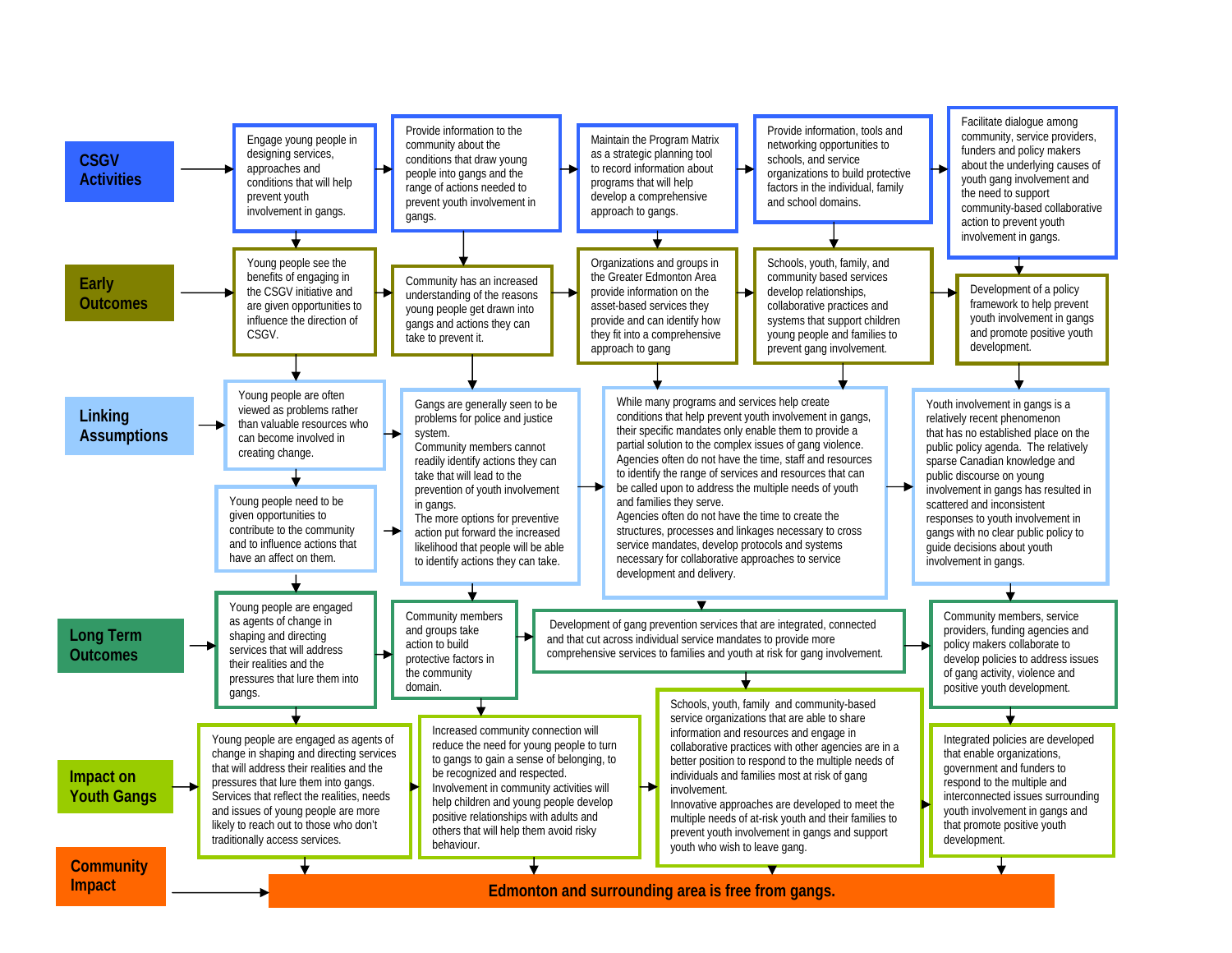## <span id="page-35-0"></span>*Obtaining Funding to Support the Work*

The vast majority of the work of CSGV is undertaken by volunteers and much of the support for the initiative is provided through the in-kind services of member agencies. This participation comes at a cost to member agencies and to staff. Since few non-profit organizations have time for collaborative work built into their budgets, the extra time for participation in collaborative work is absorbed by agencies. However, since participation by member agencies is critical to the work of CSGV, their assistance is recognized by assigning a monetary value to in-kind contributions in the budget. For 2007-08, conservative estimates put in-kind contributions at over 45% of the budget. Last year, as CSGV was unable to obtain all the funding it needed to operate Native Counselling Services of Alberta, the host agency for CSGV, had to supplement the budget to ensure the work of CSGV continued. At the formative stages of CSGV, there simply was no financial support and the initiative depended entirely on in-kind contributions. As admirable as this may seem, comprehensive collaborative initiatives cannot function on in-kind contributions alone.

As Joseph Connor states: "Like the manager of a construction site who attends to the whole building while carpenters, plumbers and electricians come and go, the support staff keep the collaborative process moving along, even as the participants change."<sup>[16](#page-35-0)</sup> Operational funds are needed to focus, direct and sustain the momentum and have a significant impact on preventing youth involvement in gangs. Members of the initiative are independent volunteers who have mandates, roles, and duties to fulfill within their own organizations. In order to participate in the CSGV initiative, the most they can do is to create the space and time to carry out tasks that arise from the collective work and carry messages and strategies for action back into their own organizations. They do not have the time, resources or mandate to manage the multiple interconnections and strategies required of a comprehensive community initiative like CSGV.

Staff support is absolutely essential to sustain the interdependent actions needed to move toward the vision and outcomes of the initiative. As Luke has identified a

<u>.</u>

<sup>&</sup>lt;sup>16</sup> Connor, Joseph A and Kadel-Taras, Stephanie.(2003) Community Visions, Community Solutions: Grantmaking for Comprehensive Impact. Saint Paul. Amherst H. Wilder Foundation. p.56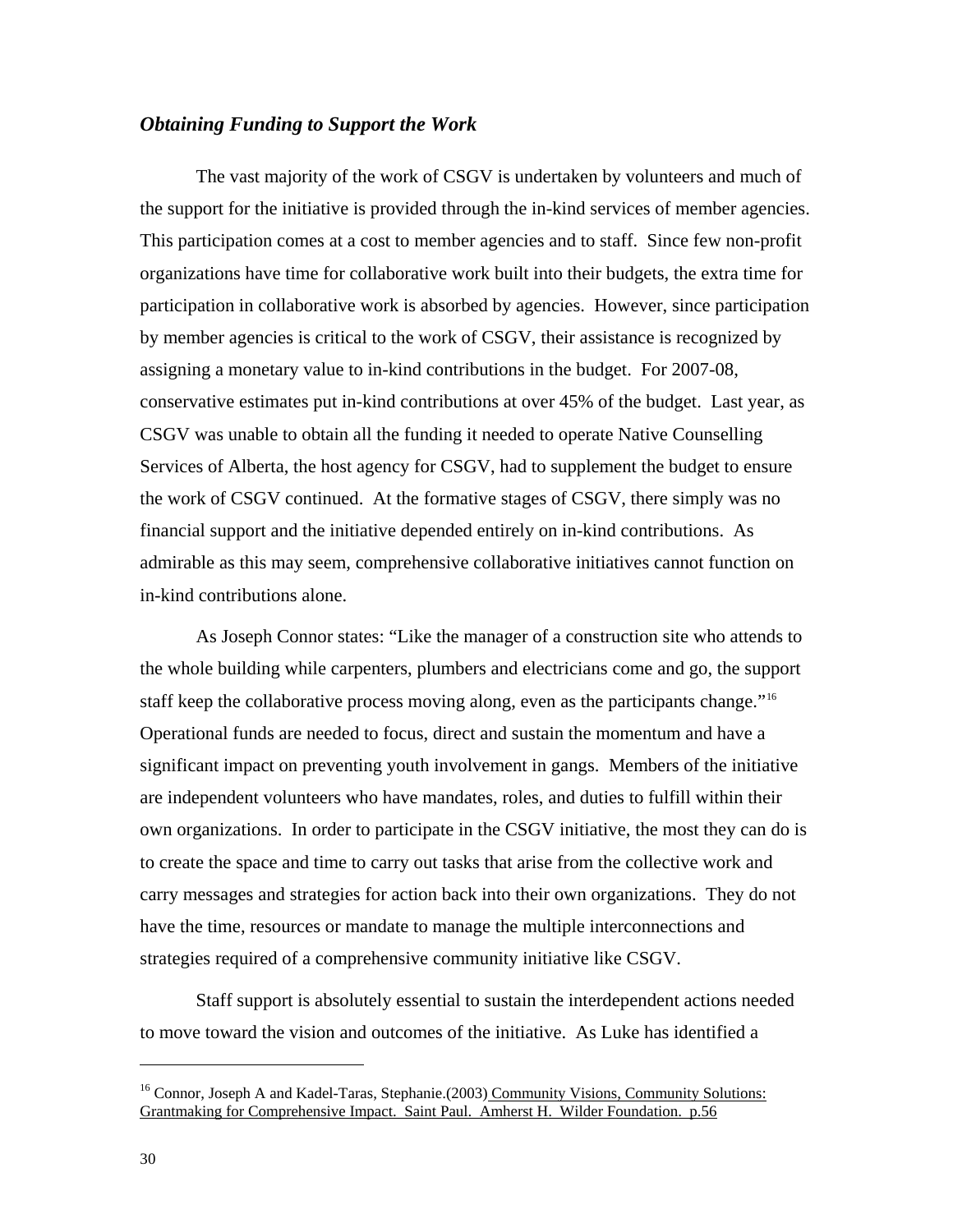<span id="page-36-0"></span>"multilateral broker" is needed to manage the collaborative work in three unique ways. "First, they connect common interests and mediate diverse interests among key implementers, highlight closely aligned interests, help network members connect and weave together shared interests, and manage the natural conflicts that emerge. Second, [they] encourage the development of trust. They do this, for example, by developing appropriate norms that enhance predictability and trust across a network and reduce the level of ambiguity and uncertainty in implementation. Third, they maintain focus on desired outcomes. They highlight small successes, maintain a commitment to learning and adaptation, and spiral back to earlier phases, while always keeping the ultimate outcome in mind."[17](#page-36-0)

As critical as the issue of gangs is in the Greater Edmonton area, as much as the community has emphasized the importance of preventing youth involvement in gangs and as much as the community has accepted responsibility for working collaboratively to address the issue, CSGV has consistently struggled to obtain the necessary funding to support the work. The reasons for this seeming reluctance to fund the initiative are rooted in the complexity of the gang issue and the nature of comprehensive community initiatives. The lack of understanding about the problem, the uncertainty about who is responsible for addressing the problem and the interconnected nature of the problem essentially leaves the issue in a funding vacuum.

Obtaining funding for CSGV has been a constant struggle; taking up countless hours that could have been better spent moving the project forward. Funding organizations often are not structured to support comprehensive community initiatives addressing complex issues. Instead, funders more readily support agencies with an orientation towards a direct cause and effect relationship between problems and solutions; that rely on direct services focusing on short-term outcomes; and that are not able to respond to interconnected problems requiring multiple strategies CSGV has refused offers of support to fund direct services and has had to rework and negotiate proposals for funding that walk a fine line between "doing what the funder wants" and

 $\overline{a}$ 

<sup>&</sup>lt;sup>17</sup> Luke, Jeffrey S. (1998) Catalytic Leadership Strategies for an Interconnected World San Franciso: Jossey-Bass Publishers p.151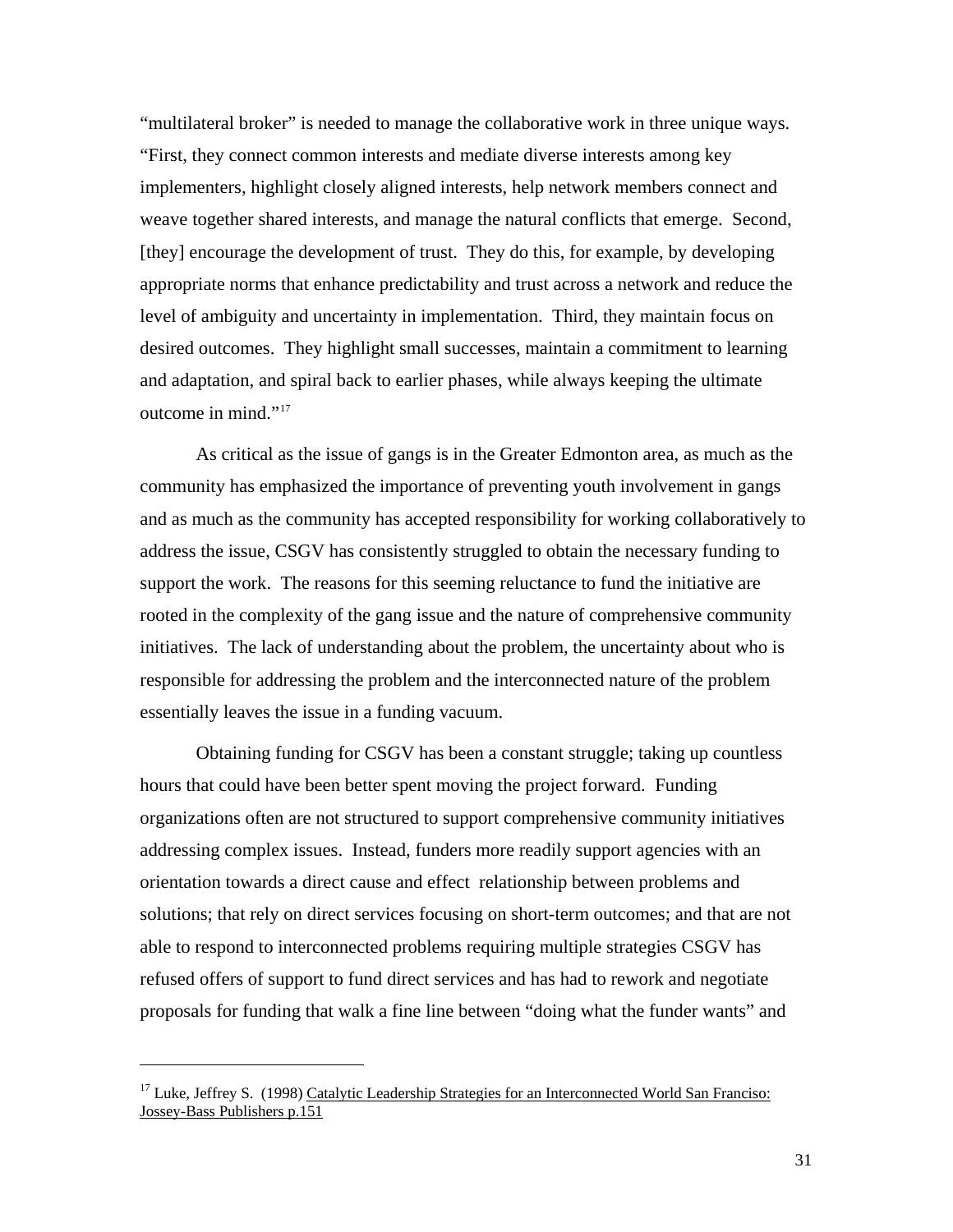<span id="page-37-0"></span>staying true to the vision and mandate of the community. The result has been a patchwork of funding from such diverse groups as Canadian Heritage, United Way, Alberta Children's Services, Edmonton Police Foundation, Alberta Ministry of Gaming, Public Safety and Emergency Preparedness, Family and Community Support Services, Solicitor General Proceeds of Crime. While this diversity of funding reflects the broad reach and interest of the issue, the complexity of preparing, reporting on and managing the administrative requirements of so many different funding bodies can be overwhelming. Unfortunately, it requires financial and administrative management systems that often stretch the capacity of many small non-profit organizations.

The ultimate condition of success for initiatives like CSGV is in part dependent on the ability of funding organizations to re-organize their funding criteria, categories and funding envelopes to support complex community work on complex community issues. Just as community groups and non-profit agencies have to work through the complexities of adapting their practices to engage in collaborative action, funding agencies have to come to grips with the complexities of funding such action. As Jay Connor states in Community Visions, Community Solutions: Grantmaking for Comprehensive Impact [communities] "need foundations that are prepared to work on the whole problem. The time has now come to pull back from the details and concentrate resources and effort more on the whole."<sup>[18](#page-37-0)</sup>

While these conditions for success have been presented in a linear style, the process of creating conditions for success within a collaborative effort are not linear and sequential. These conditions are interdependent with each one affecting and building upon the other. As new knowledge is discovered, new issues uncovered, trust and relationships developed, connections and linkages made, and new ways of working together are established - the conditions for success are strengthened. In this sense, the conditions for success would be more aptly visualized as a series of widening spirals that grow and evolve as the initiative itself grows and evolves.

 $\overline{a}$ 

<sup>&</sup>lt;sup>18</sup> Connor, Joseph A and Kadel-Taras, Stephanie.(2003) Community Visions, Community Solutions: Grantmaking for Comprehensive Impact. Saint Paul. Amherst H. Wilder Foundation. p.56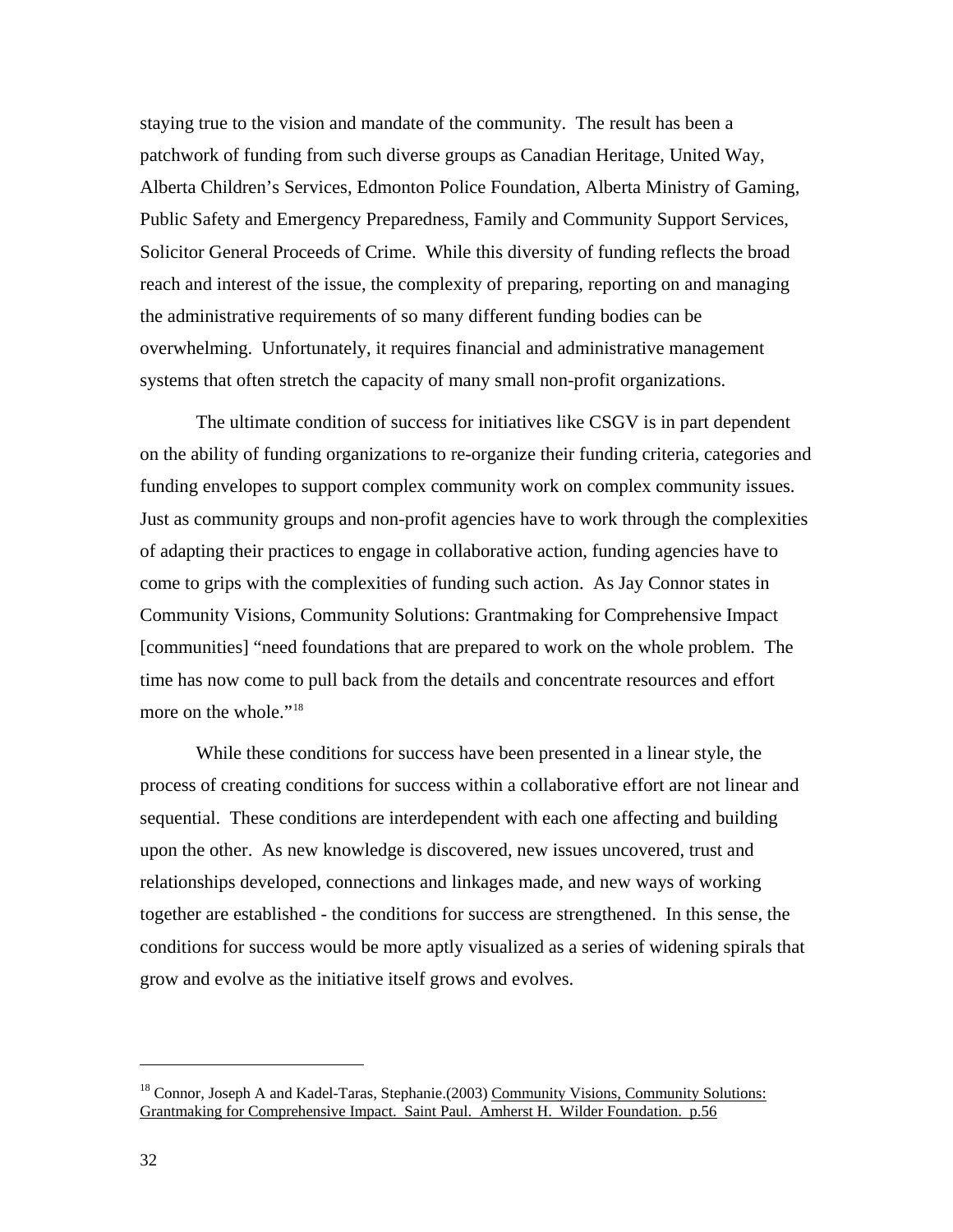# **Action, Learning and Change**

The general strategy of the CSGV initiative is to use the Risk and Protective Factor Framework to raise awareness of the conditions that draw young people into gangs and the protective factors that are needed to create opportunities to promote the positive development of young people. The real challenge in this approach is to shift thinking from looking for quick fixes to one that addresses the deeper causes of youth involvement in gangs and the needs of children, youth and families. The goal is to rebuild the developmental infrastructure around children and young people, and shift the way we think about and respond to issues affecting the lives of children and young people. These shifts require dramatic and widespread changes that will take a sustained vision, longterm commitment, and collaborative effort by the community. As such, CSGV is not so much a project as a movement that acts on the notion that it takes a community to raise a child.

The process of moving from engaging the community in action, organizing for action, to implementing action, and sustaining momentum within community initiatives is difficult and complex. Since members involved in the initiative do not give up their independence, and the initiative is not driven or mandated by an external authority, CSGV must rely on nurturing the common interests of members and their desire to build the connections and relationships among a myriad of agencies to produce the desired outcomes. To this end, CSGV focuses its efforts around the following goals and objectives:

**Goal**: Create and sustain a collaborative process for working toward a community free of gang violence

## **Objectives**:

- Provide a clearinghouse for information on resources, strategies, services, best practices and funding to prevent, intervene in and suppress gang violence.
- Provide information and guidance to funding agencies, community departments and community groups that will help develop policies and programs to support the reduction of gang violence.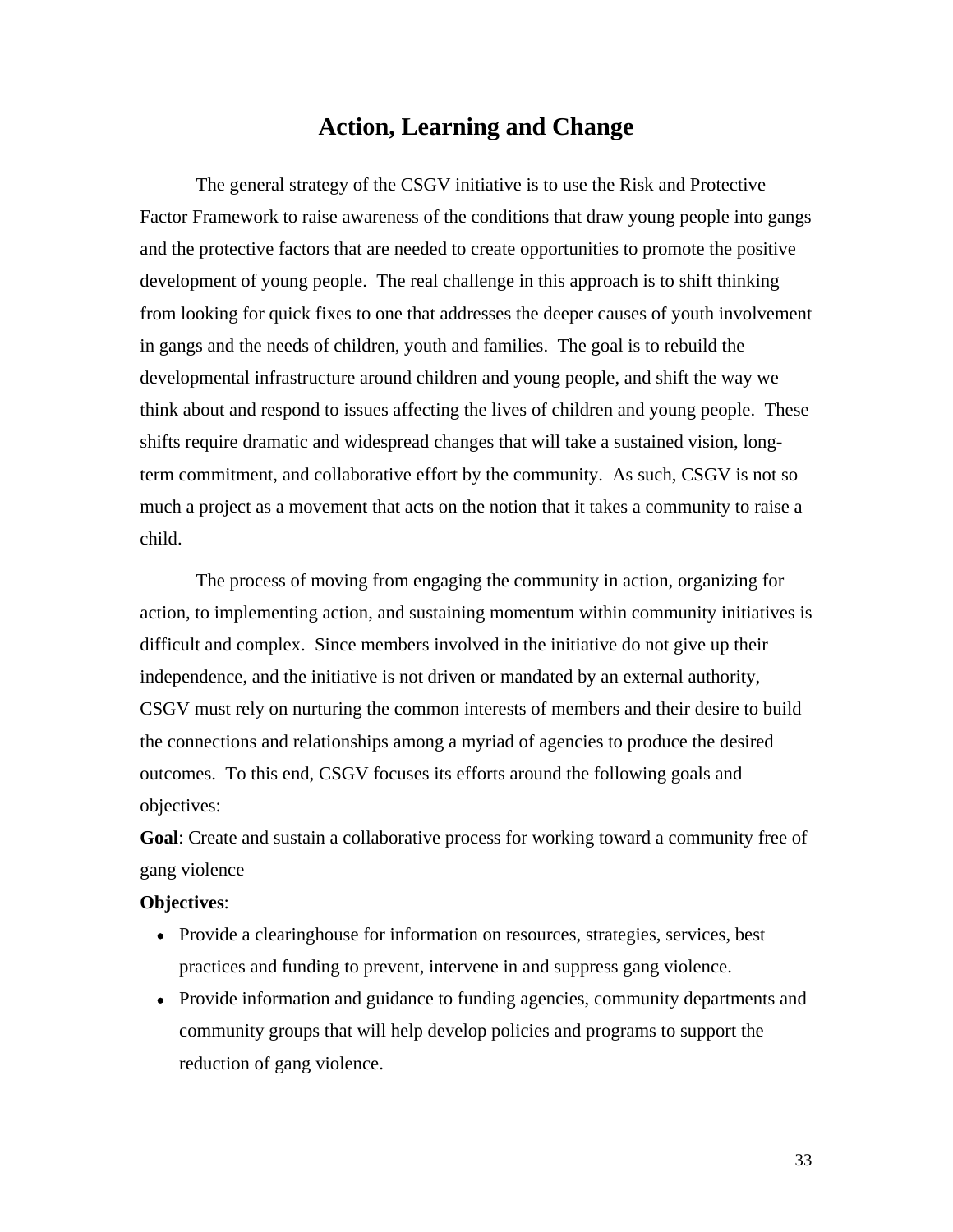• Liaise and communicate with other communities across Canada engaged in similar work to share experiences and best practices.

**Goal**: Engage and support citizens, agencies, organizations and government to help create conditions for a community free of gang violence

# **Objectives**:

- Provide support for agencies and community members to come together to discuss and develop plans to address issues of gang violence and to increase their capacity to deal with the issues of gang violence.
- Raise the profile of the impact of gang violence on individuals, families and communities and the ways various sectors of the community are dealing with the issue.
- Engage in high level support and raise awareness of the need for government, funding bodies and community leaders to support community initiatives in prevention and intervention of gang violence.

**Goal**: Take individual and collective responsibility to create conditions for a community free of gang violence

# **Objectives**:

• Develop and implement action plans and strategies directed toward the prevention, intervention and suppression of gang violence

As these goals and objectives reveal, comprehensive community initiatives must not only involve detailing action plans, but must also involve continuous efforts toward community awareness and engagement of stakeholders. The stakeholders include those that are actively involved in the initiative, as well as those that have knowledge and influence in advancing the overall goals of the initiative.

CSGV was envisioned as a long-term change effort that was seen to occur over a five year period. We are now at the half-way mark and have a long way to go before we can realize the vision of a community free of gangs. However, we have made progress toward achieving the goals and outcomes of the initiative.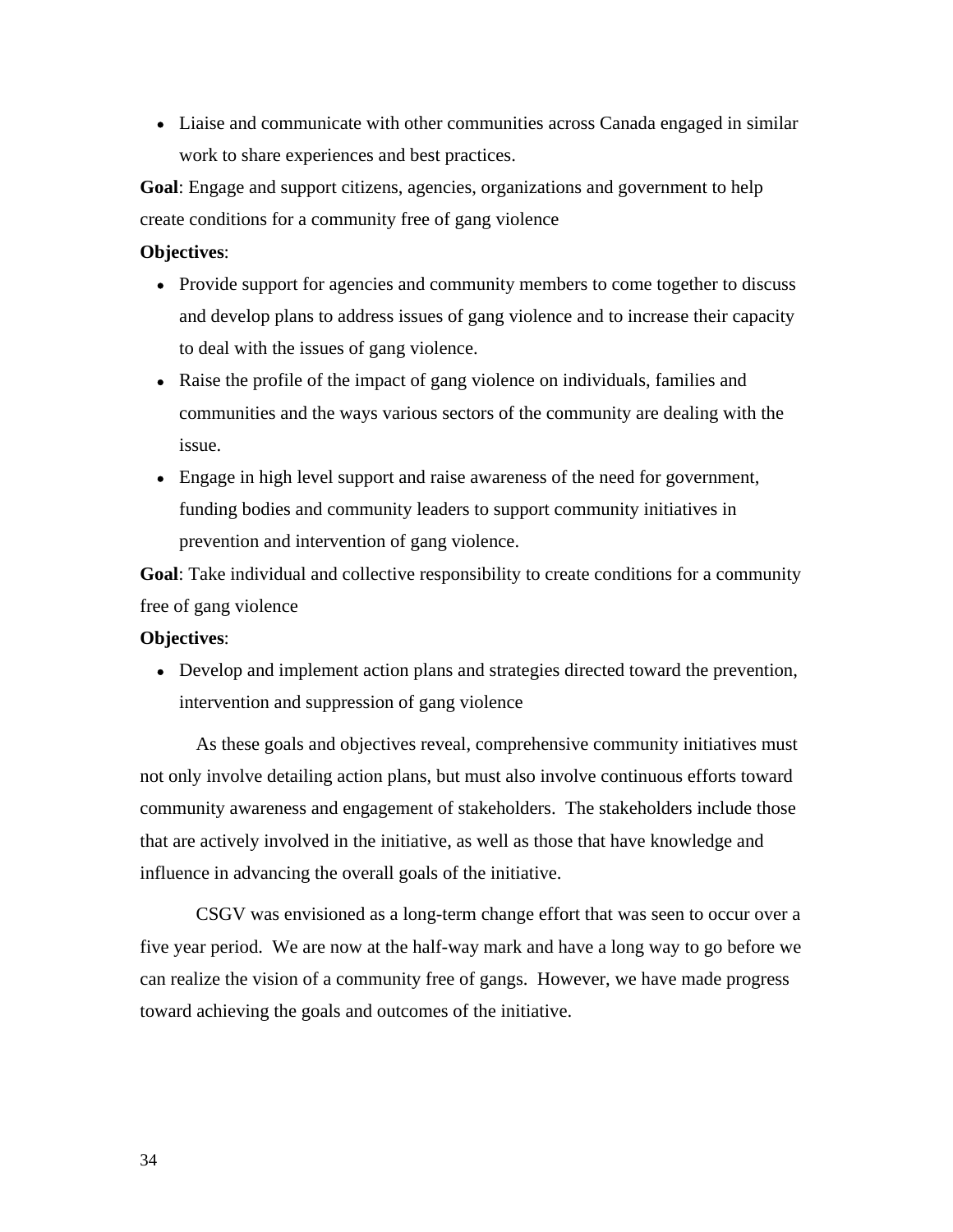**Create and sustain a collaborative process for working toward a community free of gang violence:** 

- CSGV has grown from two people who initiated the idea of a comprehensive community approach to gangs to a membership of over 30 organizations who are involved in the initiative. Furthermore, the majority of Steering Committee members and many of the Working Group members have been involved in the initiative from the beginning.
- CSGV has developed a website www.csgy.ca that provides a clearinghouse for information on resources, strategies, services, best practices and funding to prevent, intervene in and suppress gang violence. In addition the Gang Prevention and Intervention Program Matrix provides a data-base of services that records information about the programs and services in the Greater Edmonton Area that addresses the risk and protective factors in the CSGV Risk Protective Factor Framework.

# **Engage and support citizens, agencies, organizations and government to help create conditions for a community free of gang violence:**

- Gave presentations on the general gang situation and gang "problem" in the Edmonton area, an overview of the CSGV initiative and some ideas on how people could take action to help prevent young people from being drawn into gangs outside Alberta (170) and within the Greater Edmonton Area (440). These presentations are directed toward individuals and stakeholders not directly involved in the initiative but have an interest in the issue and who could potentially become involved or act as allies in advancing the goals of the CSGV initiative.
- Held a Leadership Forum for key stakeholders and decision-makers to keep them informed of the work of the initiative and to renew their commitment to support the long-term goals and objectives of the initiative.

# **Take individual and collective responsibility to create conditions for a community free of gang violence:**

• Rooted within this goal are the more targeted outcomes of the CSGV Working Groups.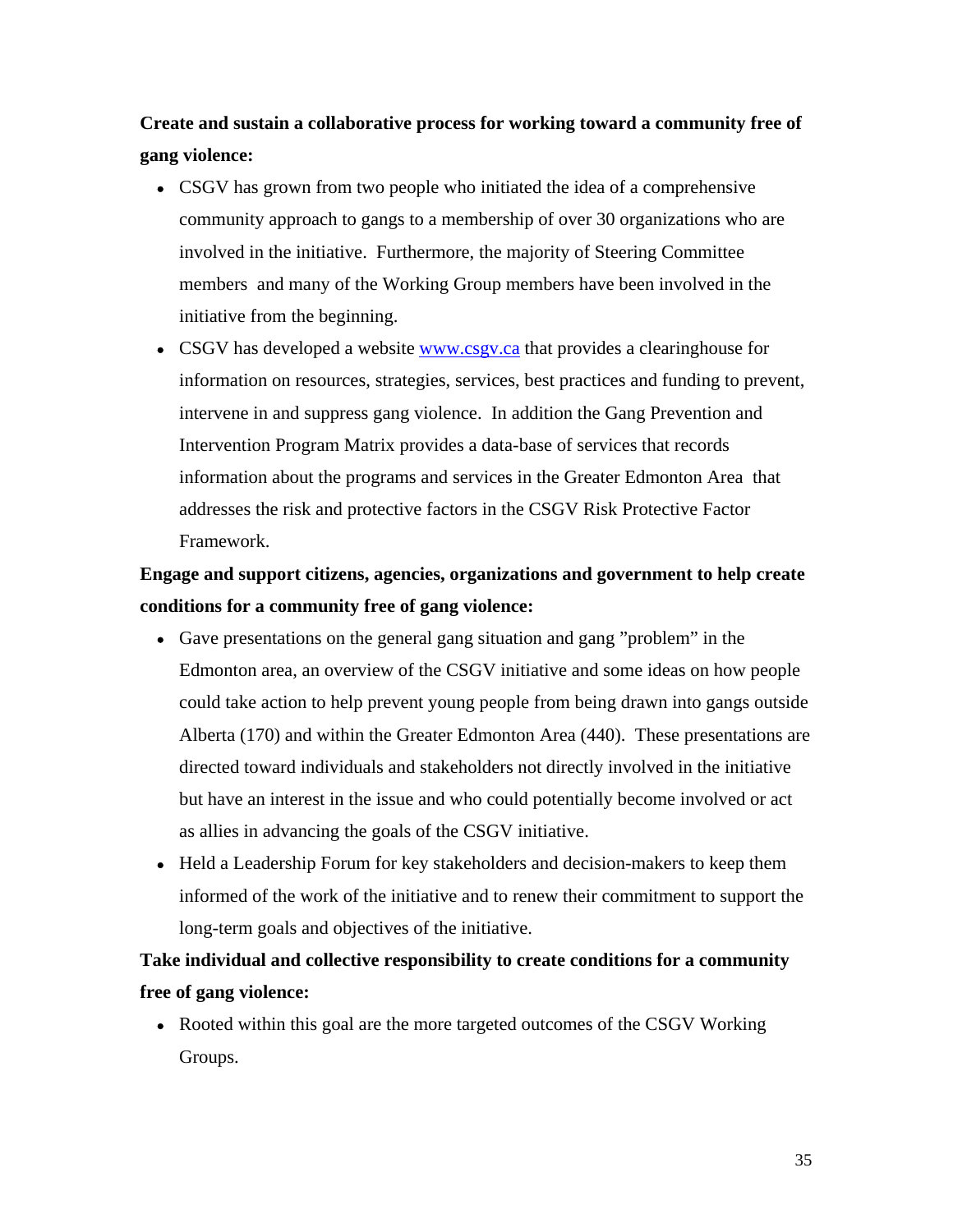#### **Community Awareness Working Group**

The Community Awareness Group has framed their activities around building protective factors around children and young people in the community domain.

- Conduct research on best practices for building protective factors in the community domain and share with community-based organizations identified in Gang Prevention and Intervention Program Matrix.
- Give presentations and workshops to community groups on action they can take to build up protective factors in the community domain.
- Provide networking opportunities with agencies working in the community domain to build protective factors in the community domain such as: bringing people together, promoting interaction between adults and young people, bringing people together from different cultural communities.

**Initial Progress**: The Community Awareness Group provided information to the community about the conditions that give rise to gang violence and the action needed to prevent it. To date this has been in the form of postcards, brochures and pamphlets that provide an overview of the CSGV initiative, the situation surrounding gangs in the Edmonton area and suggestions for action by parents, families, youth, neighbours, teachers, health and social service organizations, arts, recreation and cultural groups and the public sector.

#### **Early Intervention Working Group**

The Early Intervention Group has framed their activities around building protective factors around children and young people in the family domain:

- Conduct research on best practices for asset development and share with family service organizations identified in Gang Prevention and Intervention Program Matrix.
- Develop and deliver messages aimed at family serving organizations about the conditions that give rise to gang violence and the importance of building protective factors within the family domain.
- Provide networking opportunities to build collaborative practices to build protective factors in the family domain such as: ( positive family communication, family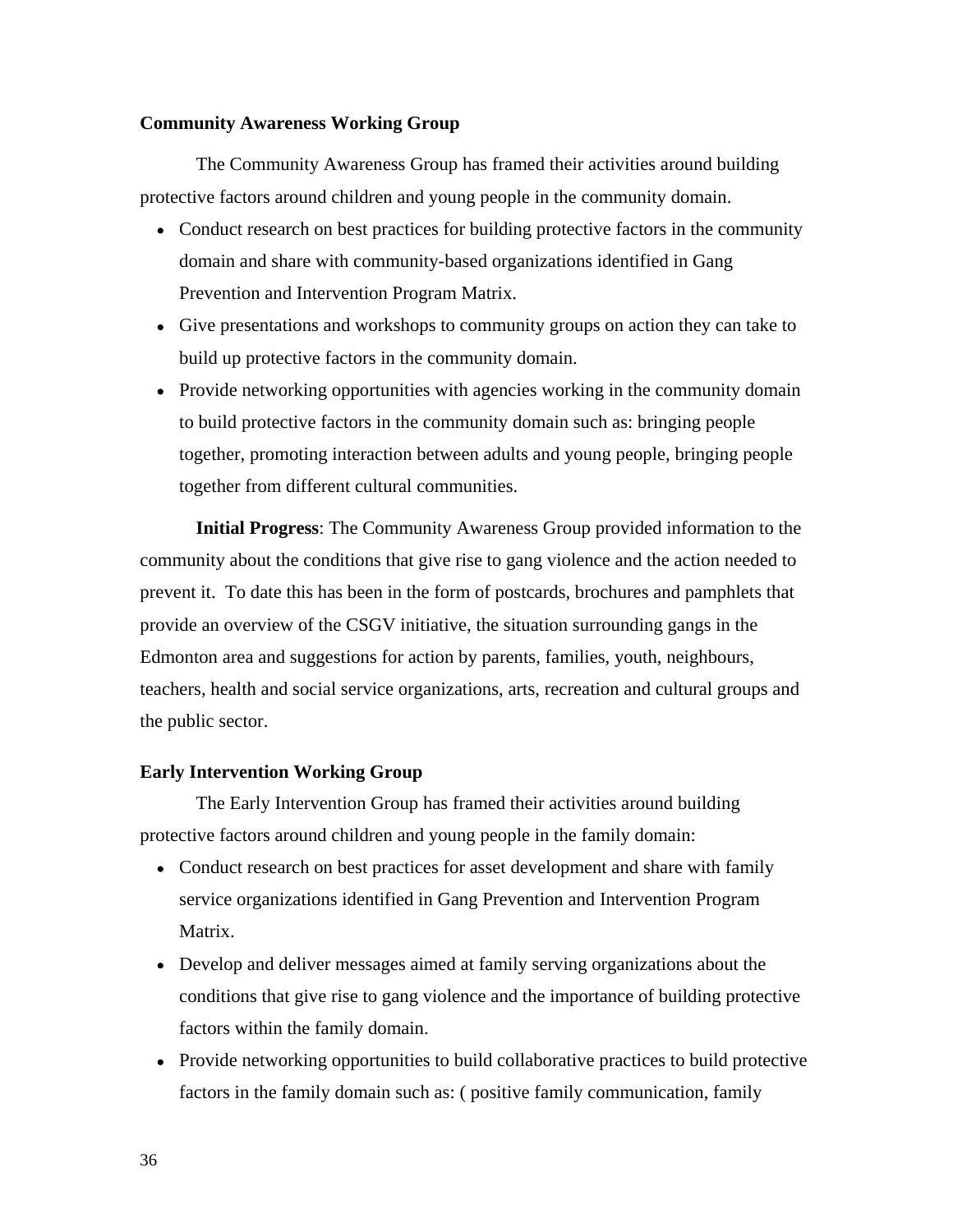problem-solving skills, raising children within two cultures, helping families who experience language and cultural barriers to become involved with their children outside the home).

- Identify needs and gaps in service in family domain.
- Identify common interests and points for collaboration between community groups, organizations and agencies to fill identified gaps in service.
- Facilitate the development of an protocol which would articulate the relationships, level of partnership, information sharing, and resources required to fill identified gaps in service.
- Assist organizations to deliver services to fill identified gaps in services by acting as a convener to link services to Gang Prevention and Intervention Program Matrix to help ensure new services develop are integrated into a comprehensive approach to prevent youth involvement in gangs.
- Develop systems and supports to sustain an asset-based network of support around families and to support collaborative practice around gang prevention and intervention.

**Initial Progress**: The Early Intervention Group delivered presentations to family service organizations on ways they can support parents and families to build protective factors in the family domain to prevent youth involvement in gangs. These presentations are being delivered through established contacts and networks of the Early Intervention Group members to build inter-organizational relationships and broaden the network of support families need to prevent their children from being drawn into gangs and other high-risk behaviour.

## **Youth Working Group**

The Youth Group has framed their activities around building protective factors within the individual domain (competencies and skills of young people).

• Engage youth to share their stories and thoughts about the realities surrounding young people and the types of support young people need to resist risky behaviour and engage in positive healthy activities.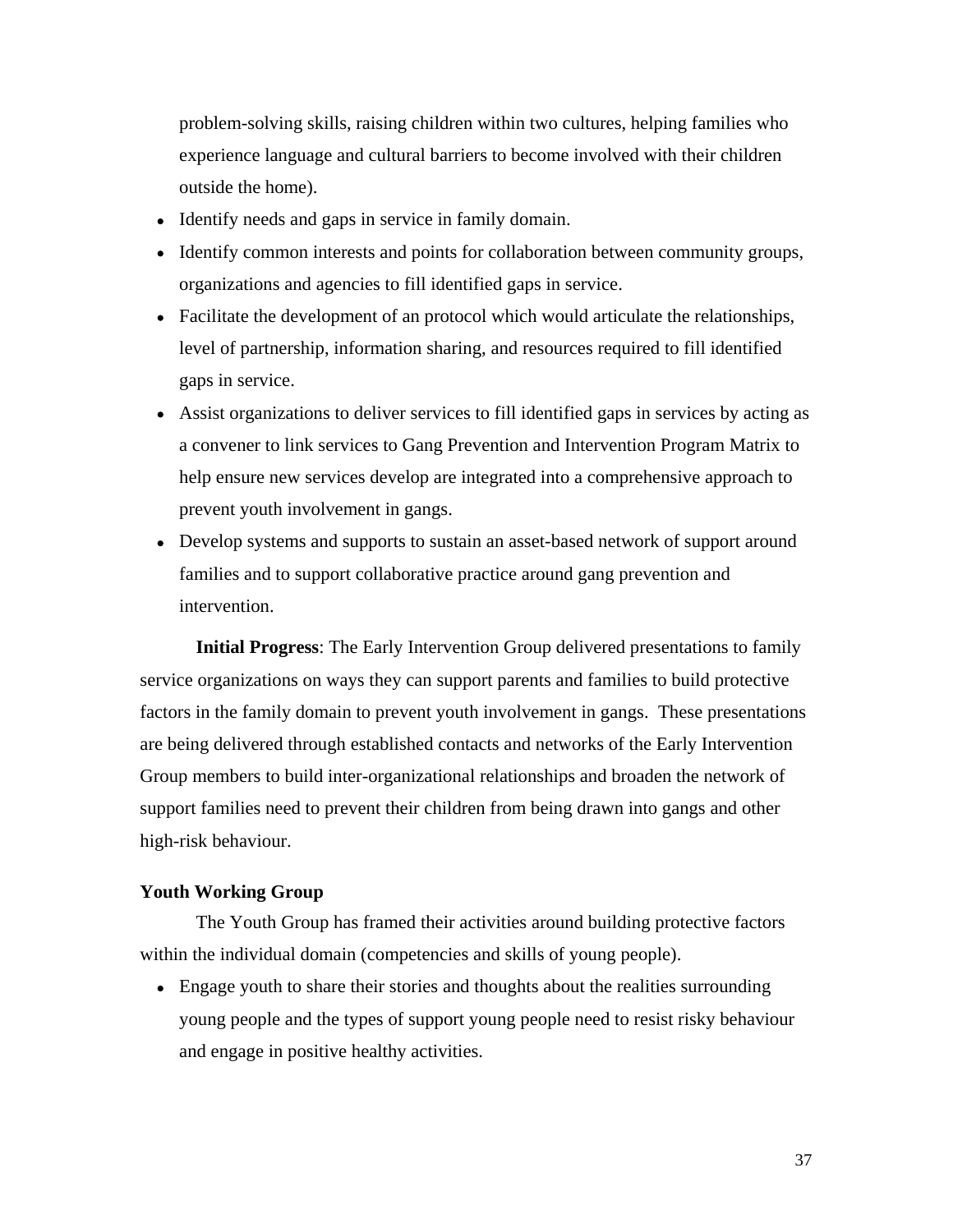- Organize youth focus group sessions with young people attached to member organizations (YMCA, Boys and Girls Club, Inner City Youth Housing Project, Bosco Homes, John Howard Society, Elizabeth Fry Society, Edmonton Young Offenders Centre, Alberta Alcohol and Drug Commission, Multicultural Health Brokers, Edmonton Multicultural Society) to gain their input on issues such as gangs, youth violence, racism, immigration and settlement issues, services for youth and youth).
- Work with young people involved in focus group discussions to host an annual Youth Forum on issues important to and affecting young people in the community.
- Use the stories and input from youth to guide the development of programs and services to help youth avoid the gang lifestyle.
- Provide networking opportunities to youth serving organizations to build protective factors in the individual domain such as: ( increasing positive relationships with adults, increasing roles for young people in the community and organizations, promoting cultural competence skills, engaging youth in equality and social justice issues, helping young people access services and resources).
- Identify needs and gaps in service in individual domain.
- Identify common interests and points for collaboration between community groups, organizations and agencies to fill identified gaps in service.
- Facilitate the development of a protocol which would articulate the relationships, level of partnership, information sharing, and resources required to fill identified gaps in service.
- Assist organizations to deliver services to fill identified gaps in services by acting as a convener to link services to Gang Prevention and Intervention Program Matrix to help ensure new services develop are integrated into a comprehensive approach to prevent youth involvement in gangs.
- Develop systems and supports to sustain an asset-based network of support around youth and to support collaborative practice around gang prevention and intervention

**Initial Progress**: The Youth Group developed a structure and guidelines to gather stories from youth on their experiences with gangs, their efforts to avoid the gang lifestyle and strategies they employed to leave the gang lifestyle. These stories were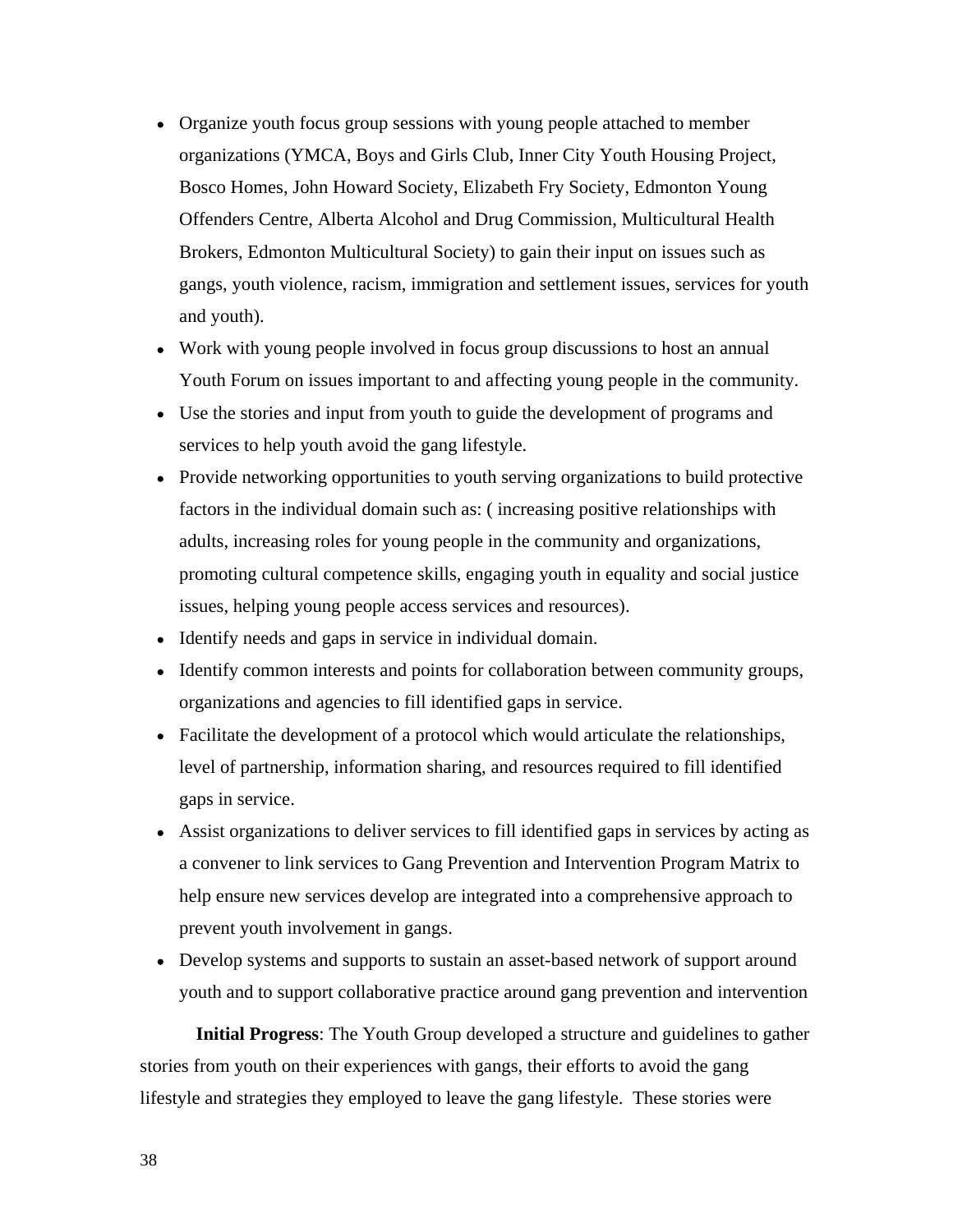posted on the website ([www.csgv.ca](http://www.csgv.ca/)) and are used to highlight the complexities and issues young people face in avoiding the gang lifestyle.

They also developed a process and guidelines to engage young people in conversations about the work of CSGV, youth involvement in gangs and the changes we need to create to prevent youth involvement in gangs. These dialogue sessions are carried out in partnership with individuals and groups who have existing and ongoing relationships with young people and will be used by CSGV to help shape and direct the activities of CSGV.

### **Government and Policy Working Group**

The Government and Policy Group have framed their activities around building protective factors within the services/school/public policy domain:

- Gather information on best practices and policies related to the prevention of gangs, youth violence and youth development.
- Identify programs and services that are building assets/protective factors around young people in school domain and build working relationships with these organizations to create a network of support around children, young people and families.
- Provide networking opportunities to schools to build protective factors in the school domain such as: (developing alternatives to suspension, involving parents in school, responding to social needs of children and their families).
- Engage in dialogues with other working groups, community groups, schools, nonprofits and governments about our research and findings.
- Identify common interests and points for collaboration between community groups, organizations and agencies to fill identified gaps in school domain.
- Facilitate the development of a protocol which would articulate the relationships, level of partnership, information sharing, and resources required to fill identified gaps in service.
- Assist organizations to deliver services to fill identified gaps in services by acting as a convener to link services to Gang Prevention and Intervention Program Matrix to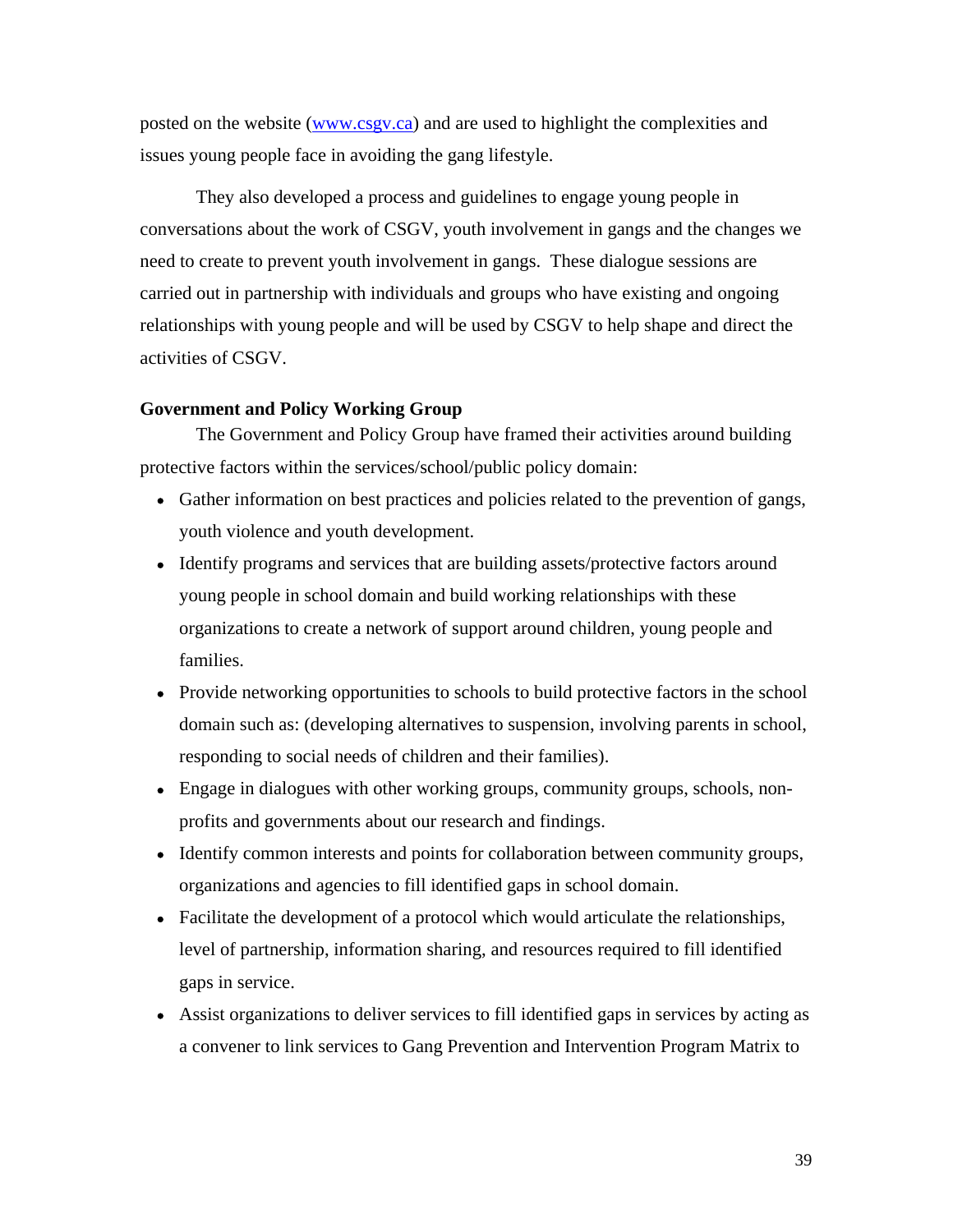<span id="page-45-0"></span>help ensure new services develop are integrated into a comprehensive approach to prevent youth involvement in gangs.

• Host an annual Leadership Forum and Community Forum to share the outcomes of the project with leaders within government, school boards, police, corrections, immigrant and refugee agencies and non-profit social service agencies to discus gaps identified in services and the polices and programs needed to address these gaps in service.

**Initial Progress**: The Government and Policy Group contacted all the school boards in the Greater Edmonton area to identify the practices and polices they employed to respond to young people engaged in threatening and worrisome behaviour that affected the safety of other students and placed young people at risk of school suspension or expulsion. While these behaviours were not necessarily gang-related, experience has shown that young people engaged in such high-risk behaviours who are not in school face a much greater risk of gang involvement.<sup>[19](#page-45-0)</sup> As a result of this environmental scan, the Government and Policy Group invited key decision-makers from the school boards, Children's Services, Mental Health and the police to learn about the Community Risk and Response Model developed in the community of Wetaskiwin that conducts a thorough assessment and action plan to address any threatening or worrisome behaviour that may place students at-risk. The intent of this seminar was to share best practices and promote the connection and sharing of information, models and policies that could have a significant impact on preventing youth involvement in gangs and other high-risk behaviour.

# *Renewal or Wind Down*

CSGV is just in the process of completing its first cycle around our Collaborative Model. We held a Forum attended by the Steering Committee and Working Groups to look back and celebrate our accomplishments, reflect on their learning and adjust plans

 $\overline{a}$ 

<sup>&</sup>lt;sup>19</sup> Wortley, Scott and Tanner Julian. (2004) Social Groups or Criminal Organizations? The Extent and Nature of Youth Gang Activity in Toronto. Jim Phillips and Bruce Kids (Eds) From Enforcement and Prevention to Civic Engagement: Research on Community Safety Toronto: Centre of Criminology.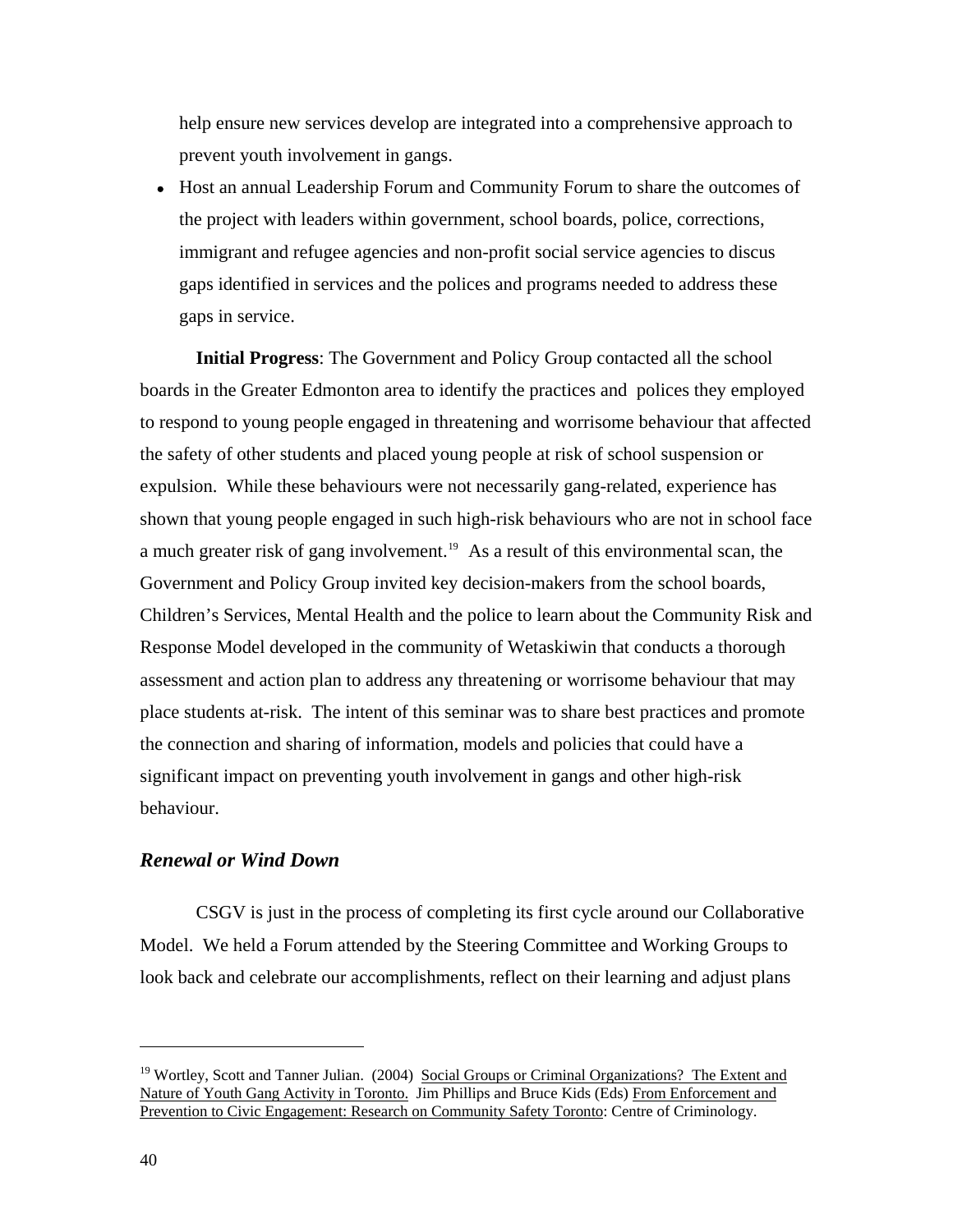for the future. Some of the key information that came out of this collective reflection and analysis is reproduced below.

#### **Celebrating the work and outcomes generated to date**

While many of the tasks and activities described in the proceeding section were brought forward at this session, there were other process related outcomes that speak to the personal experience of being a part of a collaborative effort and the impact this work has had on the individuals involved and the community in general:

- Attracted and maintained a core group of people who have been meeting monthly to address the issue (many of them for over three years) yet are open and flexible to accept new members. Members of the Working Groups bring passion and commitment to addressing the issue of gangs and are solution focused.
- Put issue of youth and gang violence on the public agenda. Created a safe place to talk about the issue of gangs for youth and for the members involved in the initiative. The Greater Edmonton Area is more aware of gangs, why young people join gangs and action needed to prevent youth involvement in gangs. The community has a place to turn to for information and support to deal with the gang issue.
- Expanded network of people involved in issue and fostered ongoing networks and relationships that carry into individual agencies that has in turn fostered collaboration over other projects (i.e. Clean Scene and Boys and Girls Club are hosting a series of summer information sessions, CSGV has worked in partnership with YOUCAN to promote youth dialogues).
- Helped to break down silos between individual agencies by spreading the word about the importance of networking and collaboration to add value to each others work.
- Established a shared circle of responsibility to address the issue and created a space for people to come together to make a difference and have an impact that they could not accomplish alone. The multiple partners in CSGV are able to carry the messages about gangs, positive youth development and action to prevent youth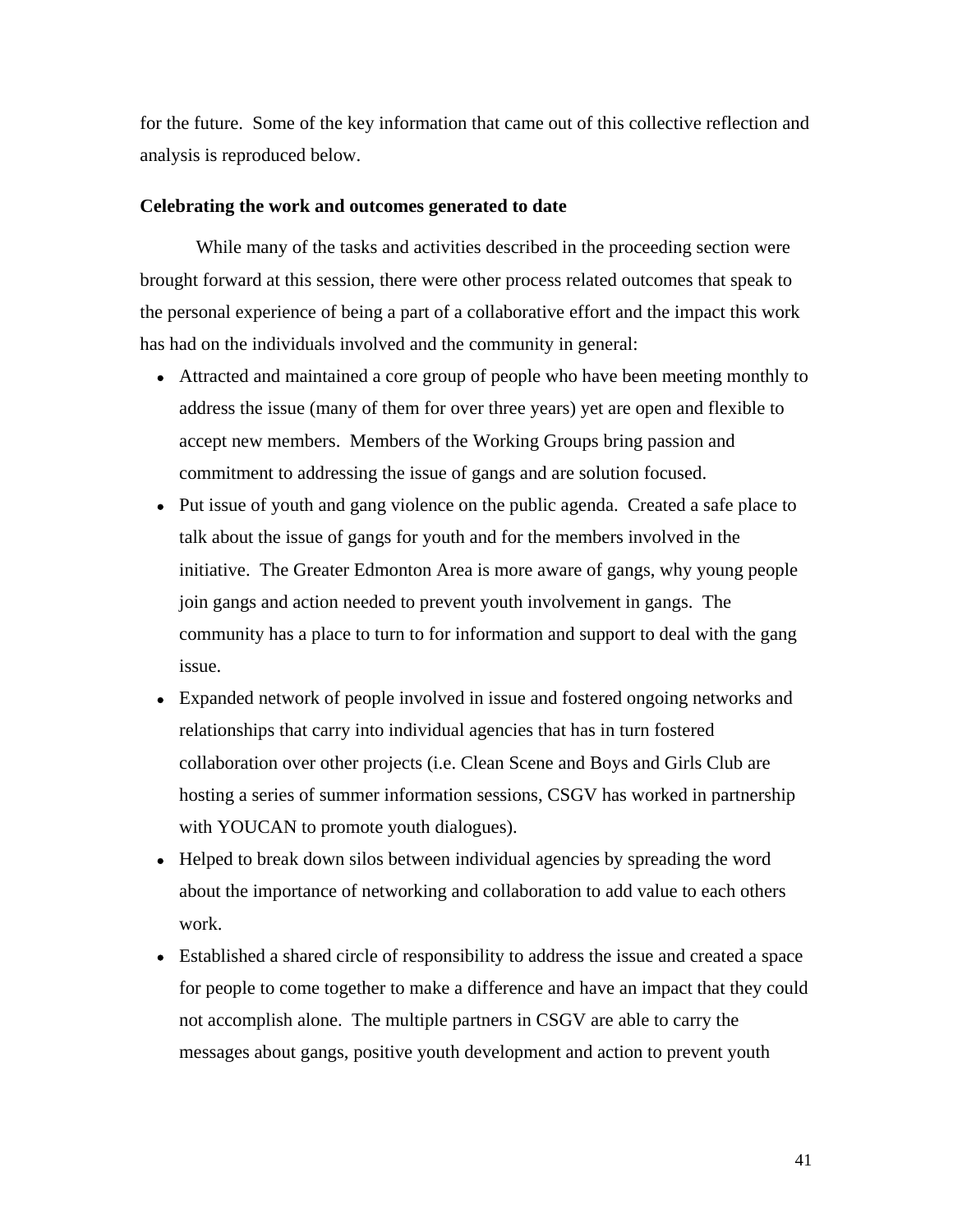involvement in gangs to a many youth and families through their established networks.

- Framed the issue as a "solvable issue" by focusing on the strengths of young people and the capacity of people to make a difference in the lives of young people to help prevent youth involvement in gangs
- Getting increasing requests from community groups, service groups, agencies and individuals for presentations about gangs, ways they can become involved in the initiative and actions they can take to address the issue. (i.e. Request from Edmonton Public Library to consult on ways they could respond to and engage "wannabee gangs" visiting their libraries rather than simply resorting to kicking them out; Request from Teen Court in North Carolina to use material for development of brochure for parents on gangs; Request from Lethbridge Community College to use CSGV Risk and Protective Factor Framework for their courses in Youth Justice.)
- Members of CSGV, particularly the Youth Group are building a rapport with youth and young people showing increasing interest in the issue because we are creating opportunities for them to be heard and for people to look at youth as resources , as people who are and can make a difference

## **Collective Learning About the Gangs**

- Connection to organized crime. Gangs are not simply a youth issue but an issue of big business and organized crime that is world wide.
- Operate as a criminal network that is fluid and moves across the City of Edmonton, the Greater Edmonton Area, the province, and beyond. Not limited to specific geographical areas or neighbourhoods. Influences of gangs exist in urban areas, small towns and rural areas of province. Gangs have grown in numbers over the years.
- Organized in a tightly controlled hierarchy with young people largely at the bottom doing the dangerous and dirty work on the streets.
- Developed greater understanding of the interconnectedness of gangs, drugs and violence.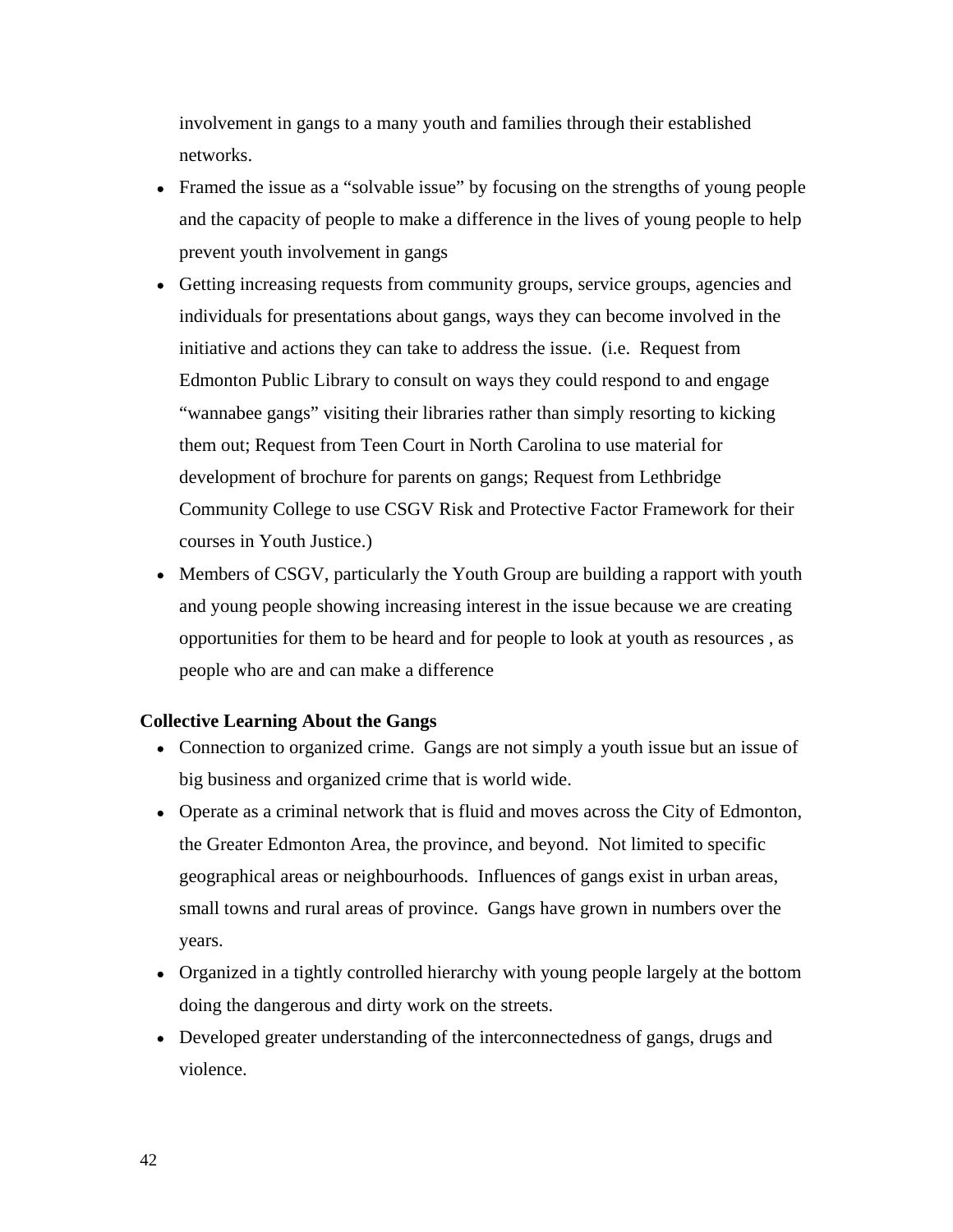- Young people from a diverse array of backgrounds become involved in gangs. Not just an issue of poverty or limited to specific ethnic groups.
- Can be multigenerational involvement with gangs. Bit more understanding of female treatment within gangs.
- Can not use data from U.S studies of gangs to address gang issue in Greater Edmonton Area. We need to build upon our knowledge and understanding of the dynamics, structure and operation of gangs that exist in Greater Edmonton Area.
- Greater understanding of the dynamics, recruitment strategies and reasons why young people get involved in gangs. Gangs have an appeal to youth because they offer what they want but can't get from other sources in society.
- Importance of listening to the stories of young people who got involved in gangs, those who left and those who were victims of gang violence.
- Understand how the preventive approach of CSGV addresses the root causes of youth involvement in gangs. There is no quick fix to the problem.

# **Collective Learning About Working within a Collaborative Framework**

- Complex issue that requires big picture view, commitment and time.
- Importance of respecting, listening to, learning from and working with people from diverse backgrounds with different views to see the big picture. This variety enriches the whole.
- Building of relationships and trust is the glue that holds us together.
- Sharing our experience, knowledge and learning gives us a language and foundation to do the work.
- We can get support from and draw on the strengths and resources of others to address the issue. By working together we can support youth.
- Importance of compassion for others.
- Importance of approaching the issue with the spirit of learning particularly from those most closely involved and connected to the issue (i.e. young people, former gang members).
- Importance of open, clear and honest communication between individuals, Working Group, Steering Committee and larger community.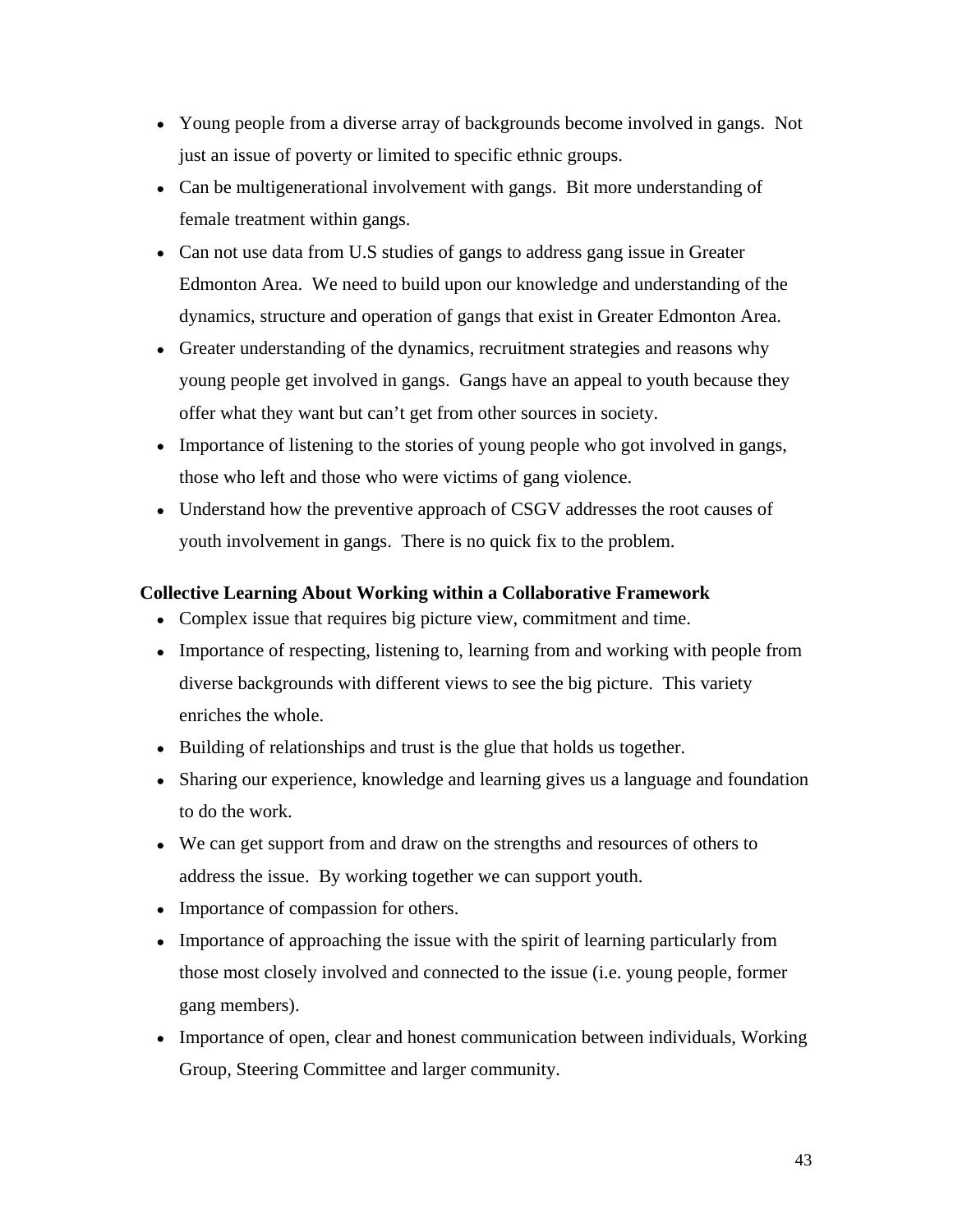• Importance of finding the balance between moving forward and getting everybody on board.

# **CSGV Strengths**

- Experience, knowledge and passion of the members involved in CSGV.
- Diversity of backgrounds and knowledge of members who are open, respectful, listen to and value the views of others.
- Commitment and patience of members to keep focused on long-term solutions.
- Resourceful, creative and sense of humour.
- Developed a model and a framework that enables us to engage and coordinate efforts with others.
- Good leadership from Steering Committee, NCSA as host agency and project manager.
- Commitment from agency that enable staff to work with and support the initiative.
- Opportunity to network and connect with others and partner on fund development.
- Work to avoid turf protection and to break down silos between organizations and groups.
- Actively working through Youth Group and through CSGV as a whole to get youth more actively involved.

# **CSGV Weaknesses**

- Members struggle to find the time to fully engage in work of CSGV because of work commitments and demands.
- Lack of representation/input by key decision makers, those working directly with gang members, immigrant and refugee groups, aboriginal groups.
- CSGV messages not getting to everyone because of language, literacy and cultural barriers.
- Need to train/coach CSGV members in delivering presentation on CSGV on our asset based approach.
- CSGV message not getting out to the media. Media is not turning to CSGV for information on youth and gang violence.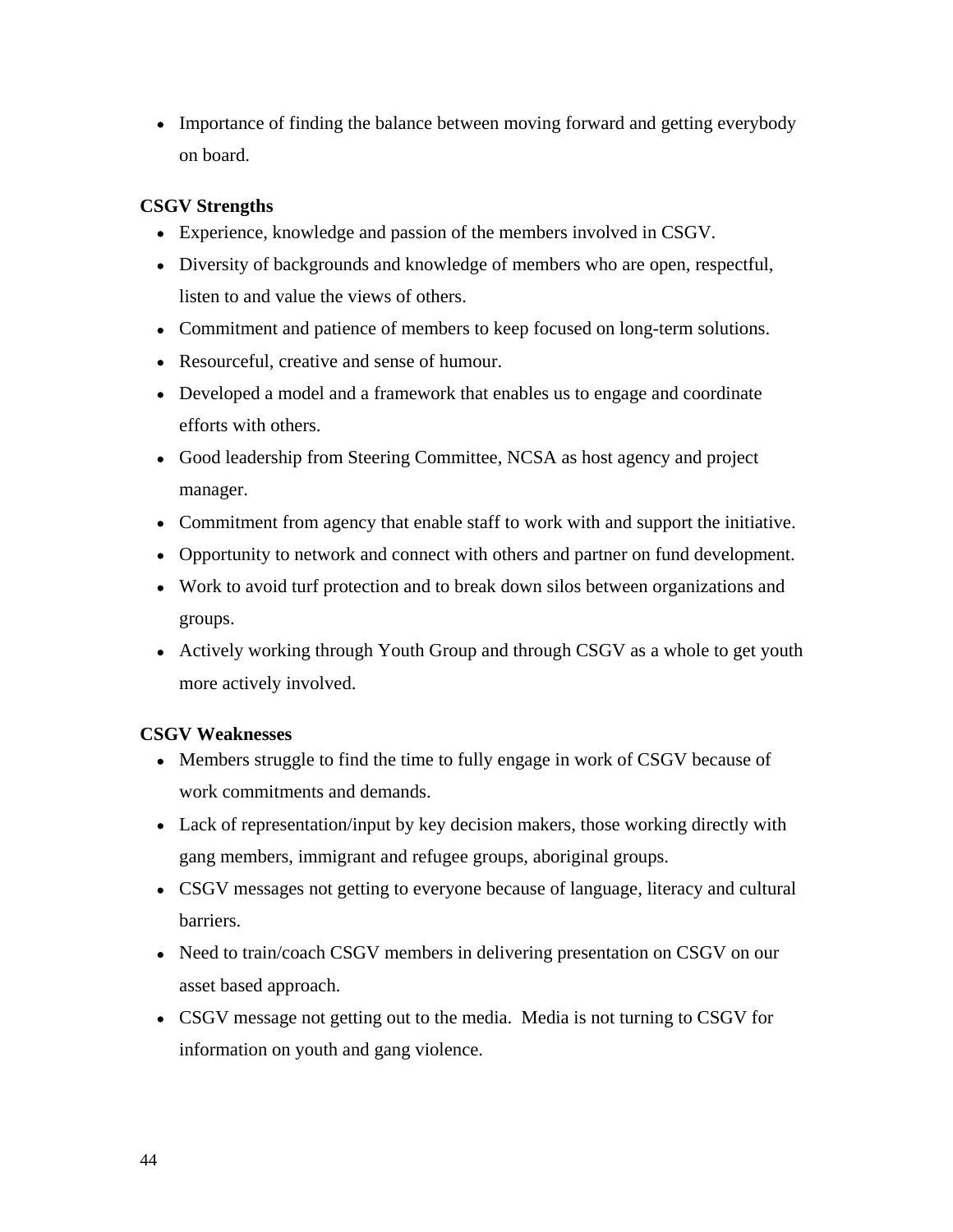- <span id="page-50-0"></span>• Lack of engagement of agency decision-makers who have staff participating in CSGV.
- Lack of influence with and engagement of high level decision makers to collaborate around gang and youth violence issues.
- Under funded and understaffed to do all the work necessary to move forward. Funders do not seem to see the value of funding the work needed to build collaborations.

We are now in the process of using this data to guide our work in the upcoming year and to reframe our work to engage in more focused and strategic action. This process of acting, reflecting, adapting and acting again is essential for comprehensive community initiatives like CSGV. Given the long-term nature of the changes needed to have a substantial impact on preventing youth involvement in gangs, the work of CSGV is indeed a work in progress. Deliberate and conscious efforts to build a period of reflection and renewal into the process are essential for keeping the initiative on track and to gain the strength to continue the challenging work ahead. As Luke notes, "spiralling back does not indicate that the implementation network is failing to make progress. Rather, it is a sign of success, a natural process essential for inter-organizational networks to move forward with energy and sustained commitment."<sup>[20](#page-50-0)</sup>

# **Evaluation Framework for CSGV**

The CSGV initiative is comprehensive, complex and community-based; it has defined and re-defined itself in a dynamic, organic process of evolution over a period of four years. Throughout this time, an evaluation team has worked with the initiative to both provide formative and summative feedback to strengthen and describe the work accomplished, as well as participate in the generation of knowledge that informs the greater population, as well as the people who participate in the initiative.

The formative evaluation has been an ongoing dialogue between the evaluation team and the steering committee; the researchers have participated in steering committee

 $\overline{a}$ 

<sup>&</sup>lt;sup>20</sup>Luke, Jeffrey S. (1998) Catalytic Leadership Strategies for an Interconnected World San Franciso: Jossey-Bass Publishers p.151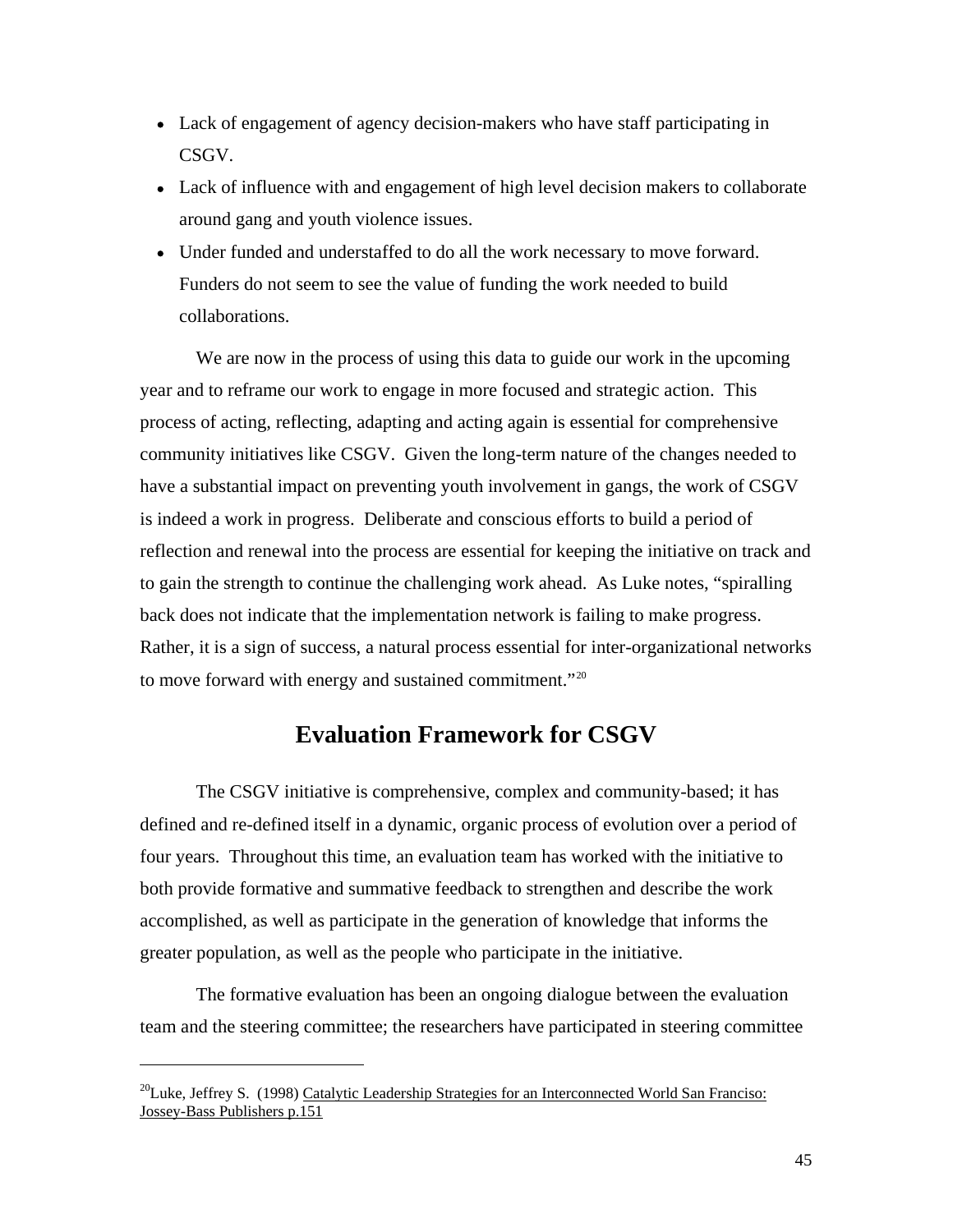meetings, met regularly with the project manager and occasionally with the members of the secretariat, to discuss the progress of the CSGV and collectively resolve issues that have arisen. The evaluation team would utilize the findings that were available at the time (data collected, literature reviewed, searches completed) to assist in the resolution of issues and barriers that arose along the way.

To accomplish the summative evaluation, it was important to first identify the primary "work" that the CSGV does; what are the expected outcomes of this work and what can actually be measured to determine if the expected outcomes are being achieved. The model presented below describes the CSGV process, the work and the outcomes.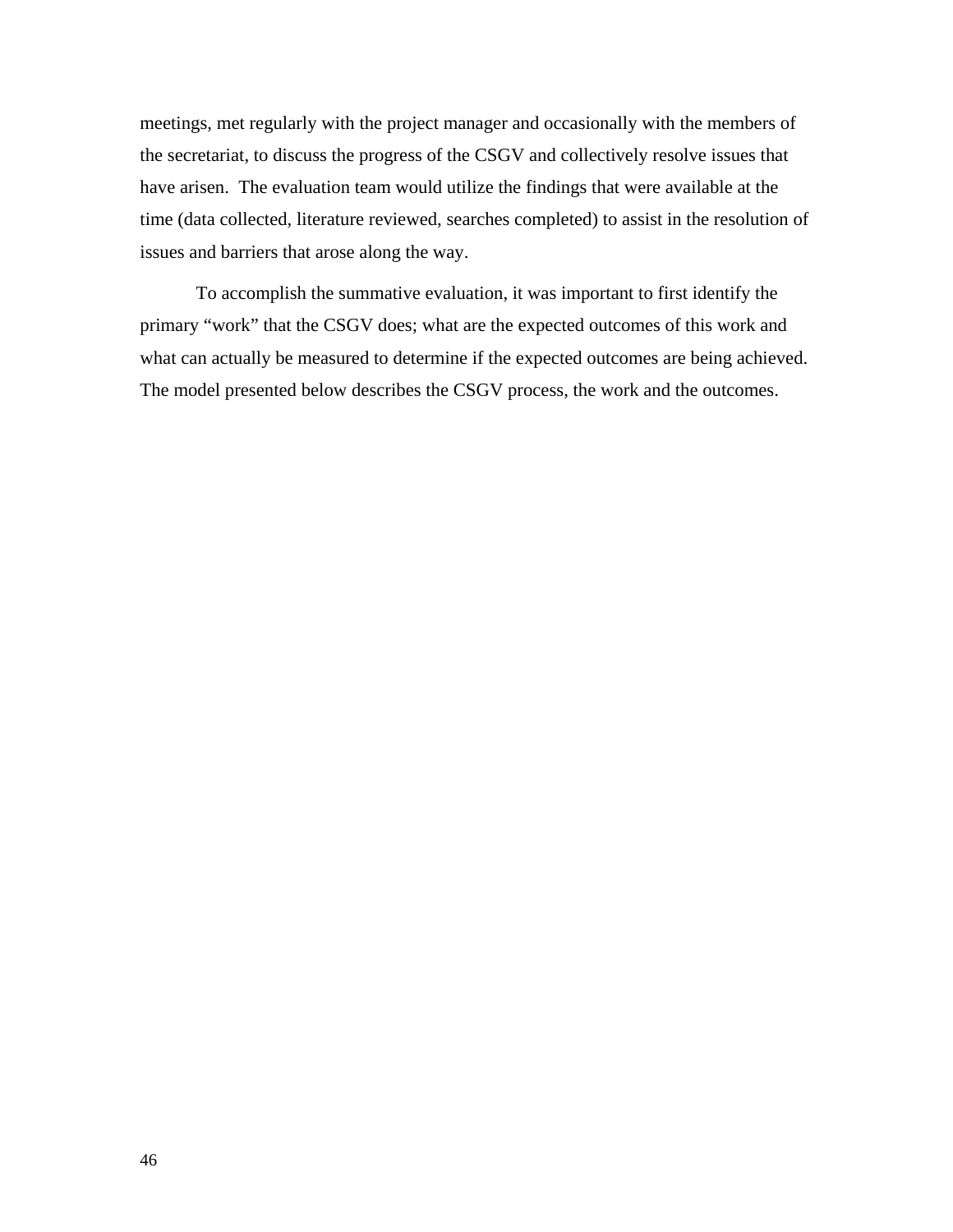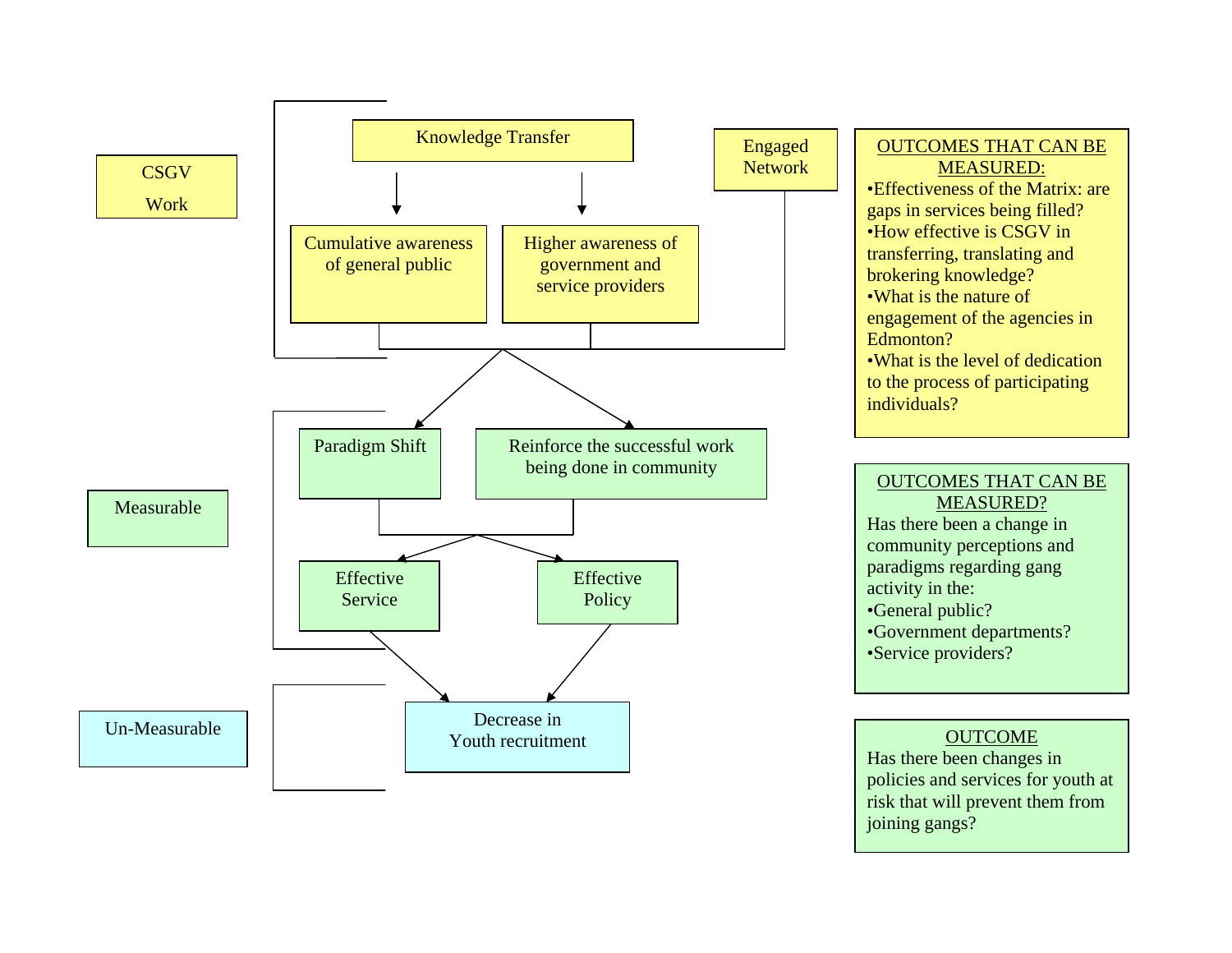For CSGV, then, the primary work is the building of important relationships and linkages between key stakeholders that work in and can effect change in the environments that impact at-risk youth and their families. Further, the CSGV is invested in the transfer and translation of knowledge among stakeholders regarding best practices in policy and practice that directly and indirectly affects this population. When these two activities are occurring, it is expected that the quality and quantity of knowledge about youth who are at risk and best practices will increase, causing changes in the way that the general public, service providers and policy makers perceive the issue and the possible solutions. Changes in perception and paradigms are then expected to effect change individually, within agencies, and systemically. It is logical to assume that this will cause an improvement in the types of programs available and the way that policy is formulated and implemented as it relates to this population of youth and their families. While it is impossible to measure, the ultimate outcome will be a decrease in the recruitment of young people into gangs and gang lifestyles.

The evaluation model presents three general areas of work or results that can be included in the evaluation research. First, the nature of the relationships between stakeholders requires consideration (the breadth of the CSGV network, whether there is evidence of trust existing in these relationships) as well as how effective the transfer of knowledge is between stakeholder groups. Finally, does the fact that the network exists provide value-added benefits for the community that are not necessarily planned for, yet are still beneficial can also be considered.

| are and created of the $\infty$ $\infty$ $\infty$ . Here, $\frac{1}{2}$ and $\frac{1}{2}$ is the station of $\frac{1}{2}$ . |                                                                                                                                                                    |  |
|-----------------------------------------------------------------------------------------------------------------------------|--------------------------------------------------------------------------------------------------------------------------------------------------------------------|--|
| <b>Method/Data Collected</b>                                                                                                | What the data will tell us                                                                                                                                         |  |
| Log book for the Project Manager                                                                                            | Record of all phone calls regarding inquiries about CSGV,<br>invitations to present information, connections to other task<br>forces/strategies/organizations etc. |  |
| Project Manager's reports                                                                                                   | Documents the activities and connections made in the<br>process of CSGV.                                                                                           |  |
| <b>Working Group minutes</b>                                                                                                | Documents activities, connections and work completed by<br>the working groups.                                                                                     |  |
| Program Matrix                                                                                                              | Illustrate the programs and services that are working with                                                                                                         |  |

**QUESTIONS**: What are the value-added benefits of CSGV for the greater Edmonton area, Alberta and Canada? What is the nature and breadth of the CSGV network? How is it evolving?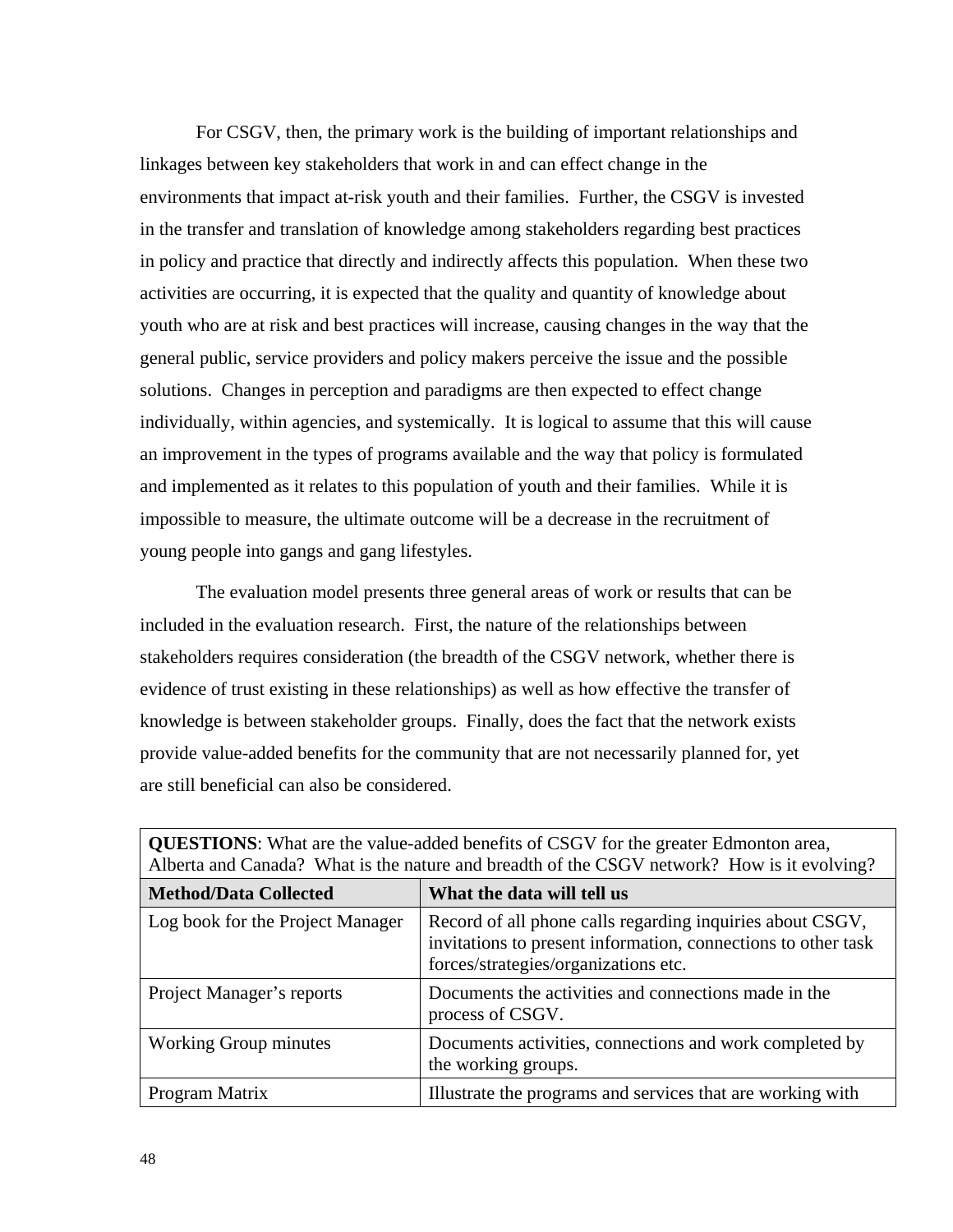|                                                                                                                                                                 | CSGV and how they are interconnected.                                                                                                                         |  |
|-----------------------------------------------------------------------------------------------------------------------------------------------------------------|---------------------------------------------------------------------------------------------------------------------------------------------------------------|--|
| <b>QUESTIONS:</b> What is the level of dedication by participants in the CSGV process? Why does<br>this dedication occur? How can this dedication be described? |                                                                                                                                                               |  |
| <b>Method/Data Collected</b>                                                                                                                                    | What the data will tell us                                                                                                                                    |  |
| Administer a semi-structured<br>interview with participants in<br>CSGV.                                                                                         | How the process instills motivation and dedication in the<br>participants.<br>Whether there is a trust relationship between stakeholders<br>and CSGV network. |  |

The second area to be examined in the evaluation is regarding changes in attitudes and perceptions of stakeholders regarding the realities of gangs in Edmonton and the recruitment of gang members.

**QUESTIONS**: Is there a paradigm shift occurring within the CSGV participants? If so, what is the nature of this shift? Is there a paradigm shift occurring within the greater Edmonton community at large? If so, what is the nature of that shift?

| <b>Method/Data Collected</b>                                                                                                                                                                                                                | What the data will tell us                                                                                                                                                                                                                                                                                                   |
|---------------------------------------------------------------------------------------------------------------------------------------------------------------------------------------------------------------------------------------------|------------------------------------------------------------------------------------------------------------------------------------------------------------------------------------------------------------------------------------------------------------------------------------------------------------------------------|
| Administer a semi-structured<br>interview with participants in<br>CSGV now, then every 18 months<br>after that.                                                                                                                             | How they viewed gang violence before participating/how<br>they view gang violence after participating.<br>When they first joined, what did they think they would be<br>working on? How has that changed (if at all)?<br>Their perspective on what they have gained from CSGV and<br>how they translate that into their work. |
| Administer a survey for the<br>general public (working group<br>members will circulate the survey;<br>it will be placed on CSG website).<br>It will be circulated every 18<br>months, and collected from the<br>website as it is completed. | Collecting the perspective of individuals who want to<br>complete the survey. They will be compared over time, to<br>measure any changes in information, attitude and perspective                                                                                                                                            |

Finally, the evaluation framework will include determining whether there have been changes in policy and/or practice in areas that have the potential to effect changes for young people who are at risk of being recruited into gang life.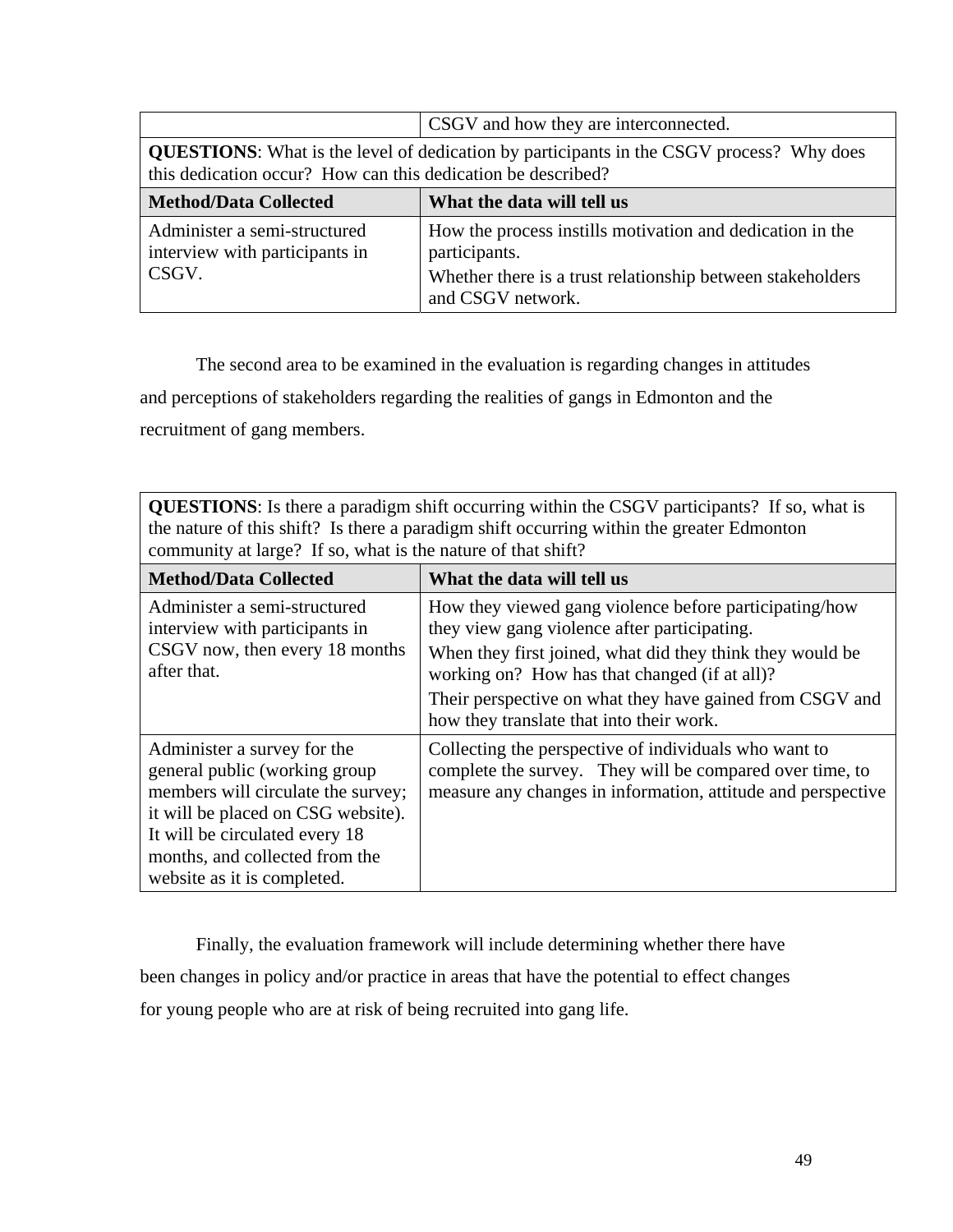| change in youth recruitment into gangs directly or indirectly? |                                                                                                                                                                             |  |  |
|----------------------------------------------------------------|-----------------------------------------------------------------------------------------------------------------------------------------------------------------------------|--|--|
| <b>Method/Data Collected</b>                                   | What the data will tell us                                                                                                                                                  |  |  |
| Internet searches; Project Manager's logs;<br>newspapers.      | If there ha been any changes in the manner<br>in which government views the issue of<br>gangs.<br>Whether there are new programs for youth<br>at risk (and their families). |  |  |

**QUESTIONS**: Is there evidence of changes in policy and/or practice that will effect change in youth recruitment into gangs directly or indirectly?

Unfortunately, it is impossible to ascertain the ultimate community impact regarding whether or not there has been a decline in youth recruitment due to the activities of CSGV. However, it is logical to assume that by effecting positive, sustainable change in the policies and practices of those who work with at-risk youth and families that the recruitment of these youth will decrease.

# *Research Approach and Methods*

For this evaluation, it was important to ensure that the approach and methods chosen were consistent with the approach taken by the program under evaluation and reflect the values and core assumptions that exist within the CSGV initiative. This was accomplished in two ways; first the evaluation was approached in a collaborative, inclusive manner to ensure that the many perspectives that exist within the CSGV helped to inform the evaluation strategy. This included ongoing in-depth collaboration with the Project Manager on the evaluation model the collection of data, and the distribution of findings. All findings and evaluation reports were shared with the steering committee for the purposes of informing the process, receiving feedback about whether the findings reflected their experience of CSGV, and planning for other evaluative activities. Collaborative approaches to multi-method research were used to ensure that the research findings were relevant, valid and can eventually inform the process of CSGV in a solution-focused manner.

Second, the evaluation team employed a multi-method research tactic that mirrored the inclusive approach of CSGV. This included qualitative methods such as focus groups, open-ended questionnaires and the inclusion of other types of qualitative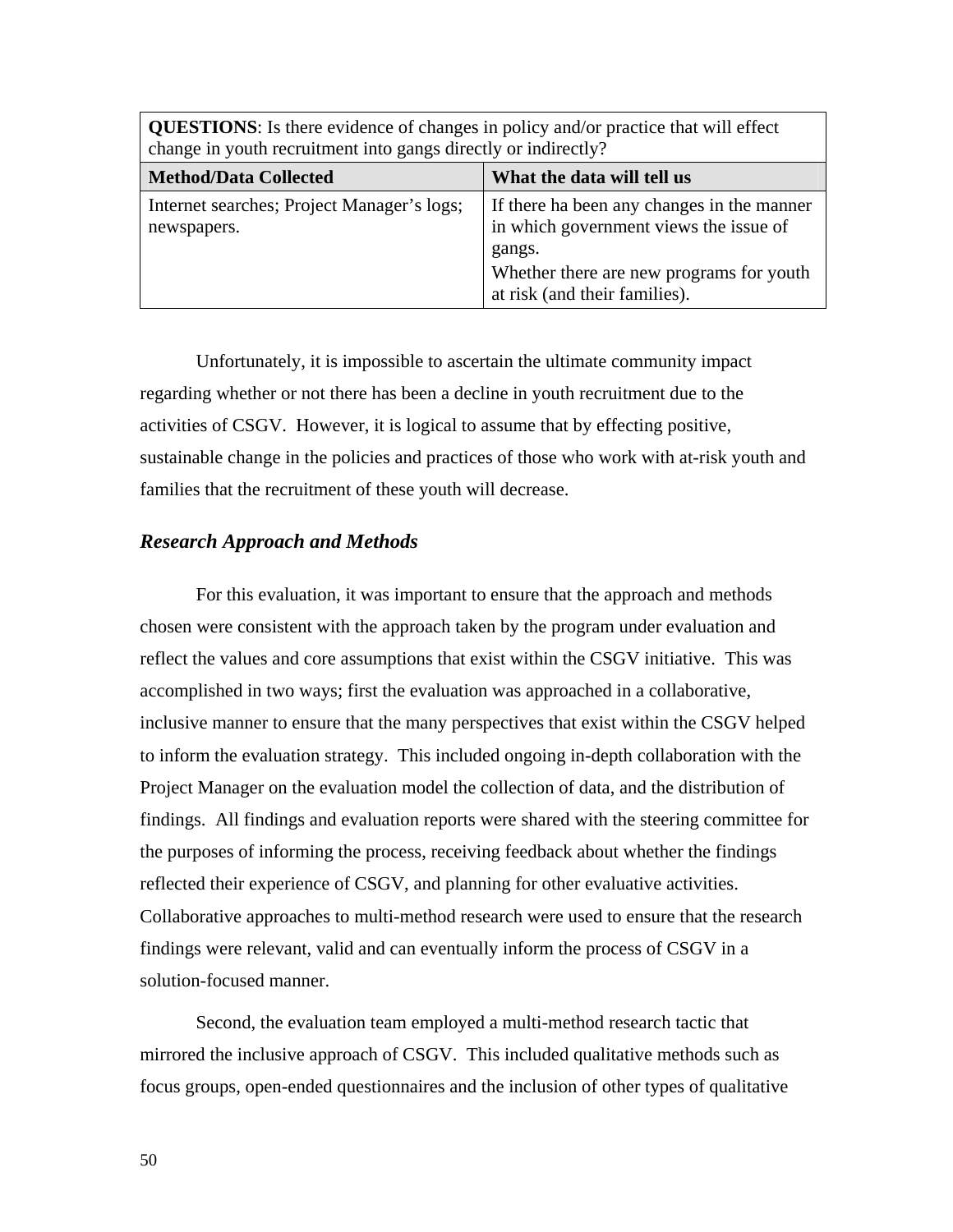data (working group reports, project manager reports, log books and minutes/outcomes from gatherings and forums). The inclusion of such varied and unique data will provide a much thicker, more robust description of the work and outcomes achieved by the CSGV. The evaluation process is currently underway; it is expected that the first results will be published in the fall of 2007.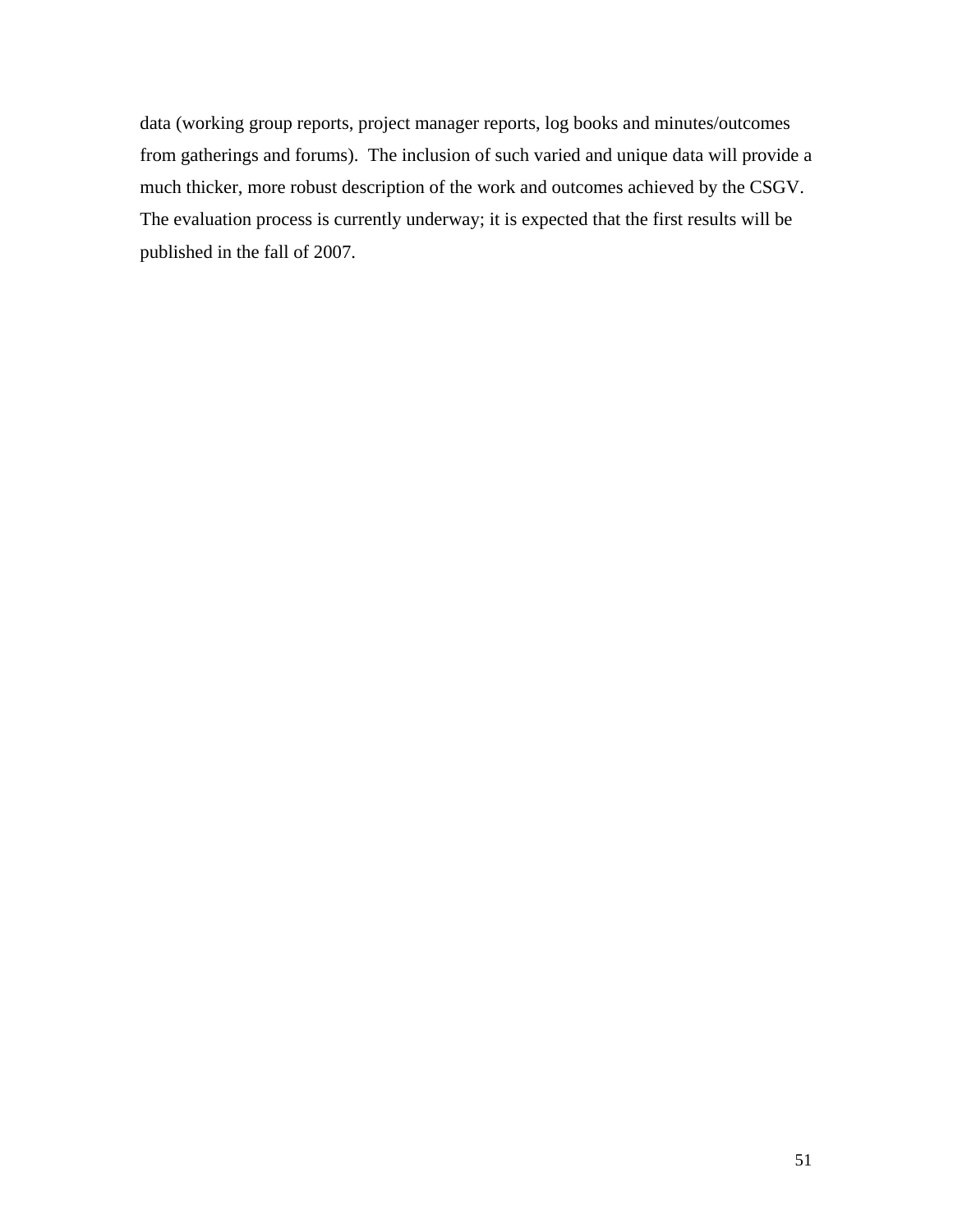# **Appendix 1**

# <span id="page-57-0"></span>*Case Scenarios Situations of Risk*

In an attempt reflect the realities we face in addressing gang violence and the complexities surrounding the lives of young people we developed a number of case scenarios to show the complexities surrounding the lives of young people who may become vulnerable to gang involvement. These case scenarios have been developed by weaving the knowledge and experience of service providers together with research on risk and protective factors associated with gang involvement substance abuse, violence and other problem behaviours<sup>[21](#page-57-0)</sup> to paint a picture of the "gang situation" and bring it down to a human level. They are not case studies of actual persons but composite profiles of situations of risk surrounding vulnerable young people. They are a tool to describe the realities we are trying to change. They provide a jumping off point to talk about the complexities of young people's lives and our assumptions about why young people may become involved with gangs.

# *Using the Tool*

Review the case scenario's and determine how these scenarios fit with your experiences and knowledge of the dynamics and conditions that give rise to gangs.

- How reflective are these scenarios of your experiences with young people?
- Does your organization's mandate enable you to intervene in these scenarios? H<sub>ow</sub>?
- How do we as a community commonly deal with situations like these?
- What are some of the private troubles within these scenarios?
- What are the related public issues within these scenarios?

 $\overline{a}$ 

 $21$  Conversations and interviews with ex-gang members and Working Group members, review of CSGV Consolidated Working Group Notes. Carlie, Mike "Part 2: Risk and Protective Factors" Into the Abyss. 2002. [http://www.faculty.smsu.edu/m/mkc096f/SOLUTIONS/ISSUE/risk\\_protective.htm.](http://www.faculty.smsu.edu/m/mkc096f/SOLUTIONS/ISSUE/risk_protective.htm) Howell, James. "Youth Gangs: An Overview". Office of Juvenile Justice and Delinquency Prevention. August 1998. <http://www.ncjrs.org/pdffiles/167249.pdf> Youth and Violence Fact Sheet (NCFV). Public Health Agency of Canada. [http://www.phac-aspc.gc.ca/ncfv-nivf/familyviolence/html/nfntsyjviolence\\_e.html](http://www.phac-aspc.gc.ca/ncfv-cnivf/familyviolence/html/nfntsyjviolence_e.html). Healthy Communities Healthy Youth. A National Initiative of the Search Institute to Unite Communities for Children and Adolescents. Minneapolis: http://www.search-institute.org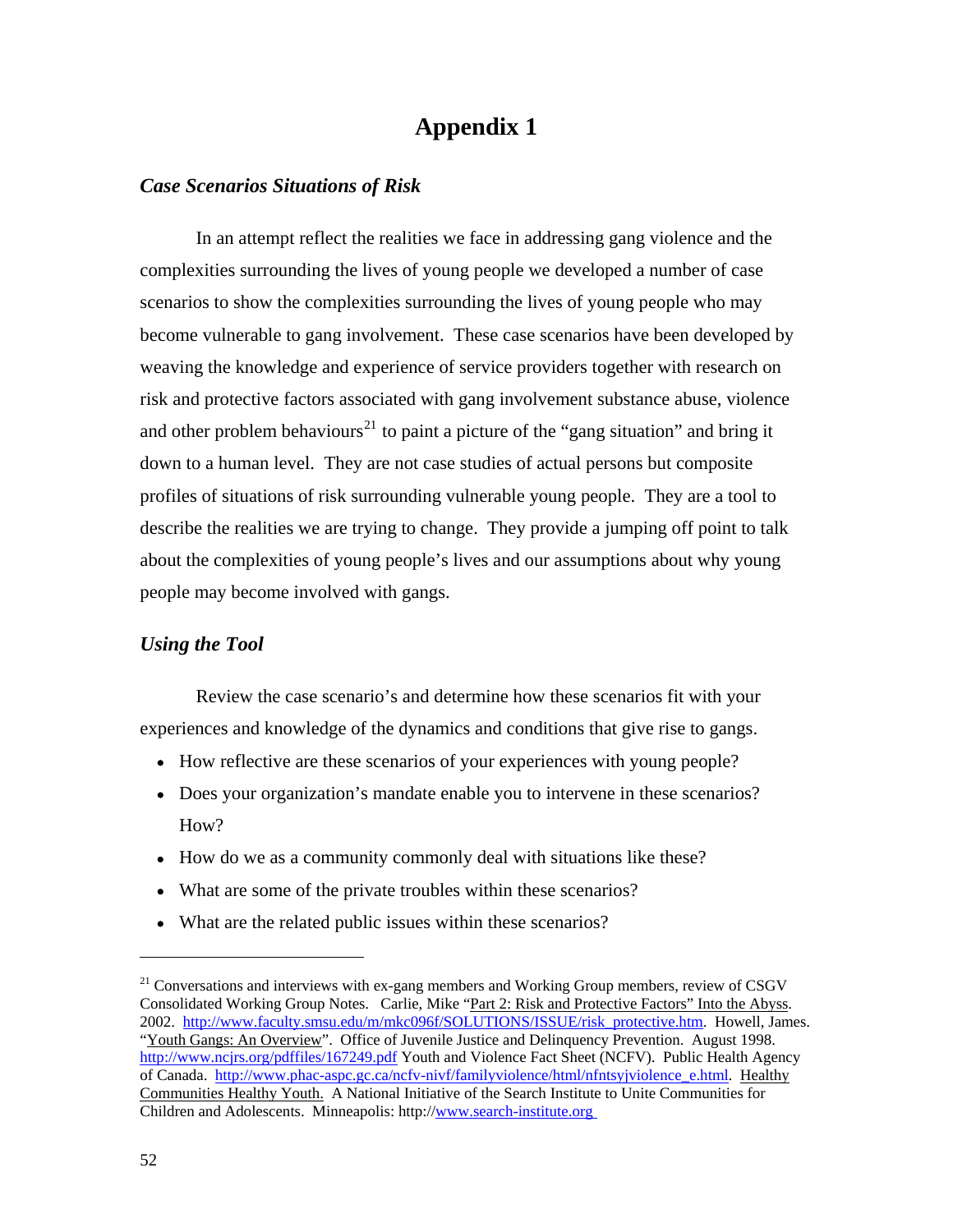### **Scenario 1: Jason**

Jason is 16 years old and lives with his parents and sister aged 12 in the suburbs of the city. His neighbourhood is largely made up of single-home dwellings, townhouses and condominiums. His neighbours are largely upper middle-class Caucasians like his own family. Jason's father owns a small business and often works late and on weekends. His mother works for a public relations firm which requires several out of town trips each year.

#### **Community**

There are few services within the neighbourhood and most services are centered on large commercial developments and malls. The community league runs a summer program and some recreation programs for children throughout the year which for the most part cater to 6 to 12 year olds. The community league also sponsors soccer during the spring and operates the arena in the fall and winter. There are no after-school programs or youth centres in the neighbourhood. The closet youth centre is located several miles away near one of the malls.

Jason knows a few of the neighbours by name and occasionally visits friends in the neighbourhood but since he left elementary school to attend junior high doesn't see them very much. He tends to hang out in the mall with kids from his high school who live in different parts of the city. Adults in the neighbourhood have become increasingly concerned with the amount of vandalism and petty theft in the neighbourhood and are pushing to establish a curfew to keep kids off the streets after 11:00 p.m. The local corner stores have signs in their establishments limiting the number of teenagers allowed in the store at one time.

#### **Family Life**

Jason's parents are hard working and successful in their work and tended to spend a lot of time at work. Jason is expected to be the responsible person at home, making dinner for his sister, take her to her music lessons and generally keep an eye out for her. Jason's parents have high expectations of Jason to do well and his father expects that Jason will someday take over the family business.

53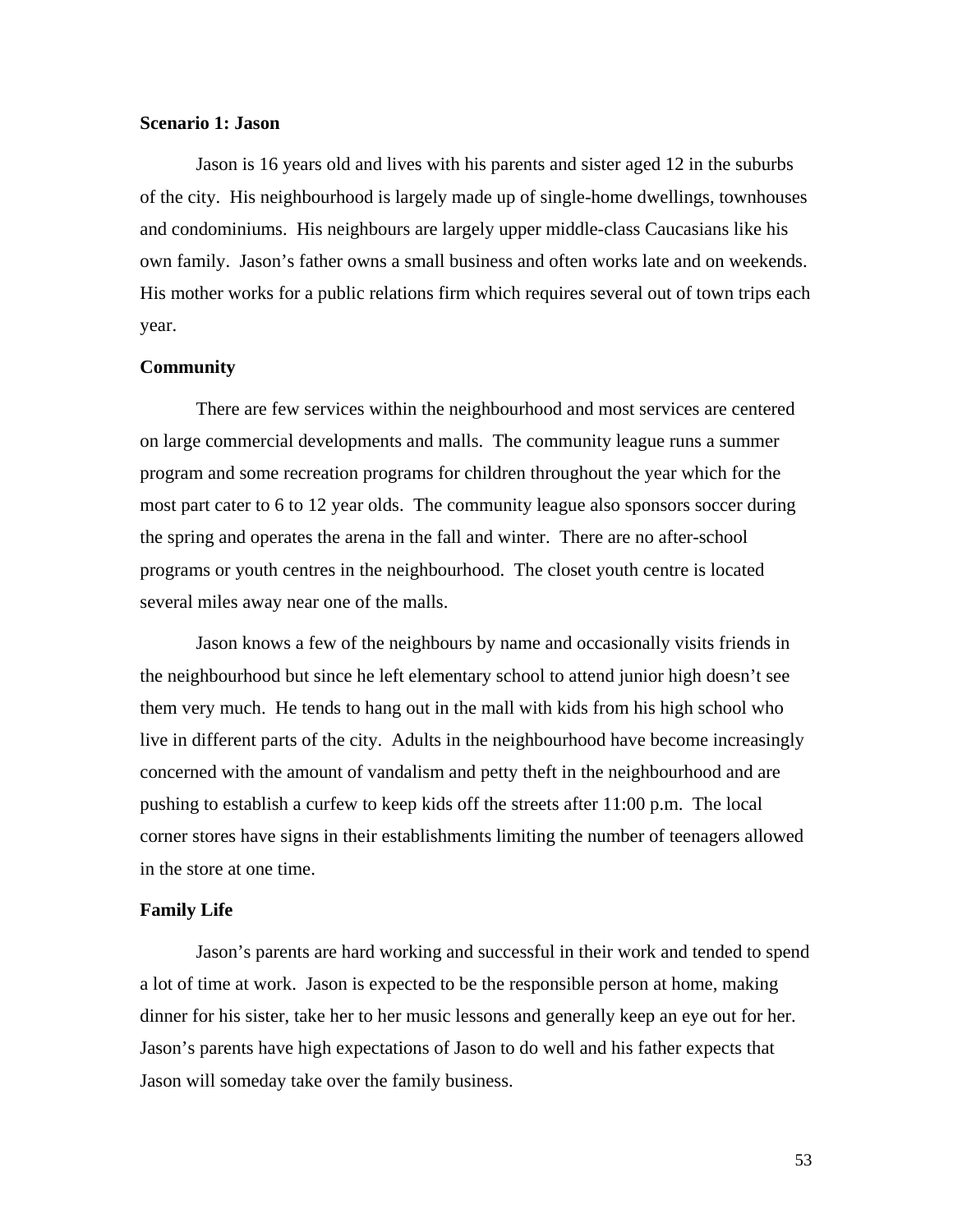Somehow no matter what Jason does it is never seems to be quite good enough -- if he gets B's at school he is told that with a little more work he could get A's. His parents constantly criticized him for his choice of friends, his taste in music and the way he dresses. If he forgot to do his chores he would be grounded for a week. Somehow he always fails to meet his parents' expectations and often feels like a disappointment or failure most of the time. His sister Alyssia on the other hand is the "model child". She gets straight A's in school, had nice friends and always does the right thing. Everything seemed to work out for her at home.

Jason used to spend a lot of time with his an uncle who lives on the other side of the city. They both liked the same music and would often spend time listening to music or going to concerts together. However, his parents had a falling out with the uncle and they rarely see each other anymore.

#### **School**

Jason attends high school in a nearby neighbourhood. He did well in elementary school but in grade nine his grades began to drop and now in Grade 10 he is barely scraping by. He played in a school band in junior high but the high school doesn't have a music program so he no longer plays his saxophone very much. He doesn't know many of the kids at his high-school and since his school is big into sports and he isn't very athletic he doesn't feel like he really fits in. He mostly just goes to school and tries to remain unnoticed and out of trouble.

## **Personal Life**

Jason spends most of his time at home listening to music or hanging out in the mall with "misfits" as his parents call them. Lately he has been spending more time with another boy who plays the guitar and they jam at his friend's garage where they have set up a make-shift studio. When the other boy's parents aren't home they have a few drinks and a few joints. Jason's mother found a joint in his room and he was grounded for a month and was told that if he ever did that again he would be sent packing. While Jason didn't use drugs much before he is now smoking several joints a day. His friend used to sell a few joints to kids at school but is now selling ecstasy and crack and has asked Jason if he would be interested in selling. He says that he knows a guy who supplies him and a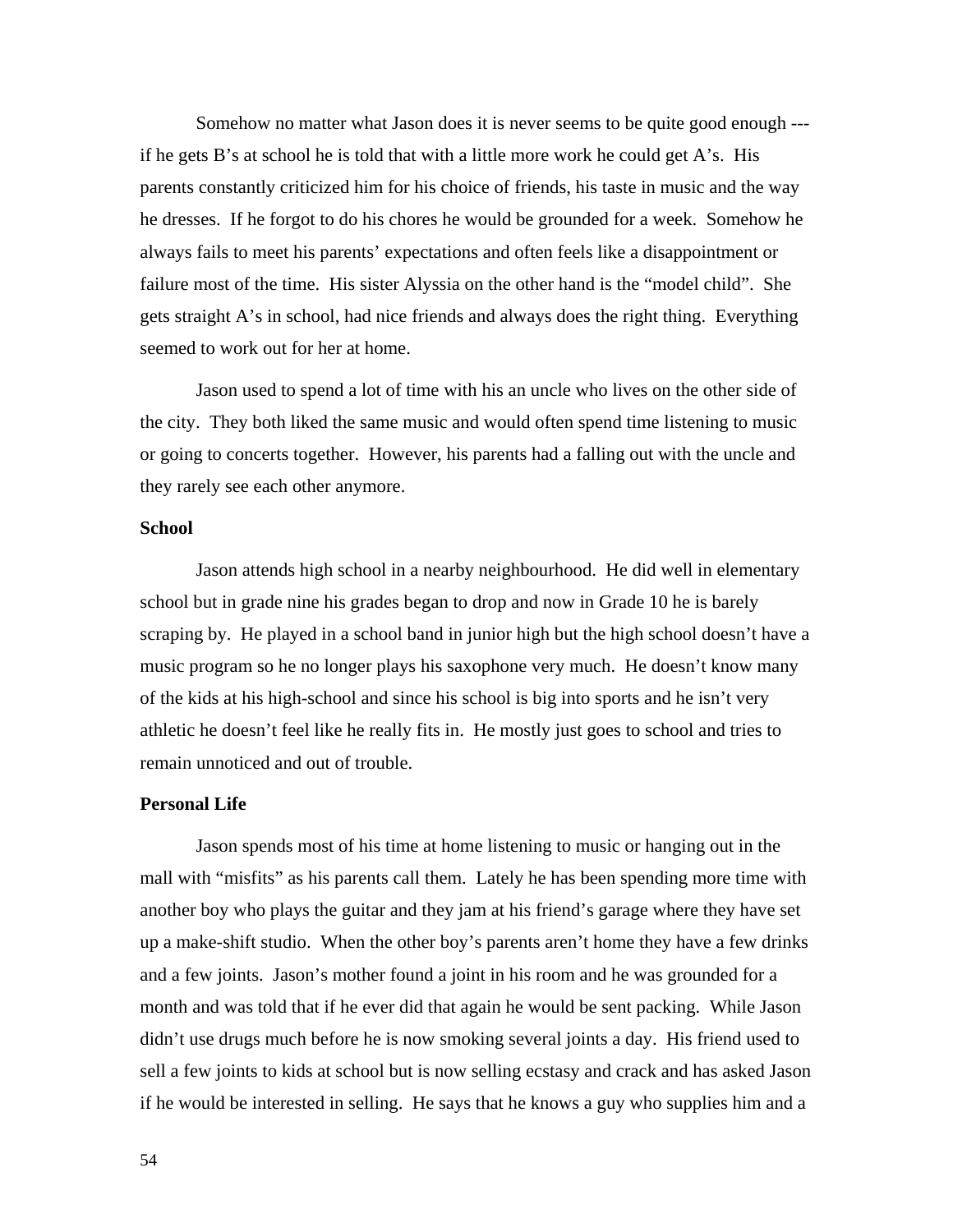few other friends and that it is easy money. Since Jason has a car his friend tells him that people would be really interested in having him join "their business". While Jason is given lots of spending money by his parents he is considering the offer as this is the first time he has felt like he has found a friend who accepts him for who he is. Lately he has been feeling more and more empty, spends as little time at home as possible and hardly ever talks to his family about what he is doing or what he thinks or feels.

#### **Services and Organizations**

Neither Jason nor his family have ever used any services or agencies. His parents are intensely personal and believe that people who use social services are somehow incompetent. They believe that they are capable of handling their own affairs. They do not see a need for help and feel that Jason is just going through the trials of teenage years and will straighten out eventually.

#### **Scenario 2: Ken**

Ken is 11 years old and lives with his parents and 3 siblings in the inner city. His neighbourhood is made up of apartment buildings and a few single dwellings. His neighbours are a vibrant mix of immigrant, refugee, First Nations, Métis and Caucasians. For the most part the neighbourhood is considered to be low-income/working class and the majority of people live in rental units. Ken's mother and father immigrated to Canada 17 years ago and 3 of their 4 children were born in Canada. His parents' ability to speak English is limited and they are both employed in service related jobs. They work in restaurants during the day and have a janitor contract to clean an office building in the evening.

#### **Community**

The community is densely populated and is peppered with a number of services restaurants, arcades, bars, casinos, pawn shops - that draw people from all over the city. As there is a significant low-income and immigrant population in the neighbourhood the area is also served by a number of social services and immigrant settlement services, alternate school programs and community league programs that provide services to children and young people.

55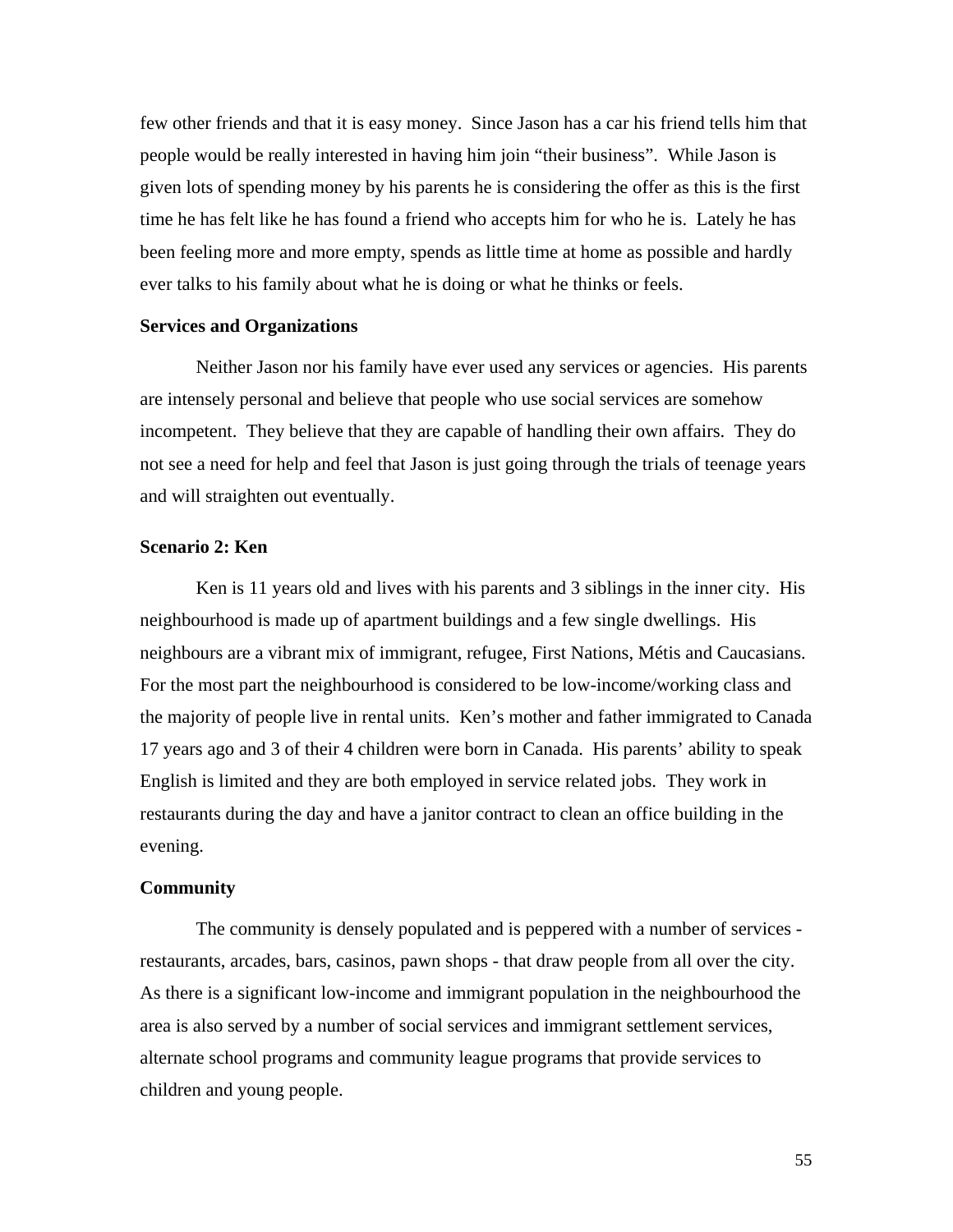Ken knows several of his neighbours by name particularly those who immigrated from the same country as his parents. They tended to gather with their neighbours for cultural celebrations and other events hosted by a community organization serving people of the same ethnic community. While the neighbourhood is fairly close knit and friendly, the proximity to the downtown night life also attracts people who make a living from, and who use, the "street services" (e.g. prostitution and drugs). As a result, the streets produce some dangers and attractions to young people and families living in the area. The community has attempted to organize itself to deal with these negative influences but the challenges are complex and constant and they tax the energies of the community and organizing efforts are difficult to sustain.

#### **Family Life**

Ken's parents are hard working and moved to Canada to make a better life for their children. His father works in a restaurant from 6:00 a.m. to 3:30 and both his mother and father work as janitors from 5:00 p.m. to 11:00 p.m. six days a week. On the one day of the week when they are all home they try to do something as a family but all too often the demands of daily household chores take over from the outings.

For the most part the care and supervision of Ken, the youngest is left to his other sister who is 13 and his older brothers who are 16 and 18. Ken's 13 year old sister spends most of her time with friends or staying home with Ken. She is very responsible, quiet and well-mannered although she and Ken share few common interests. Ken's 16 year old brother spends a lot of time hanging out with his friends at the arcade and the school ground and is rarely home. Ken's oldest brother started to help out by working at part-time jobs when he was 14 and now that he is 18 and finished high school he is bringing in considerable money into the household. He doesn't talk about his job much but the indications are that he is involved with running drugs for a close member of the family.

Because the parents' English skills are limited they speak their mother tongue at home. However, since the children spend more time at school speaking English and speak English among themselves they are slowly loosing their mother tongue. As a result, the parents and the children are often conflicted over which language to speak and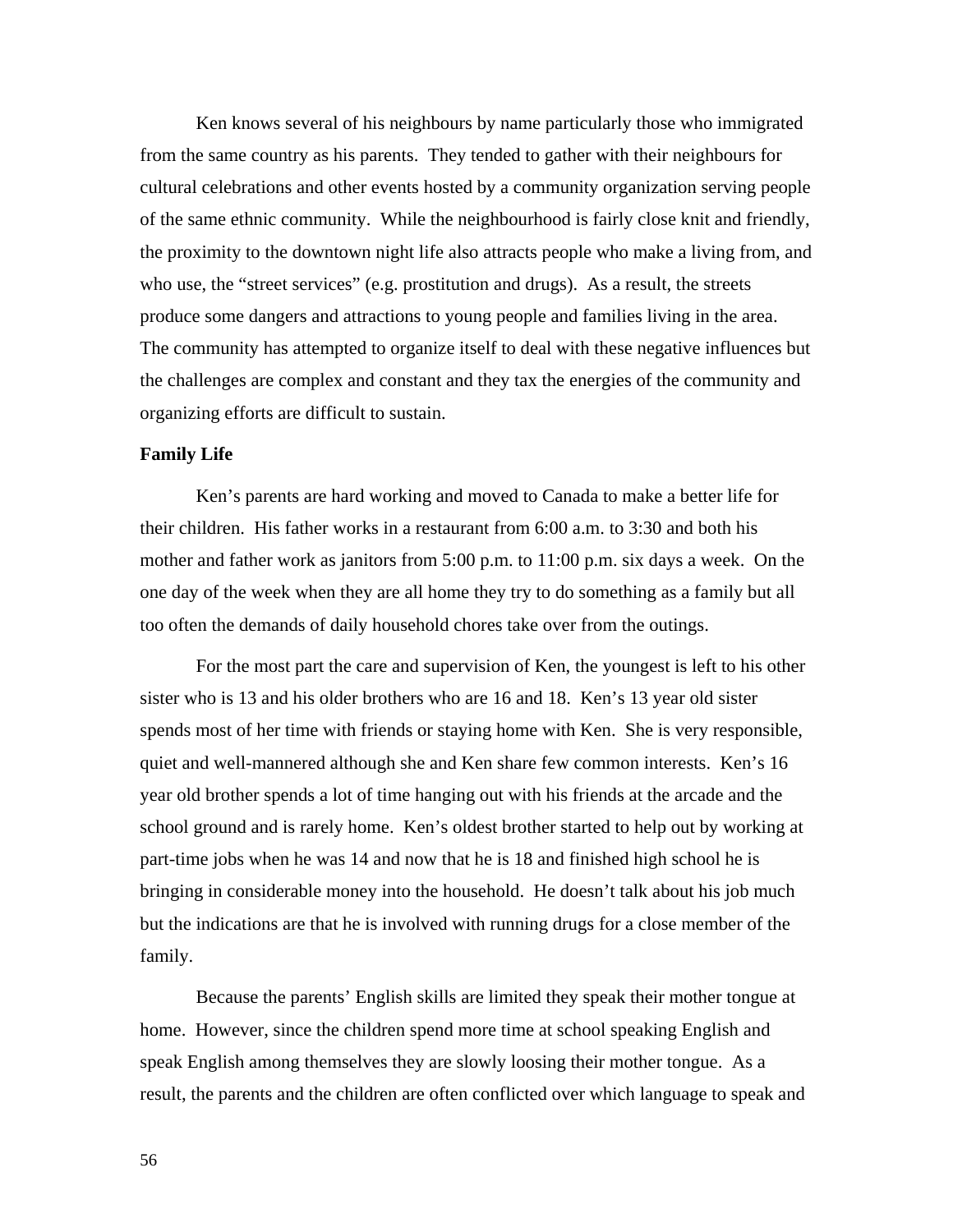which cultural rules they should follow .All but their oldest child was born in Canada and they all consider themselves Canadian and want to act like a Canadian. The parents on the other hand tend to speak the mother tongue, associate with others from the same country and follow the customs of their mother country. Increasingly this cultural and language divide has deceased the amount of time that the family spends interacting with each other and the tendency is for each to go their own way.

#### **School**

Although Ken works hard in school he struggles with his reading and writing and has been put into a special needs class. He is very quiet and shy and rarely asks for help from the teacher when he struggles with his homework. He stays up late waiting for his parents to come home from work so he often goes to school tired and has fallen asleep several times at school. While he doesn't participate in any extra-curricular activities he enjoys playing soccer and basket ball.

#### **Personal Life**

Ken spends most of his time at home watching T.V. or playing with his Game Boy. Some nights he and his sister go with his parents and help them do their janitorial work so they can come home earlier and spend a bit more time together. He has a good relationship with his parents but he hardly speaks their mother tongue so their conversations are sometimes difficult and strained. Ken has a few friends that he plays with after school but since he is very shy he rarely participates in any of the activities offered through the community league or drop-in centre. Ken admires his older brothers and tries to mimic the way they talk and dress since he thinks they are cool. While his parents can not afford to buy him the shoes and clothes that the kids at school have, his older brother often takes him shopping to buy things like Game Boy games and cool clothes.

## **Services and Organizations**

Although there is an after-school program and a home-work club at the school, Ken does not use these services. He is too shy to go there alone and nobody has thought to help him get involved with these support services.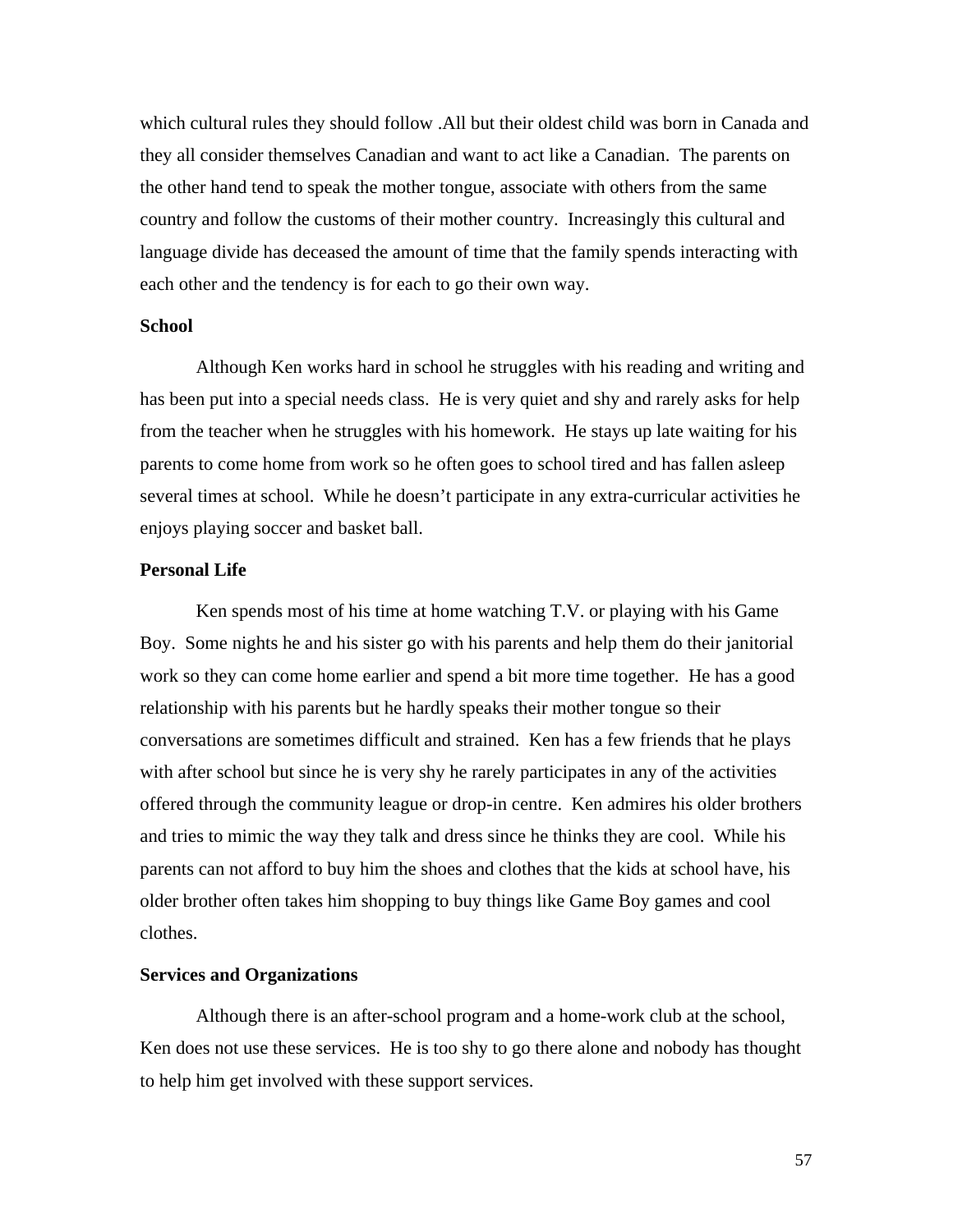#### **Scenario 3: Daniel**

Daniel is 20 years old and lives with his girlfriend in the northeast of the City. He lives with his girlfriend who is pregnant with his child and her two children from previous relationships who are aged 1 and 2. His neighbourhood is made up of apartment buildings, townhouses, and some single house dwellings. The majority of people in his neighbourhood are on income support payments or working in low-paying jobs. Most of the neighbours like Daniel live in rental units.

#### **Community**

The community has some retail services scattered along strip malls and strips of the highway but there is no real community core. For the most part the neighbourhood is surrounded by warehouses and industrial developments. There are a few social services such as daycare centres, youth centres, Children's Services and a scattering of social service agencies but they are located some distance from where Daniel and his girlfriend live. The community league runs a summer program and some recreation programs for children throughout the year which for the most part cater to 6 to 12 year olds. The community league also sponsors soccer during the spring and operates the arena in the fall and winter.

The community is considered to be a high-needs, low income area and has a fairly high crime rate (property crimes, crimes against persons, juvenile crime and family disputes). People tend to move in an out of their rental units which limits the ability of neighbours to get to know each other or develop a strong sense of community. Daniel and his girlfriend know a few of their neighbours, mostly young people like themselves who spend a lot of time watching T.V., playing video games and hanging out at the bar when they have some money. Otherwise, people tend to "mind their own business."

#### **Family Life**

Daniel moved to the City from a First Nations community in the northern part of the province to get away from the poverty and make a better life for himself. Daniel along with his 2 younger siblings and older sister and older brother was raised in a fairly neglectful and abusive environment by his father and mother. Daniel's father was an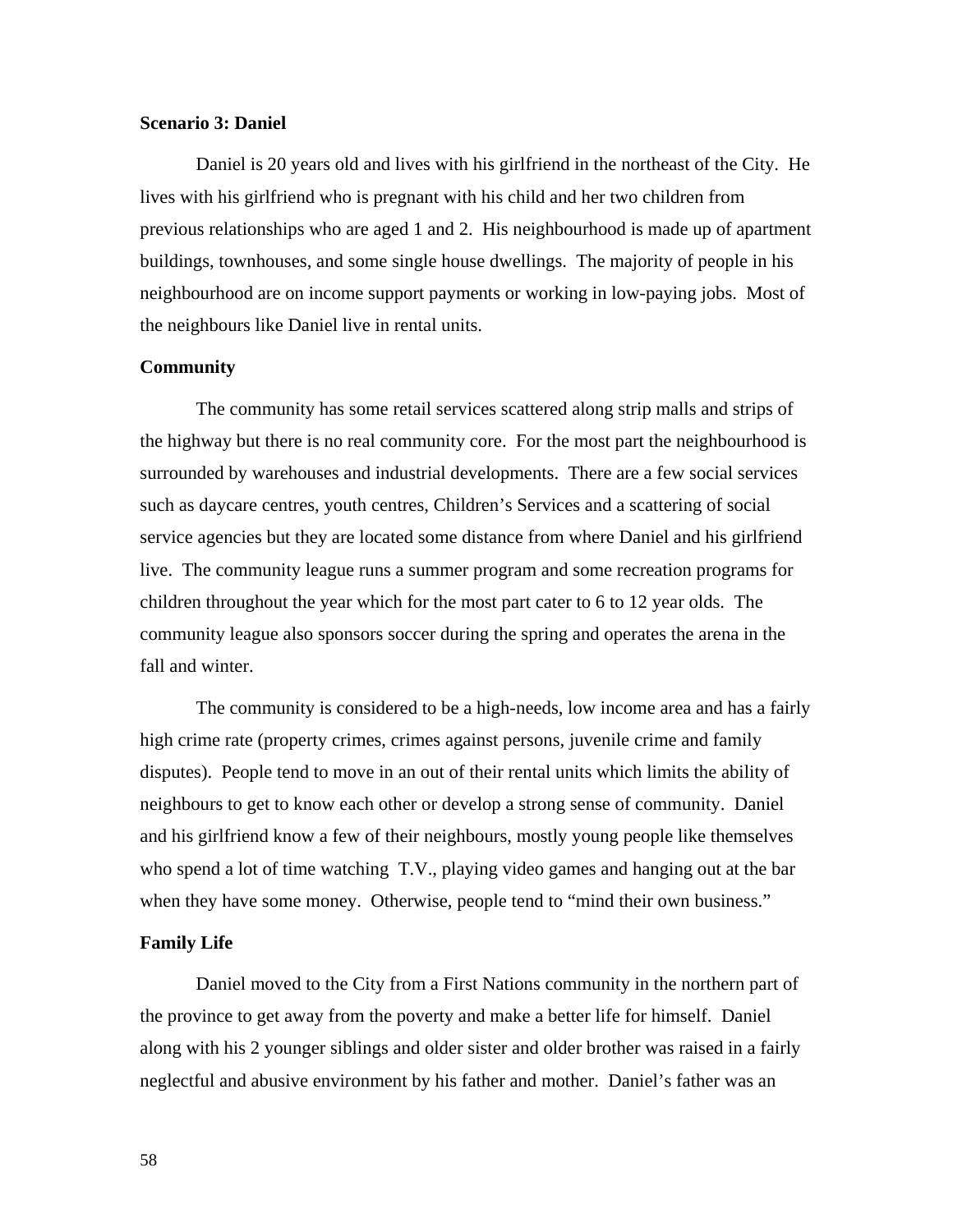alcoholic and spent a lot of time in institutions. His mother tried her best but she had her own problems with alcohol and was often physically abused by his father so she tended to be quiet and out of sight. For the most part, Daniel like his siblings was left to raise himself although he did have a positive relationship with his grandmother who took him to live with her when she could. After his grandmother died, Daniel moved to Edmonton to make a better life for himself, since he saw no future on the reserve. Daniel has some cousins and uncles who moved to the City before him and are his main source of support.

Daniel and his girlfriend, Angela have an on again off again relationship that is marred by alcohol and drugs. Angela is struggling to give up crack now that she is pregnant. Daniel tries to be supportive but other than telling her not to take the stuff doesn't know what else to do. Daniel does not take drugs himself but occasionally goes on drinking binges that can last several days. Usually these binges are cut short by a lack of money and he will go for weeks without touching a drink. He tries to help Angela out with her kids but since they are not his kids he doesn't really feel like their father. However, he is very excited that Angela is going to have his baby and talks about them moving to a better place to raise the baby.

#### **School**

Daniel dropped out of school half way through Grade 9. He can barely read and write and has been diagnosed with borderline ADHD. He has been accepted into an upgrading program and while he sees this as a chance to make a better life, he knows that he has never been very good at school work and is worried that he will not make it or will get kicked out as he has in the past.

#### **Personal Life**

Daniel spends most of his time playing video games and watching T.V when he is home. He also hangs out with his cousins and a few friends that he has met in the neighbourhood. Daniel has made some attempts to find a job but since he has limited skills and no real job experience he only gets occasional work. His main source of extra income comes from work he does for his cousins who are involved in an aboriginal gang. He has stored drugs and weapons in the past and has been involved in selling drugs for his cousins. Since he keeps quiet about this work and is considered trustworthy his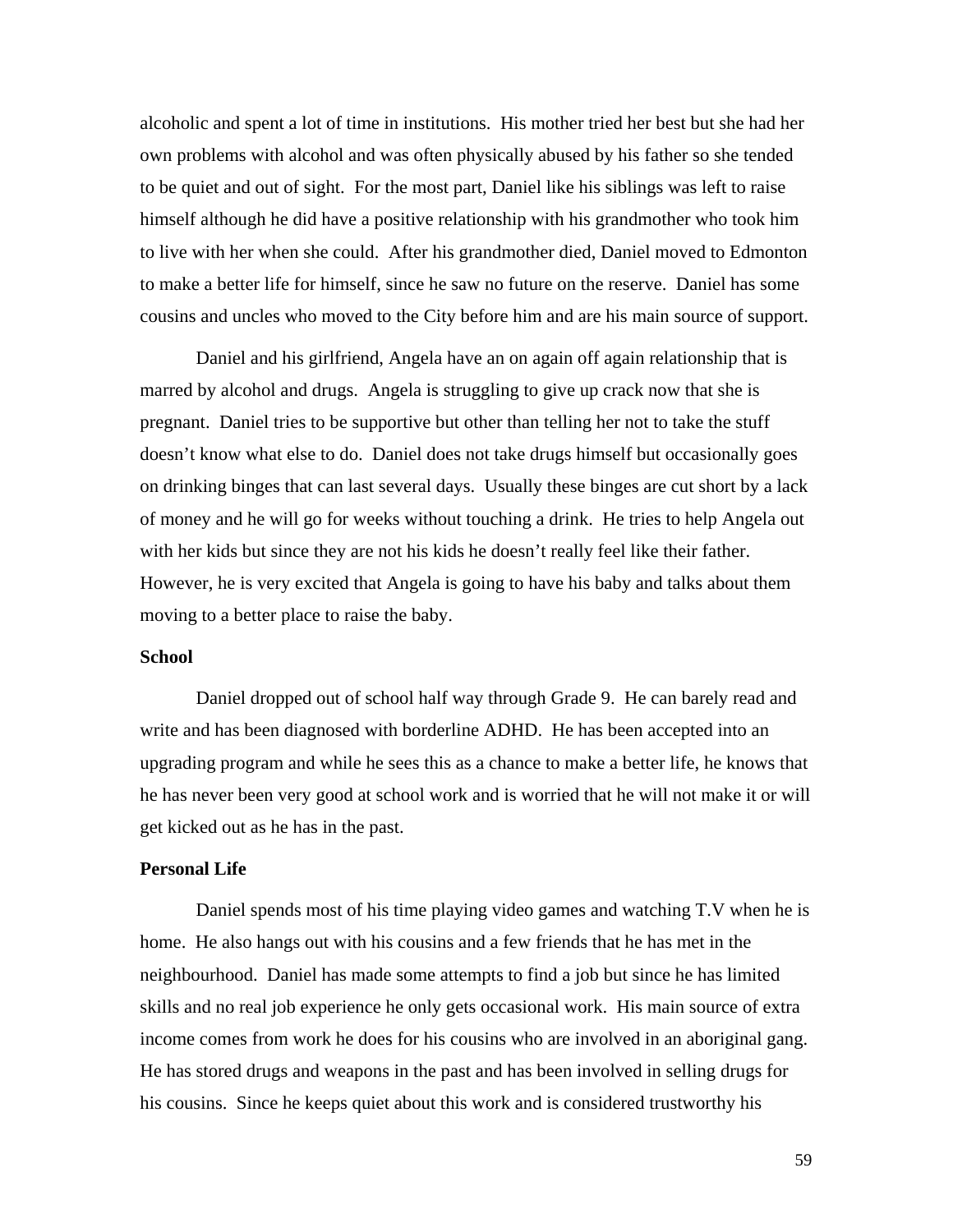cousins have suggested that he get jumped in to the gang and become more involved in the business.

Daniel suffers from bouts of depression and gets real down on himself for not being a good provider. He believes that he could make more money through the gangs and because he would like to move to a better apartment and buy things for the baby he is tempted to "up his involvement with the gang".

#### **Services and Organizations**

The primary contact Daniel has had with agencies is with the income assistance worker who he has to see occasionally for his welfare payments and the people at the school where he has been accepted for upgrading. Daniel doesn't want his child to live the life he has and feels burdened by the pressures of becoming a father. He has put their name on a waiting list for subsidized housing in a better part of the neighbourhood but he has been told that it would be at least a year before they would be able to move. Daniel doesn't know where to turn for help and doubts that anybody could help him since things have never worked out in the past.

#### **Scenario 4: Donna**

Donna is 17 years old and lives with her 10 month old baby, her grandmother, brother and sister in a subsidized housing complex in the central part of the City. Her boyfriend, the father of the baby lives with them off and on. Her neighbourhood is made up single house dwellings, apartment buildings, townhouses and is largely middle-class. However, her most immediate neighbours who live in subsidized housing are on income assistance or considered to be the "working poor".

#### **Community**

There are few services within the neighbourhood and most services are centered on large commercial developments and malls. The community league runs a summer program and some recreation programs for children throughout the year which for the most part cater to 6 to 12 year olds. The community league also sponsors soccer during the spring and operates the arena in the fall and winter. There is also a family centre in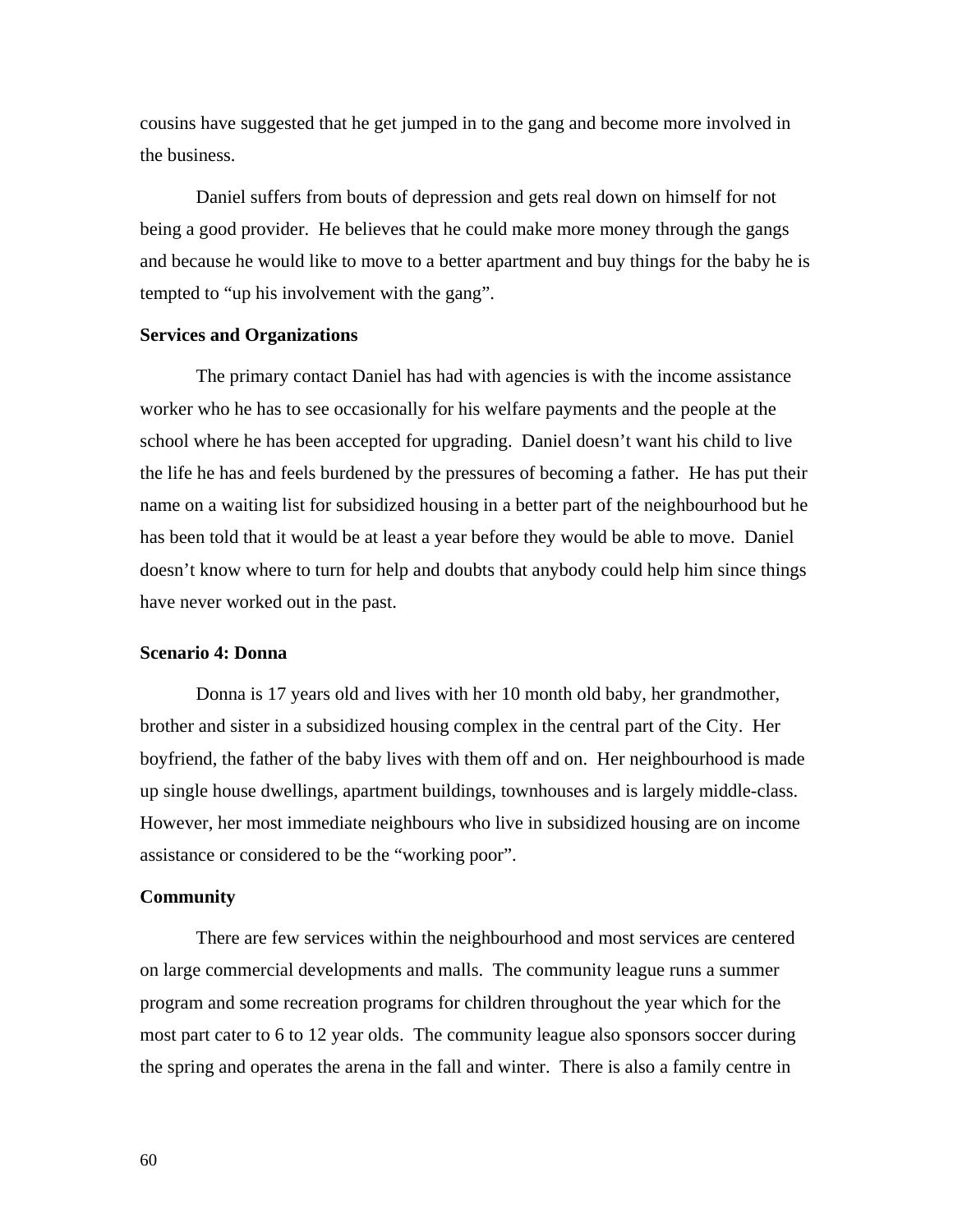the neighbourhood that offers drop-in programs for young parents. However, neither Donna nor the other members of her family take part in any of these activities.

Donna has a few friends in the housing complex mostly other young single mothers like her and they occasionally get together to watch a movie, have a few drinks and generally hang out. Occasionally Donna will leave her son with one of these friends when she goes out with her boyfriend or needs to run an errand. Drugs are readily available in the community, particularly in the housing complex and the police have busted a number of her neighbours for drugs and gang related activity.

#### **Family Life**

Donna, her brother and sister along with 3 other siblings were raised by her grandmother in the City. Donna's parents were too far into drug and alcohol abuse to be able to care for their children and her grandmother tried to step in and make a home for her grandchildren. The grandmother loves her grandchildren and does her best but her health is failing and she assumed and less and less influence over the household as Donna and her siblings grew older. Now, she pretty much keeps to herself and Donna and her siblings run the house. Donna's 3 other siblings also live in the City and there is much moving back and forth as they change living arrangements. Sometimes they live with Donna and her grandmother, sometimes Donna moves in with them and at times with friends hanging on there can be up to 12 people living in the complex.

Donna's boyfriend, the father of her baby, is involved with one of the local gangs and he often brings gang members to the house. Although they mostly sell drugs they occasionally use the drugs themselves when they feel like celebrating. They also drink fairly heavily when they get together. Donna tries to keep her baby away from them but she has little influence over them or her boyfriend. He is the boss man as he says and he will raise his son they way he thinks best. When her boyfriend's associates are around he will fuss over the baby, dressing him in colours and talking about how tough he is going to be.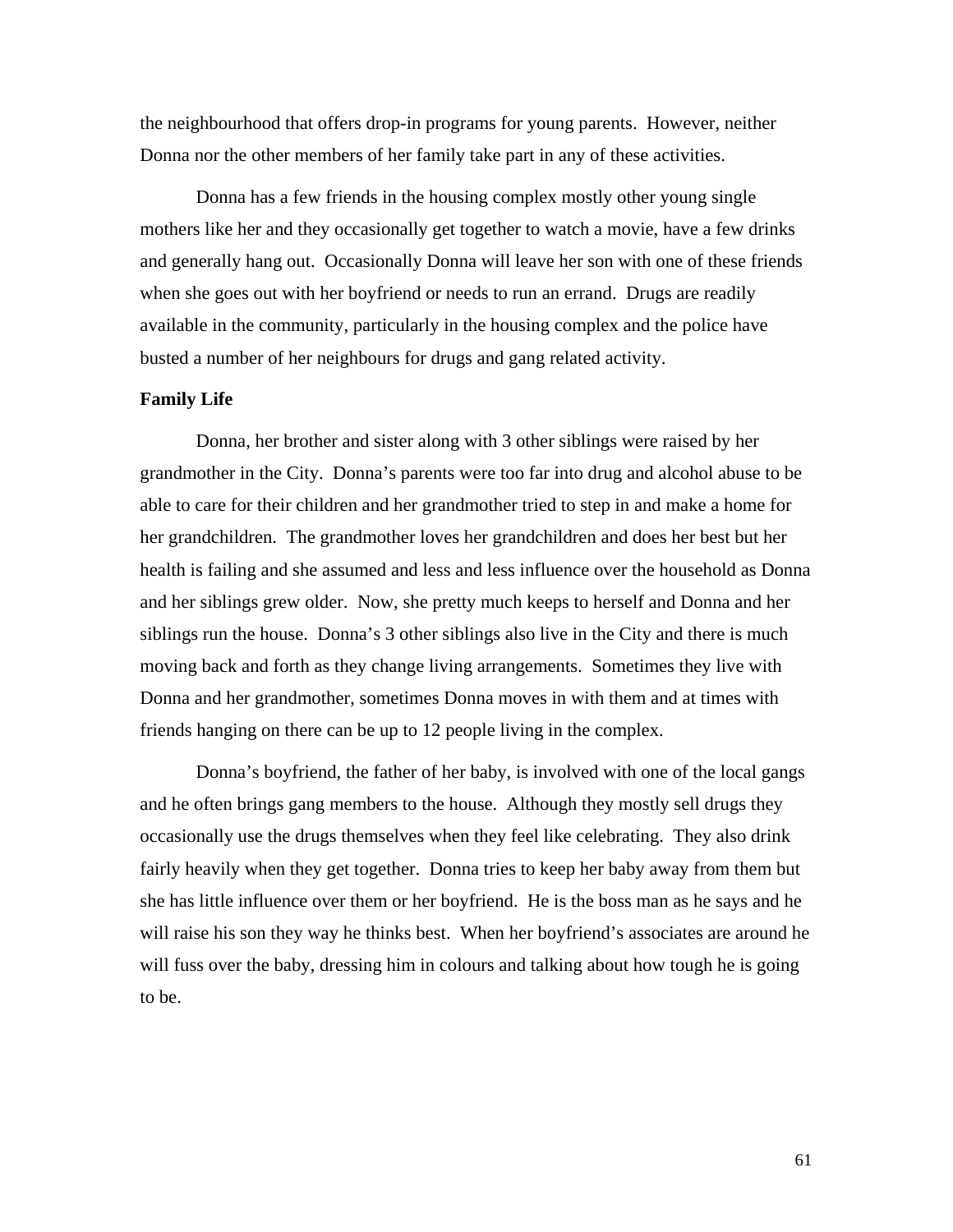### **School**

Donna struggled with school and never attended school consistently. She was placed in special learning classes after she was diagnosed as having fetal alcohol spectrum disorder. Attempts were made to give her extra support but her comprehension difficulties coupled with her poor attendance made it an uphill battle. She dropped out of school at 15 and is now barely literate.

## **Personal Life**

Because Donna's boyfriend is involved with gangs, her life and that of her baby is also tied into the gang. When her boyfriend is around other gang members he lets everyone around him know who is boss. He orders Donna around and expects her to answer to his every beck and call. Lately this has evolved into his demands that she sell drugs and prostitute for the good of the gang. Whatever money she makes, he takes. She has to sneak money to pay for food and clothes for her baby.

When Donna is forced to join her boyfriend on gang business - selling drugs, prostitution or just being available to him - she leaves her baby with her grandmother or her friends in the housing complex. Sometimes this works but often it doesn't and she doesn't know what to do with her baby. Once Children's Services were called in when the baby was left alone but the grandmother stepped in and the baby was not taken into care. However, Donna got caught selling drugs and now has a criminal record and is really worried that Children's Services will take her baby away.

Part of her knows that the gang life of her boyfriend is bad for her and her baby but she doesn't know how to change things. Her boyfriend occasionally buys her clothes and things for the baby that she needs. She tried to leave her boyfriend and the gang several times but was always drawn back - sometimes because her boyfriend threatened her if she didn't come back and other times because she was lonely and bored. She feels alternately trapped and comforted by being involved with her boyfriend and the gang.

#### **Services and Organizations**

Because of her criminal record Donna is receiving services from an organization that provides support to people involved in the criminal justice system. She has a good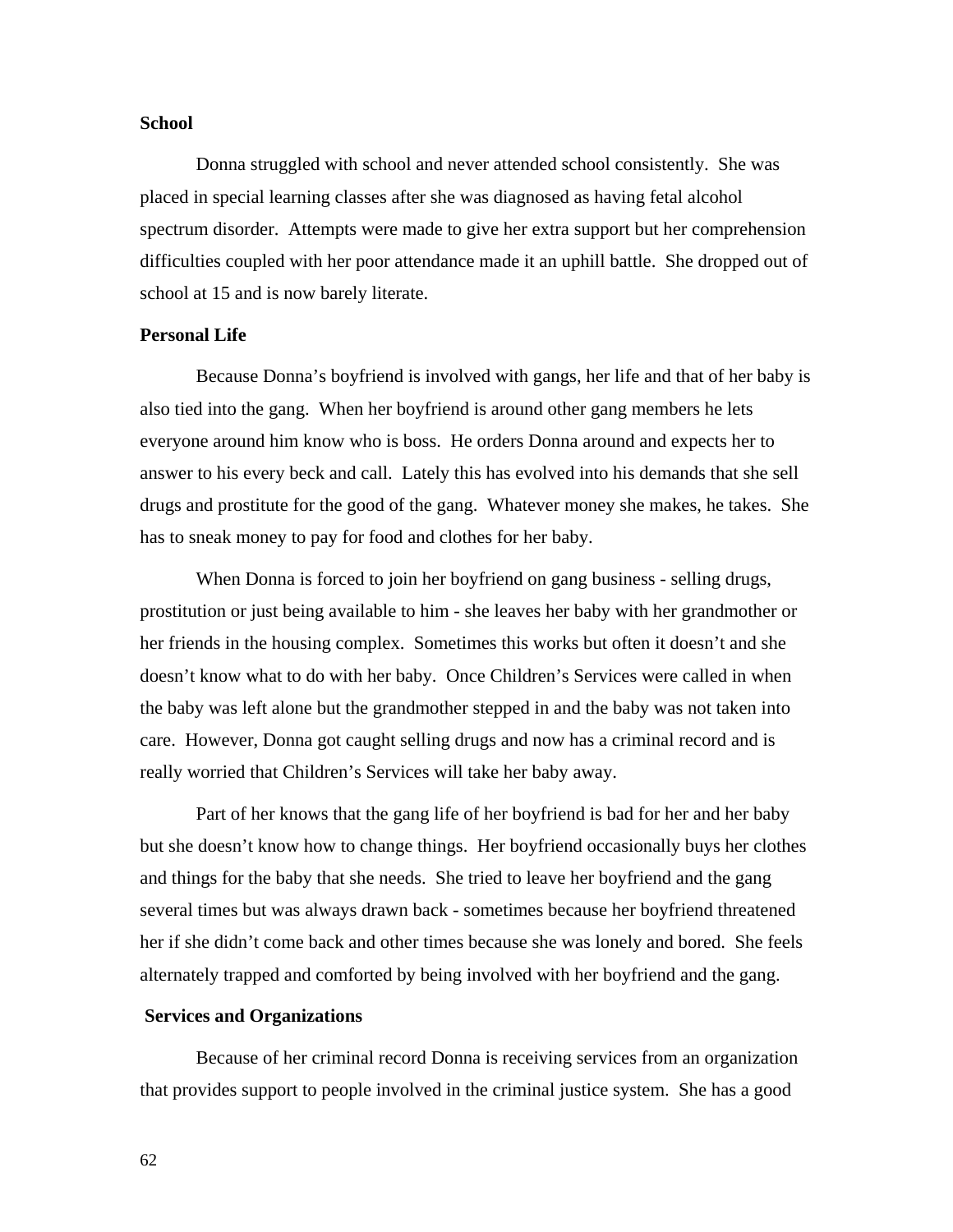relationship with her worker and is beginning to open up to the offer of services. She is particularly interested in joining a mother's support group but because of her affiliation with gangs, the agency is reluctant to accept her into the program.

#### **Scenario 5: Sonny**

Sonny is 15 years old and is living with his father and step-mother in the central part of the city. His neighbourhood is made up of apartment buildings, townhouses, and some single house dwellings. For the most part the neighbourhood is considered to be low-income/working class and the majority of people live in rental units. His father is unable to work due to his Post Traumatic Stress Disorder, which makes it very difficult for him learn and function in a structure and his step-mother stays at home as her English skills are also too limited to find and keep work .

Sonny, his father and step-mother are refugees who came to Canada two years ago. They had to flee their home country because they were members of a political minority within their country and were threatened and persecuted by the government and army. Sonny's father left their country 8 years before the rest of the family to work and get the funds to move his family to safety. After 8 years, he tried to bring his family together but they were turned back at the boarder. They tried to go to another country but were turned back again. This time tragedy struck - the boat they were travelling in sunk and all members of the family except Sonny and his father drowned. Both Sonny and his father tried to save the members of their family but couldn't and they saw them drown. Finally, after a third attempt, they were able to stay in a refugee camp in yet another country. The time spent in the refugee camp was harsh and Sonny learned to use his charm and ability to barter and steal food and goods for the family. After several more months in this refugee camp where Sonny's father met and married his step-mother, the family was finally accepted as refugees in Canada.

## **Community**

The community is densely populated and is peppered with a number of services such as restaurants, arcades, bars, casinos, and pawn shops that draw people from all over the city. As there is a significant low-income and immigrant population in the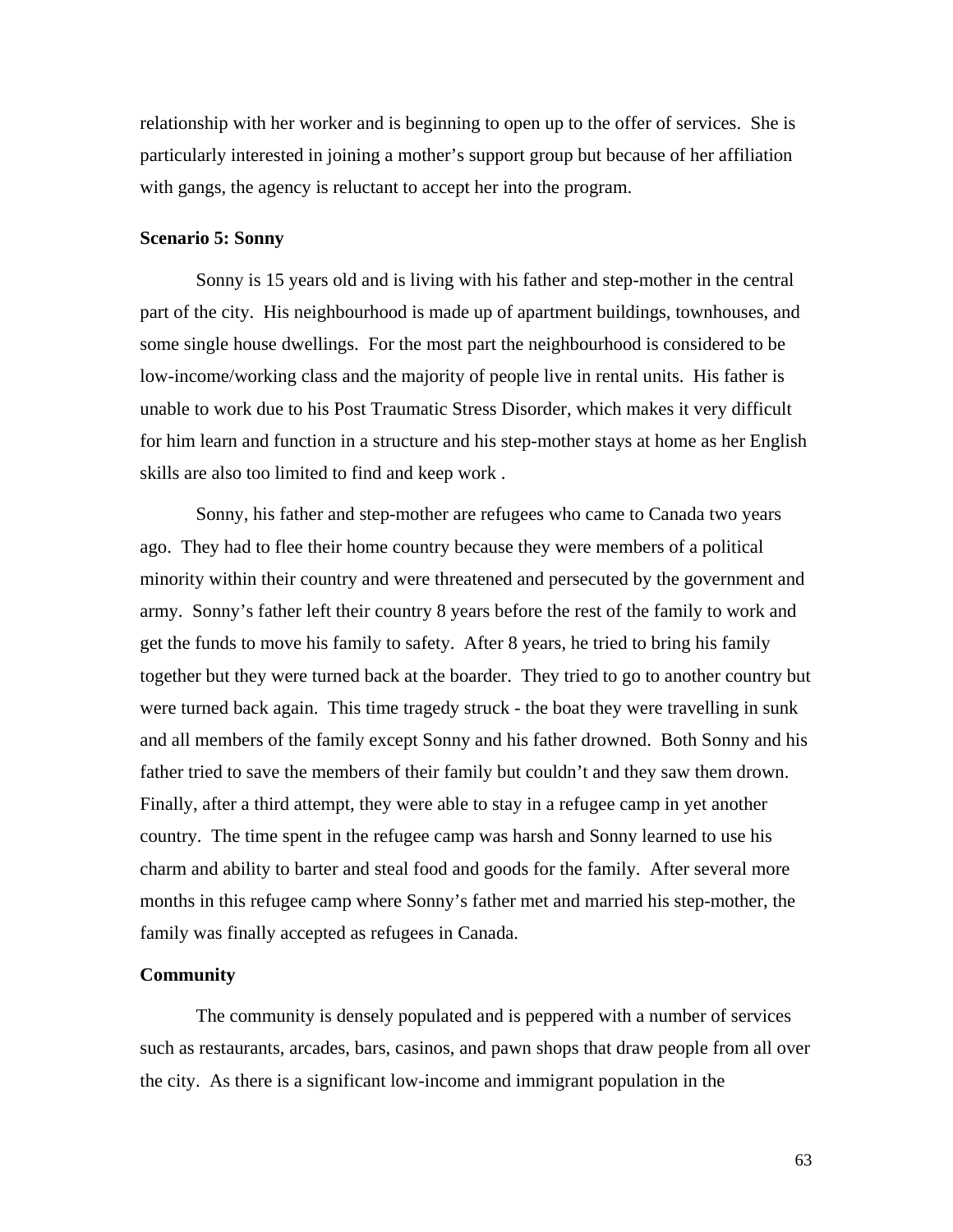neighbourhood, the area is also served by a number of social services and immigrant settlement services, alternate school programs and community league programs that provide services to children and young people.

Sonny, his father and stepmother are socially isolated and know few of their neighbours. His step-father works long hours and is often away from home. His stepmother is also very isolated only going out of the apartment accompanied by her husband or Sonny.

## **Family Life**

Sonny's father has a distant relationship with his wife and Sonny. He suffers from serious depression and Post Traumatic Stress Disorder symptoms. He is unable to sleep at night as he has nightmares which keep waking him up and so sleeps in spurts during the day. He has difficulties concentrating on anything, making it impossible to learn a new language and script and his mood is low, exacerbated by the sleep deprivation he suffers. His wife is several years younger and although they share the same religion they are from different cultures and have some difficulties in their relationship. The trauma of losing his family plagues his ability to make any deep connections to his new wife and there are occasions when he physically assaults her. The relationship between Sonny and his step-mother is very ambivalent. While she tries to provide a good home for her family and tries to be a good mother, she can not replace Sonny's birth mother. Their relationship too is distant and somewhat vacant.

For the most part, members of the family are in a very cramped (1 bedroom apartment) environment, which enhances the tension as it is difficult to have positive interactions with all that is going on. Also, while Sonny "Canadianizes" very quickly, wanting to fit in at school, his parents have little contact to the new environment and don't understand the world in which Sonny moves and lives.

## **School**

Sonny has spent very little time in his life in school. His schooling was very limited in his home country and he spent most of his time getting food and goods for his family. When he arrived in Canada, at age 13 he spoke no English and had few basic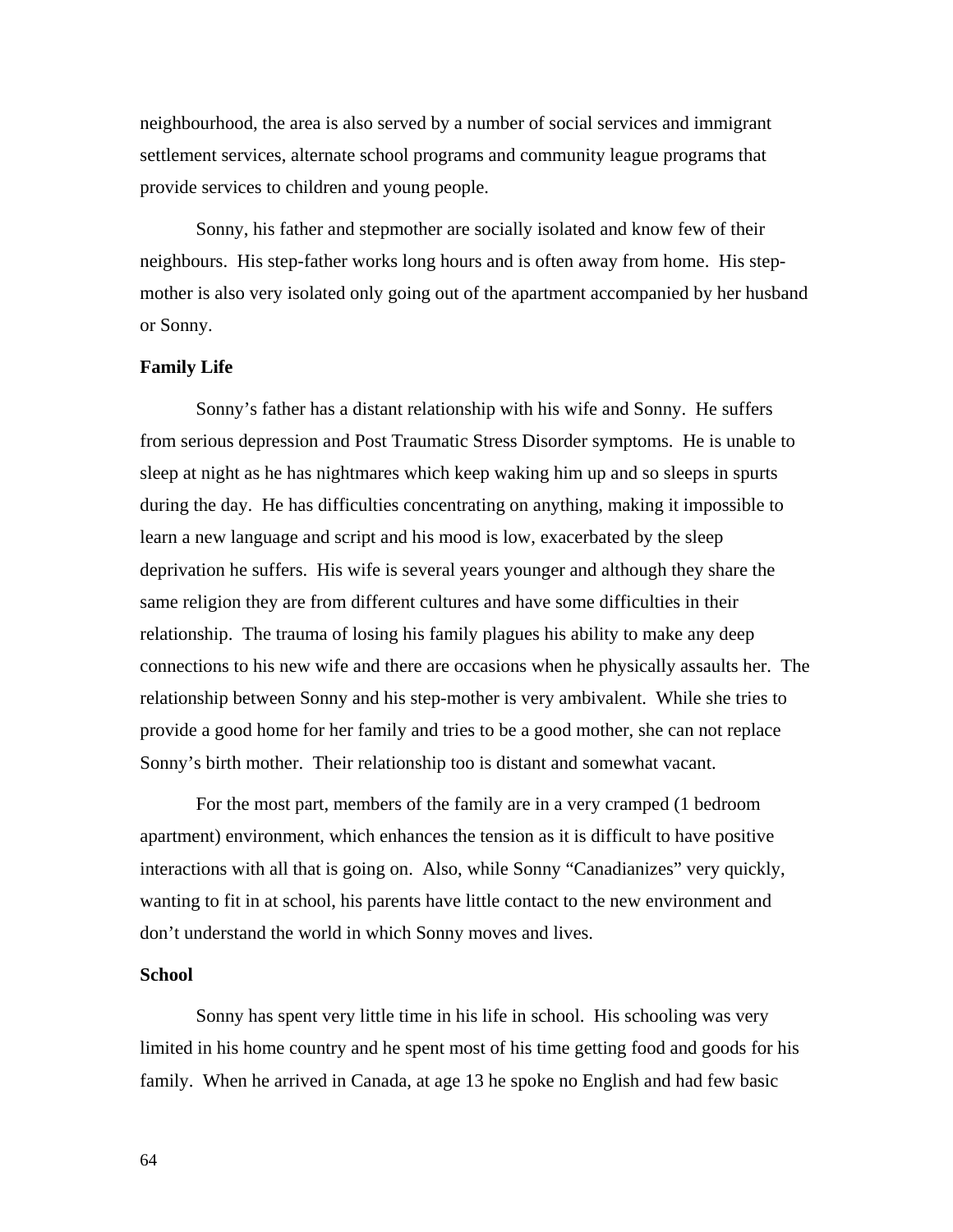skills. He was put in an ESL program and learned English very quickly. He was then moved to a regular program but he was way behind the other children in his class and constantly struggled with his work. His poor concentration, coupled with his lack of social skills and the trauma of losing his family and living in refugee camps made it very difficult for Sonny to meet with much success. He started to avoid school, skipping out or leaving early and has been suspended a few times for getting into fights with other kids.

## **Personal Life**

Sonny, like his father suffers from severe depression becoming suicidal at times. He often feels guilty that he survived while other members of his family perished. His behaviour changes between depression and exuberance and he can be very annoying to his peers and to adults around him. He can also be very charming and has learned that he can use his charm, manipulation skills and stories to get what he needs, skills that served him well in his home country and in refugee camps. Increasingly Sonny is spending less and less time at school or at home and tends to stay out late at night hanging out on the street.

## **Services and Organizations**

Teachers and school staff tried to help Sonny adjust to his new school life but his sometimes very difficult behaviour, the complexity of his background, and the trauma he experienced was beyond the scope of their services. Sonny and his family were referred to a therapist for counselling and while the father did not follow through, the therapist continued to meet with Sonny. Initially they worked through an interpreter but eventually as Sonny's English improved they began to meet on their own and to establish a fairly good relationship. While they made some gains they were not able to deal effectively with the dynamics within the home. Children's Services became involved after Sonny called to report that he was being physically abused by his father. He was put into foster care which was a good experience but was returned to the father after it was discovered that the allegations of abuse were not substantiated. In an attempt to deal with the situation, the father took his wife and Sonny back to their home country to see if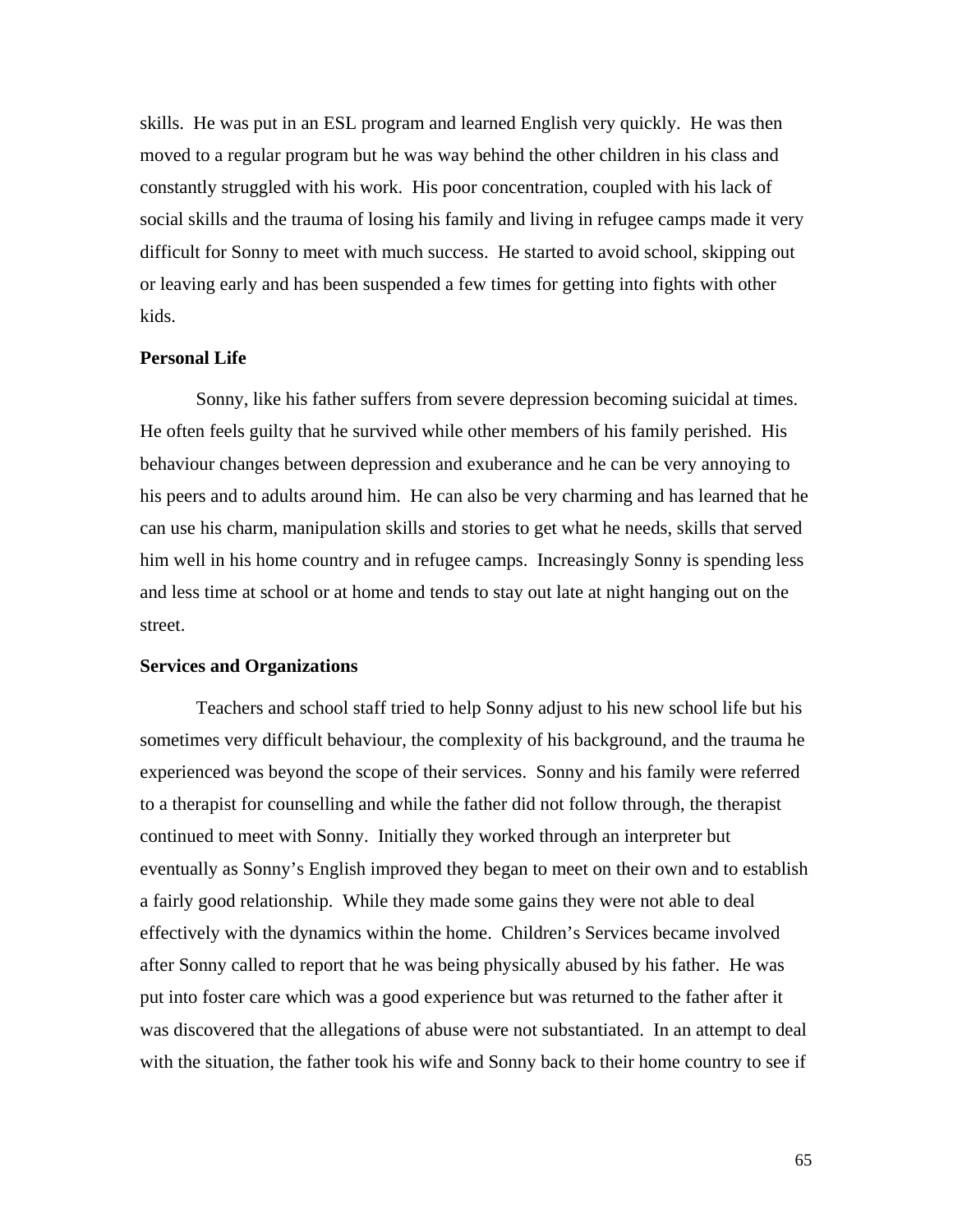things would be better there. Sonny stayed for about 5 months longer than his parents but eventually he too returned to Edmonton.

The therapist still keeps occasional contact with Sonny but since he hooked up with an older friend, she sees him less and less. When she does see him, Sonny is wearing new clothes, gold chains and an expensive watch that obviously did not come from anyone in the family. He spends less time at home and more time with his new friend, often disappearing for months on end.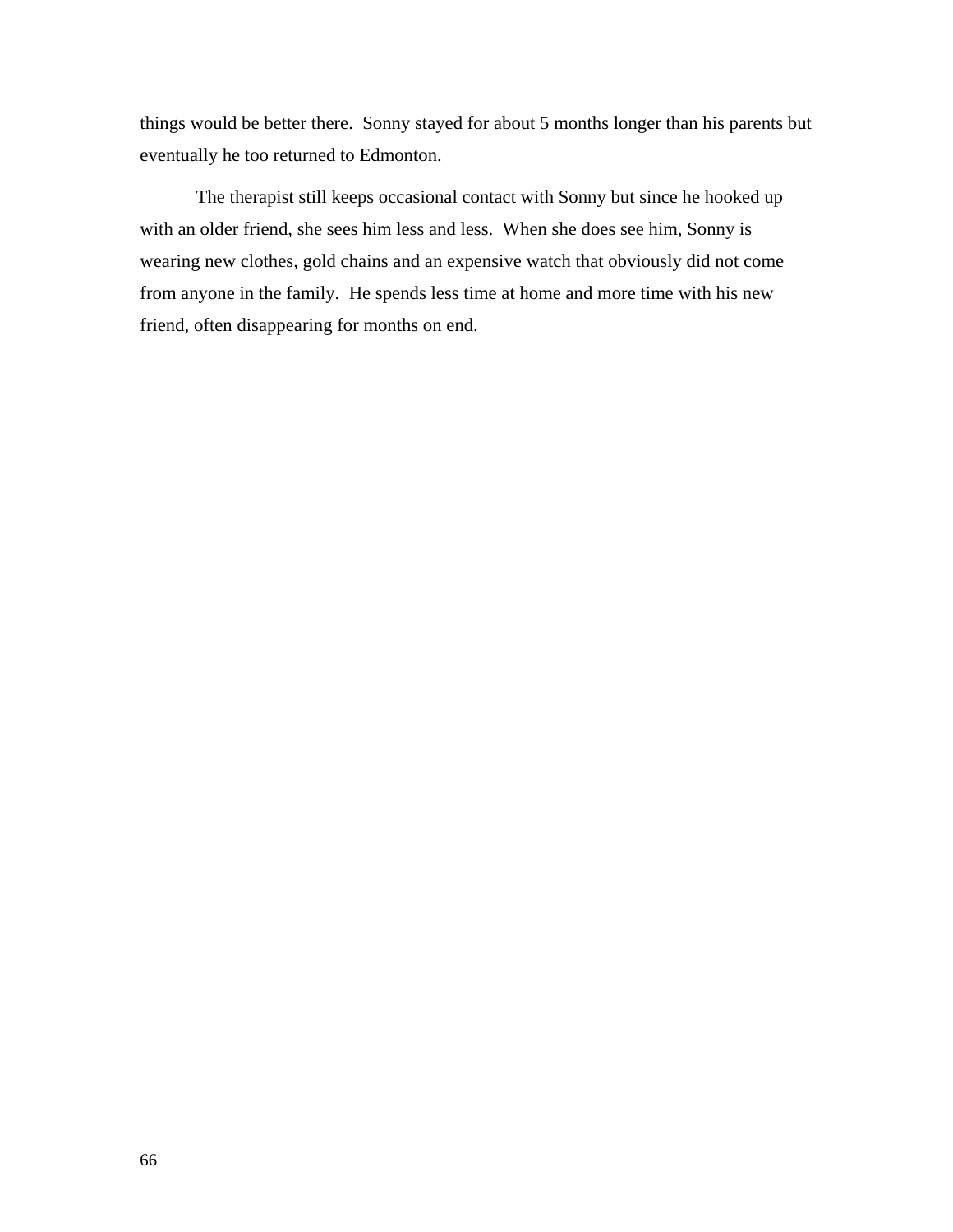## **Appendix 2**

### **CSGV Risk and Protective Framework: Building Protective Factors Around Children, Young People and Families to Prevent Gang Involvement**

Fortunately, many young people resist the temptations and forces that make gang life appear attractive. Researchers agree that these young people have protective factors in their lives. The most recent research in juvenile justice prevention is guided by a variation of the risk-protective factors framework, an approach that assumes the best way to prevent problems such as gang involvement is to reduce or eliminate risk factors, and increase or enhance protective factors. Protective factors are conditions that buffer or moderate the effects of risks, or increase resistance to them. Risk factors are conditions individuals experience personally and/or within their social environments that can predict an increased likelihood of engaging in risk-taking behaviour such as gang involvement.

Drawing on this evidence the Community Solution to Gang Violence (CSGV) uses a risk-protective framework with the intention of ultimately preventing youth involvement in gangs. The risk and protective factors in this document are based on a combination of research on risk factors that contribute to gang involvement, substance abuse and violence. The protective factors are based on conditions that promote positive youth development and well-being. As such, the protective factors not only help mitigate or buffer risk, but at the same time, create building blocks for healthy transitions to adulthood.

Based on existing research and community knowledge, CSGV has identified risk factors for gang involvement, and at the same time, identified protective factors to help prevent gang involvement within the individual, family, school and community. In addition we have added risk and protective factors associated with the way we organize and implement services and policies to respond to issues like gangs and gang violence.

This framework is a way to help us clarify the factors that may increase the risk of youth gang involvement, and what is needed to promote positive youth development as a means of prevention. By building positive relationships and patterns of interaction with young people, creating positive social environments, and developing social and economic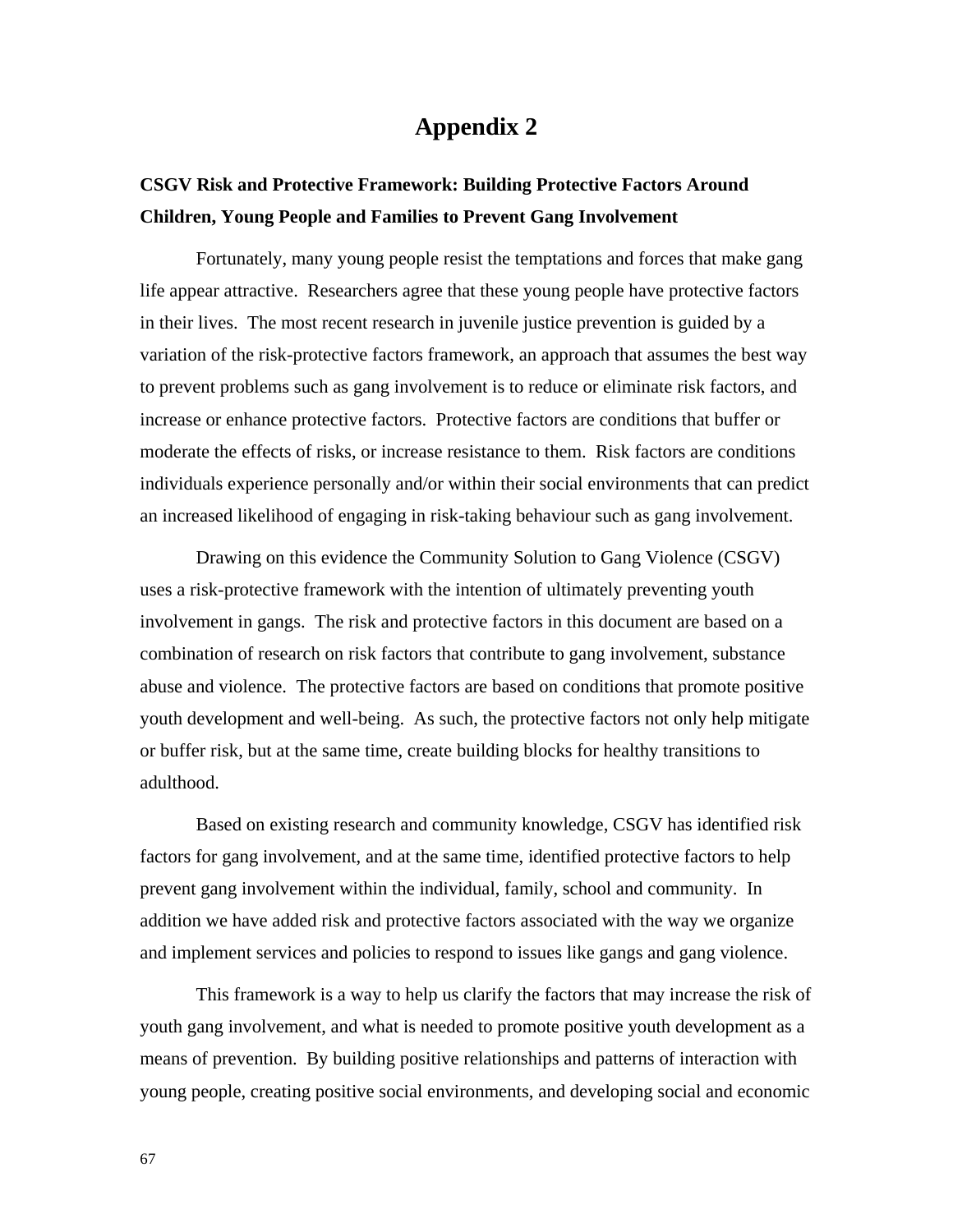policies that support positive youth development, we can help young people resist gang involvement and work toward realizing their own potential as family members, friends, neighbours, co-workers and citizens.

#### *Suggestions for Using the Tool*

Review the Risk and Protective Factors and engage in a dialogue about how these factors play out in your experience.

- What risk and protective factors are most significant to you, your group or organization's mandate?
- What risk and protective factors are most significant to the issues your group or organization is trying to address?
- What risk and protective factors are missing?
- What protective factors do your programs and services build upon?

| <b>Risk Factor</b>                                                                                                                                                | <b>Protective Factor/Assets</b>                                                        |
|-------------------------------------------------------------------------------------------------------------------------------------------------------------------|----------------------------------------------------------------------------------------|
| Does not feel safe at home, school or<br>community.                                                                                                               | Advance a sense of safety at home, school,<br>community*                               |
| Few or no adults they can count on for<br>sustained support and nurturance.                                                                                       | Encourage positive relationships with adults*.                                         |
| Disconnected from family, school and<br>community life.                                                                                                           | Give young people useful roles in the<br>community and in organizations*.              |
|                                                                                                                                                                   | Young people provide services to others*.                                              |
|                                                                                                                                                                   | Demonstrate that children and young people are<br>valued*.                             |
| Does not participate in creative activities,<br>sports, clubs or organizations in school, place<br>of worship or community.                                       | Support children and young people to<br>participate in sports, clubs or organizations* |
| Ridiculed, teased or hassled because they are<br>different (poor, different race or ethnic<br>background, interests or just don't fit in with<br>the mainstream). | Promote cultural competence and<br>understanding*.                                     |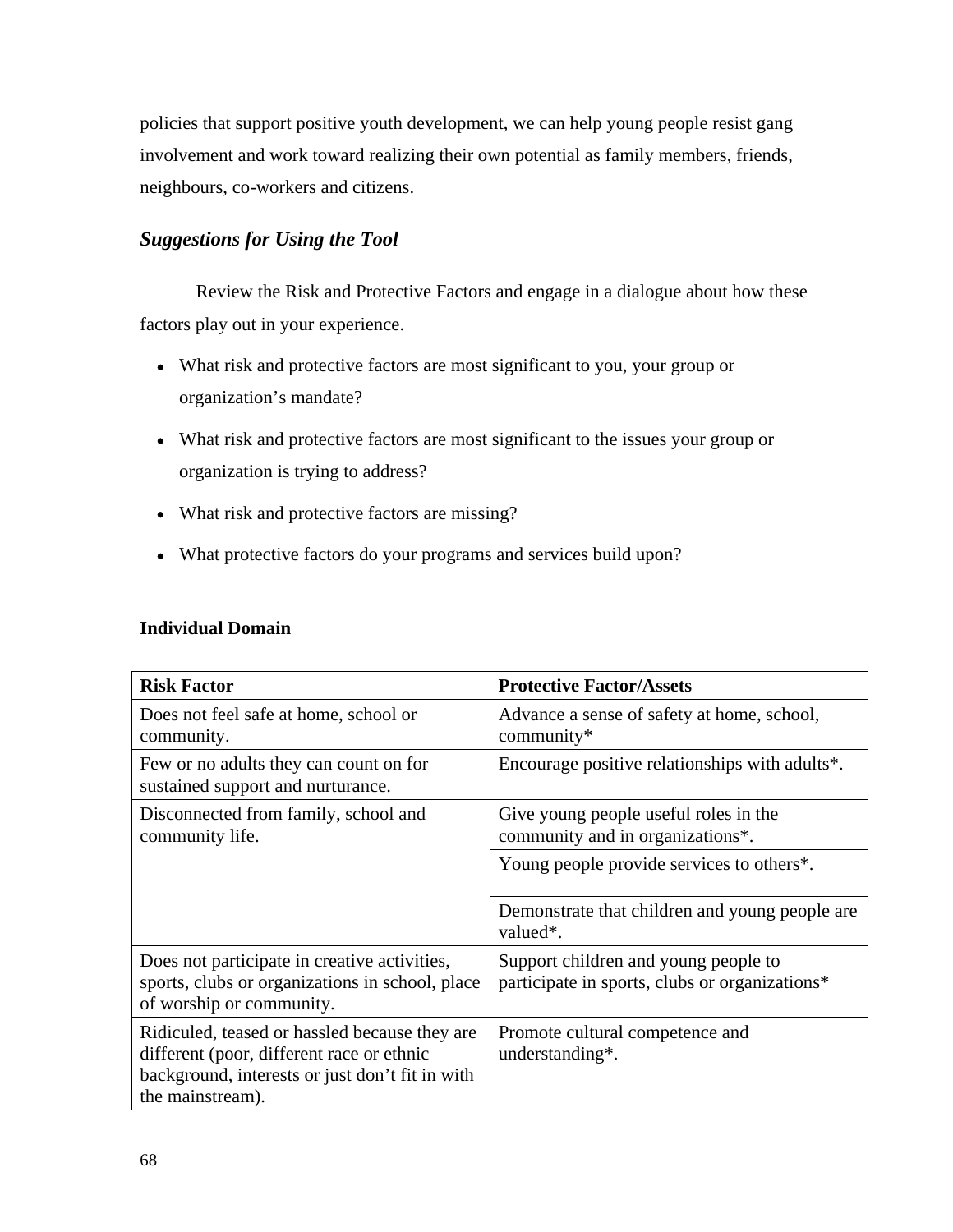| Limited ability to handle differences and<br>conflicts in non-aggressive manner.                                                   | Help children and young people develop<br>interpersonal skills*.                                                  |
|------------------------------------------------------------------------------------------------------------------------------------|-------------------------------------------------------------------------------------------------------------------|
|                                                                                                                                    | Help children and young people develop<br>conflict resolution skills*.                                            |
| Spends a lot of time alone or with<br>unsupervised peers.                                                                          | Help children and young people develop<br>positive peer relationships/friendships*.                               |
| Doesn't care what happens and pessimistic<br>about their future.                                                                   | Give children and young people a sense of<br>purpose and hope for the future*.                                    |
|                                                                                                                                    | Promote and engage young people in promoting<br>equality and social justice*.                                     |
| Limited opportunities to obtain a positive<br>sense of power and control over their lives.                                         | Help children and young people gain a sense of<br>personal power control over their lives* and try<br>new things. |
|                                                                                                                                    | Help young people develop planning and<br>decision making skills*.                                                |
|                                                                                                                                    | Help young people access employment and<br>training services to enhance employment.                               |
|                                                                                                                                    | Help young people assert their beliefs and<br>convictions*.                                                       |
| Engaged in or peers engaged in risk taking<br>behaviours (use of alcohol and drugs, drug<br>trafficking delinquent activities).    | Help avoid risky behaviour and adopt healthy<br>lifestyles and sexual attitudes*.                                 |
| Not aware of resources and services to help<br>them deal with difficulties and or uncertain<br>as to how to access these services. | Provide outreach services to help young people<br>access services and resources.                                  |

Note \* indicates one of the 40 Developmental Assets for positive development identified by the Search Institute

#### **Family Domain**

| <b>Risk Factor</b>                                                                     | <b>Protective Factor/Assets</b>                                                           |
|----------------------------------------------------------------------------------------|-------------------------------------------------------------------------------------------|
| Parents unable to communicate positively<br>with children and young people.            | Teach/support positive family communication*.                                             |
| Parents unable to provide advice and counsel<br>to children experiencing difficulties. | Teach/support family problem-solving skills.                                              |
| Parental expectations of children rigid,<br>inconsistent or non existent.              | Teach/support parents to understand children's<br>and young people's developmental needs. |
| Parents do not model positive or responsible                                           | Teach/support parents to model responsible                                                |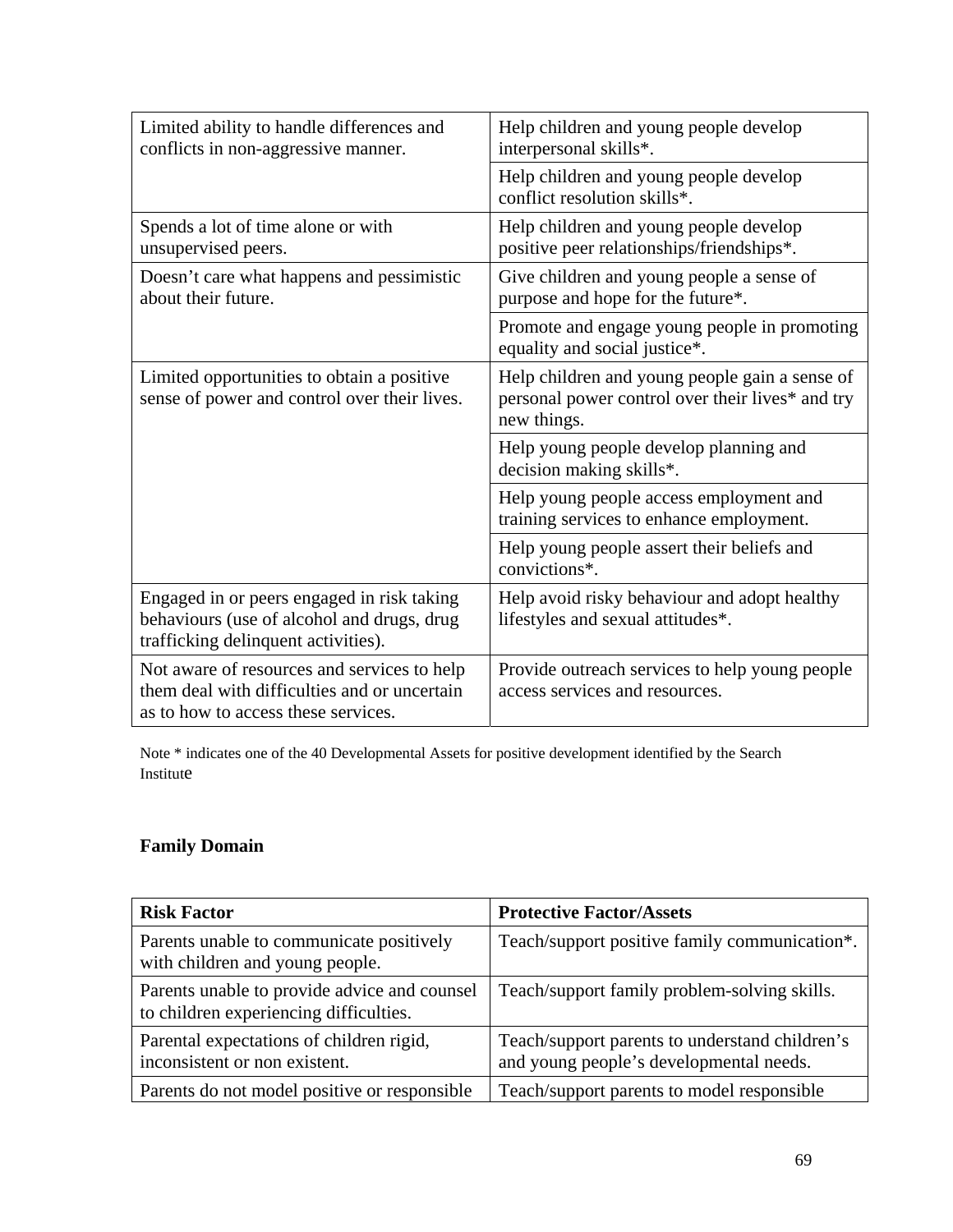| behaviour.                                                                        | behaviour*.                                                                                                                       |
|-----------------------------------------------------------------------------------|-----------------------------------------------------------------------------------------------------------------------------------|
| Parents overwhelmed with their own issues                                         | Provide support to parent's in practical ways                                                                                     |
| and unable to provide support to their                                            | (i.e. single parents groups, baby sitting                                                                                         |
| children.                                                                         | networks).                                                                                                                        |
| Culture of "individualism" within family,                                         | Promote the importance of family time and                                                                                         |
| everybody needs to make it on their own.                                          | activities.                                                                                                                       |
| Parents do not know children's friends and                                        | Teach/support parents to learn about and                                                                                          |
| acquaintances.                                                                    | engage with children's friends.                                                                                                   |
| Families outside mainstream face language                                         | Help parents (particularly immigrant and                                                                                          |
| and cultural barriers: unable to help their                                       | refugee families) learn about and adapt to                                                                                        |
| children adjust to another culture.                                               | raising children within two cultures.                                                                                             |
|                                                                                   | Encourage/support parents facing cultural and<br>language barriers to become involved with their<br>children outside of the home. |
| Parents unaware of signs of gang<br>involvement and the impact on their children. | Help parents identify signs of gang involvement<br>and support their children to resist the lure of<br>gang.                      |
| Abusive or violent interactions among family                                      | Help parents address and overcome patterns of                                                                                     |
| members.                                                                          | family violence.                                                                                                                  |
| Family members involved or associated with                                        | Help family members disassociate from the                                                                                         |
| gangs.                                                                            | gang lifestyle.                                                                                                                   |

## **Community Domain**

| <b>Risk Factor</b>                                                                                                           | <b>Protective Factor/Assets</b>                                                                               |
|------------------------------------------------------------------------------------------------------------------------------|---------------------------------------------------------------------------------------------------------------|
| High number of families supported by<br>income assistance payments or low-paying<br>jobs.                                    | Information about benefits, subsidies and<br>services is available to low income individuals<br>and families. |
|                                                                                                                              | Range of opportunities and services offered for<br>people working and earning low-wages.                      |
| High residential mobility.                                                                                                   | Provide safe, affordable housing to families.                                                                 |
| Little interaction among caring neighbours.                                                                                  | Bring people together as a community.                                                                         |
| Limited opportunities for positive interaction<br>between young people and adults.                                           | Promote interaction between adults and young<br>people at the community level.                                |
| Young people are perceived as "problematic"<br>and have limited opportunities to engage in<br>useful roles in the community. | Recognize contributions of young people in the<br>community.                                                  |
|                                                                                                                              | Create opportunities for young people to engage<br>in useful roles in their community*.                       |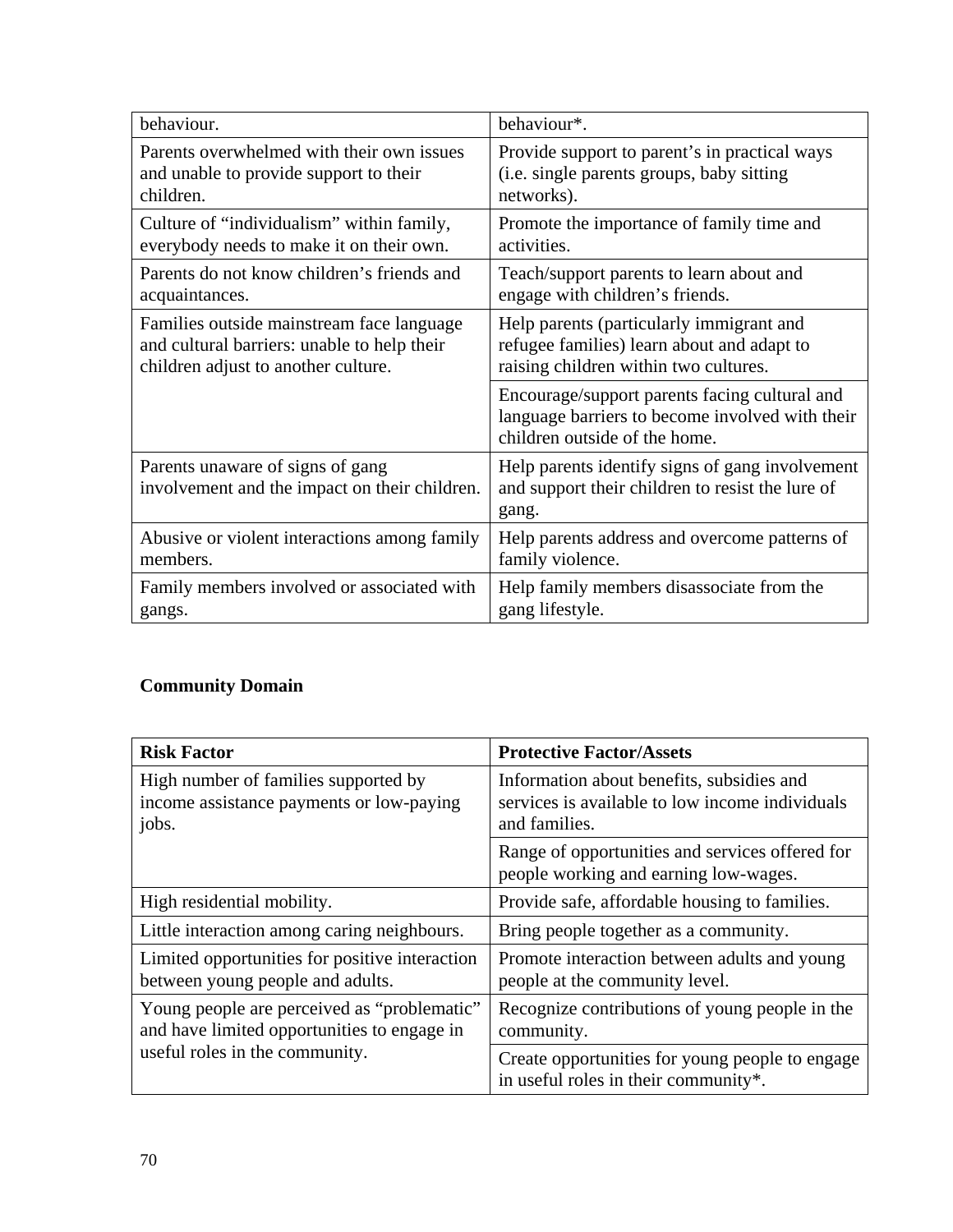| Limited knowledge, interaction or comfort<br>with people of different cultural/racial/ethnic<br>backgrounds.                                              | Celebrate and bring people together from<br>different cultural communities.                                           |
|-----------------------------------------------------------------------------------------------------------------------------------------------------------|-----------------------------------------------------------------------------------------------------------------------|
|                                                                                                                                                           | Provide information and support to enhance<br>cultural competence.                                                    |
| Community does not have a common<br>understanding of the root causes of gangs<br>and gang violence and how the community<br>can do to address this issue. | Community is working to address root causes<br>of gangs and connection between gangs, drugs<br>and criminal activity. |
|                                                                                                                                                           | Community is working to prevent crime and<br>promote community safety.                                                |

### **School Domain**

| <b>Risk Factor</b>                                                                                                                    | <b>Protective Factor/Assets</b>                                                                                          |
|---------------------------------------------------------------------------------------------------------------------------------------|--------------------------------------------------------------------------------------------------------------------------|
| Parents not involved in helping children<br>succeed at school particularly at junior-high<br>and high school levels.                  | Supports to help engage parents in their<br>children's school.                                                           |
| Children/young people not actively engaged<br>in learning.                                                                            | Provide supports to help children and their<br>parents with homework, reading abilities.                                 |
| Children /youth do not have positive,<br>sustained relationships with teachers.                                                       | Opportunities for a variety of informal<br>interactions between teachers and students.                                   |
| Children/youth have a low attachment to<br>school.                                                                                    | Promote school spirit and sense of belonging.                                                                            |
| Schools do not have the resources to meet the<br>needs of students with special learning needs.                                       | Provide a variety of resources to meet special<br>learning needs.                                                        |
| Limited interaction or connection between<br>home, school and community life.                                                         | Variety of ways employed to involve parents<br>and community in school.                                                  |
| Children/youth bullied or bullying others at<br>school.                                                                               | Programs provided to address bullying.                                                                                   |
| Children/young people not involved in extra-<br>curricular activities.                                                                | Extra-curricular activities available to students.                                                                       |
| Children/young people regularly absent or<br>skipping school.                                                                         | Programs and policies address absenteeism.                                                                               |
| Expulsion or suspension from school primary<br>means for dealing with disruptive behaviour.                                           | Policies and supports exist to address root<br>causes of behaviour and needs of disruptive<br>students.                  |
| Teachers, school staff and administrators<br>unaware or uncertain of how to respond to<br>the challenged faced by children, youth and | Programs/resources provide training and<br>support to teachers and school staff in cultural<br>awareness and competence. |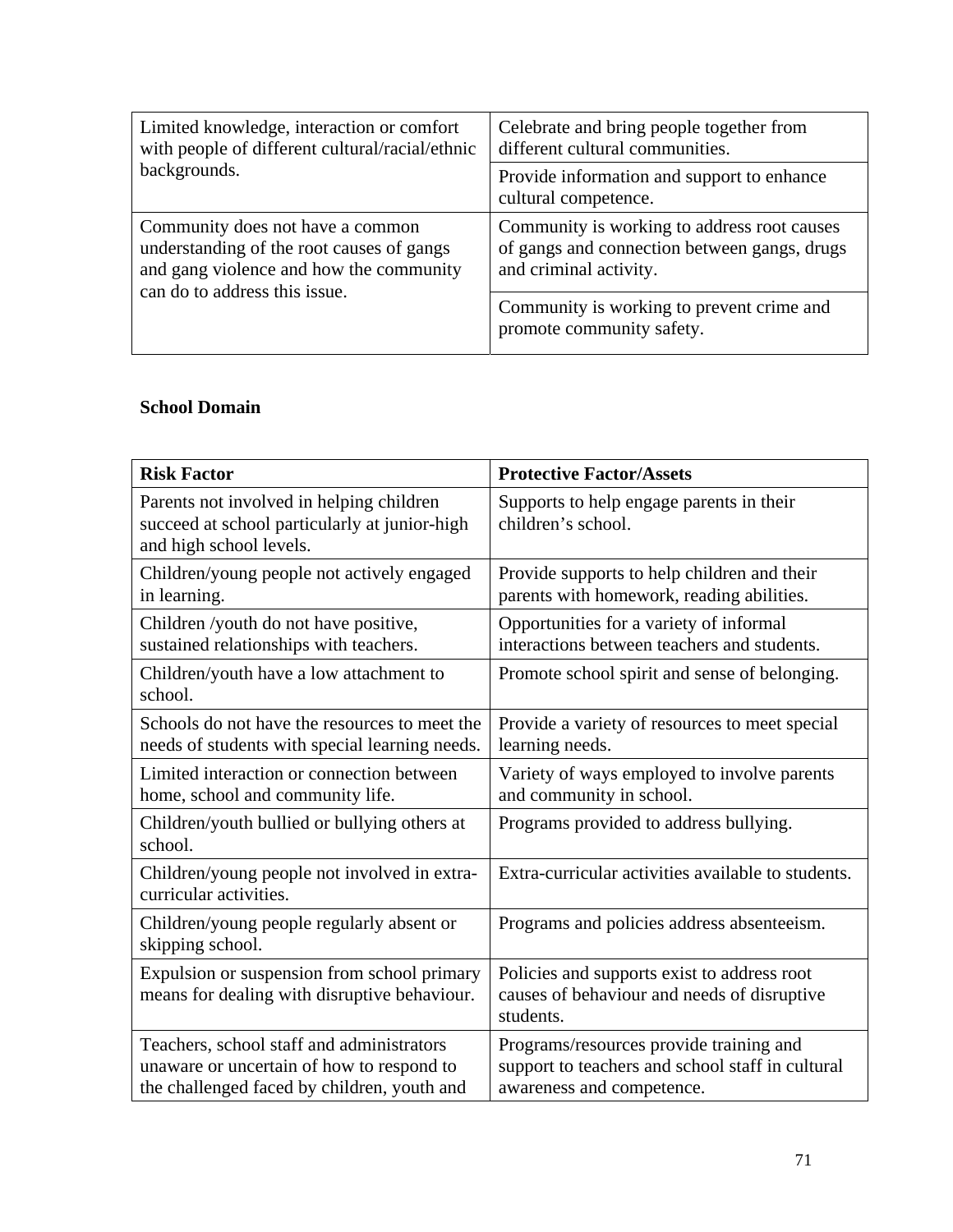| families from different cultures.              |                                                   |
|------------------------------------------------|---------------------------------------------------|
| Teachers and school staff lack the resources   | Policies, supports and resources are available to |
| to respond to the social needs of children and | help schools respond to the social needs of       |
| their families.                                | children and their families.                      |

# **Services and Organizations**

| <b>Risk Factor</b>                                                                                                                                                          | <b>Protective Factor/Assets</b>                                                                                                                                                                                                       |
|-----------------------------------------------------------------------------------------------------------------------------------------------------------------------------|---------------------------------------------------------------------------------------------------------------------------------------------------------------------------------------------------------------------------------------|
| Competition among service agencies for<br>limited resources which can promote a<br>tendency to protect turf, client-base and<br>mandate.                                    | Shared knowledge and understanding of the<br>unique services, resources and abilities of<br>agencies providing services to families and<br>youth.                                                                                     |
| Services not connected to each other<br>resulting in disconnected experiences and<br>support for those seeking help.                                                        | Collaborative approaches among service<br>agencies and practitioners to create protocols,<br>administrative procedures and practices to cross<br>service mandates and connect families and<br>youth to services when they are needed. |
| Limited ability of services to engage in<br>outreach and attract families, children and<br>youth who don't access services or don't<br>know how to access services.         | Innovative approaches to reach -out to families<br>and children who don't traditionally access<br>mainstream services.                                                                                                                |
|                                                                                                                                                                             | Services value diversity and provide a safe,<br>nurturing and welcoming environment for<br>children and families.                                                                                                                     |
| Tendency to focus on and define problems as<br>a result of individual's deficiency or failure<br>and with little or no focus on external forces<br>that pushed them to act. | Commitment and ability to address the larger<br>social economic issues behind the difficulties<br>faced by families and youth.                                                                                                        |
|                                                                                                                                                                             | Approach to services based on asset and<br>capacity building.                                                                                                                                                                         |
| Services short staffed limiting ability to<br>provide services when they are needed and to<br>develop sustained relationships with those<br>seeking help.                   | Ability to provide services that are friendly,<br>informal, relationship-based and non-<br>judgmental.                                                                                                                                |
|                                                                                                                                                                             | Practices adjusted to meet the unique needs of<br>individuals.                                                                                                                                                                        |
| Short-term project-based funding limiting the<br>ability of services to build on successes and<br>establish a long-term approach to issues.                                 | Flexible structures and processes that are able<br>to tolerate failure and "hang-in there " with<br>families and youth dealing with complex and<br>persistent difficulties.                                                           |
|                                                                                                                                                                             | Services provide consistent and sustained<br>follow-up families and youth once they leave<br>their service.                                                                                                                           |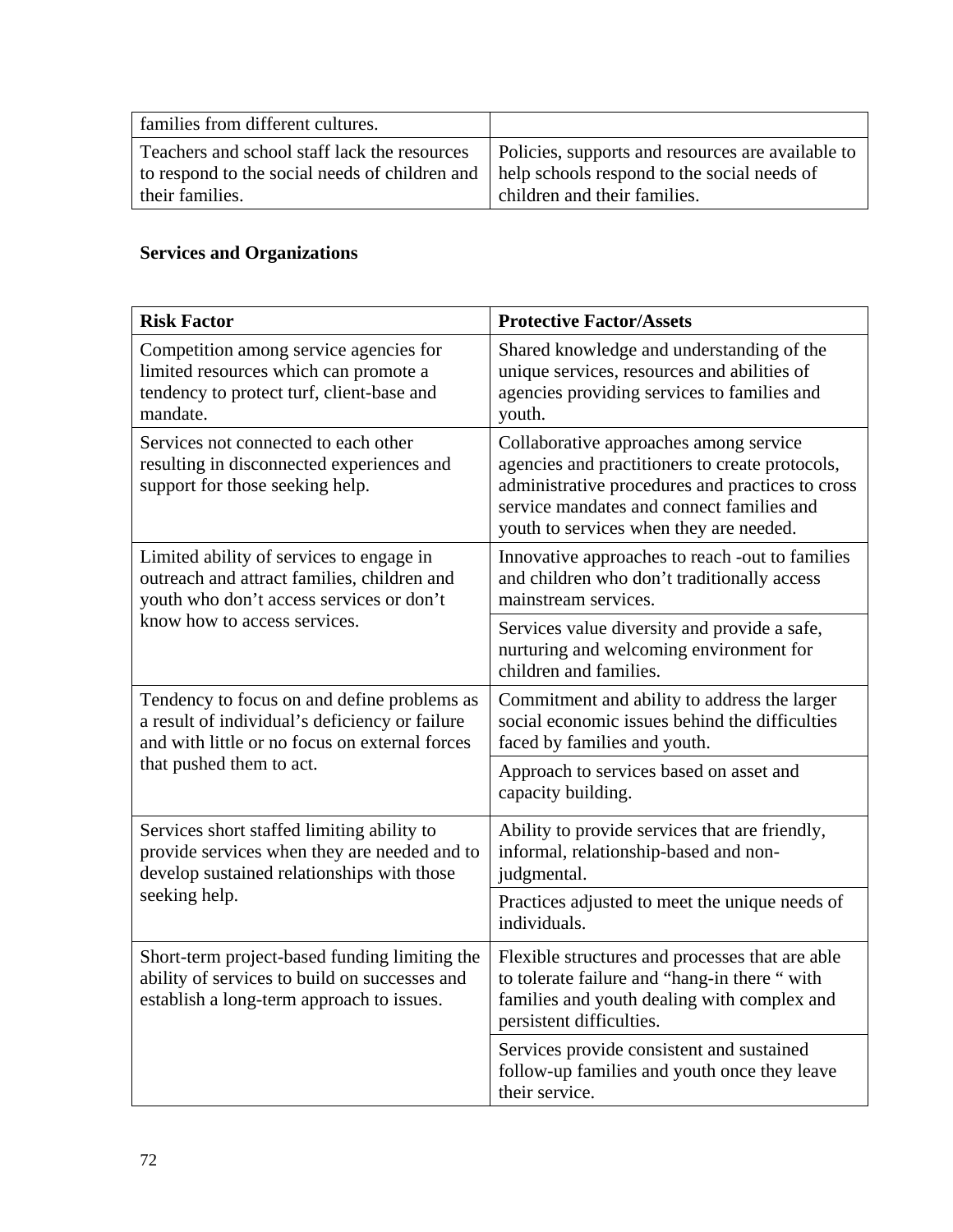### **Socio-Economic Policies**

.

| <b>Risk Factor</b>                                                                                                                                                                                        | <b>Protective Factor/Assets</b>                                                                                                                                                                                        |
|-----------------------------------------------------------------------------------------------------------------------------------------------------------------------------------------------------------|------------------------------------------------------------------------------------------------------------------------------------------------------------------------------------------------------------------------|
| Lack of common understanding among<br>service providers, funding agencies and<br>government, of gang violence and its impact<br>on individuals, families and communities.                                 | Community groups, non-profit societies and<br>government have a common understanding of<br>the dynamics and conditions that give rise to<br>gangs.                                                                     |
| Lack of understanding or agreement on the<br>best practices and approaches for addressing<br>issues of gang violence.                                                                                     | Community groups, non-profit societies and<br>government collaborate to develop<br>relationships, approaches, practices and policies<br>to address issues of gang activity violence and<br>positive youth development. |
| Short-term, year-to-year funding of services<br>and organizations that limit the ability to<br>provide sustained and innovative programs<br>that build on experience and offer continuity<br>of services. | Long-term funding arrangements with agencies<br>to enhance service innovation, and continuity<br>and on-going programming.                                                                                             |
| Project specific funding that does not cover<br>administrative or operational costs of<br>agencies and non-profit groups.                                                                                 |                                                                                                                                                                                                                        |
| Demands for quick, measurable outcomes<br>that do not account for sustained long-term<br>efforts to address complex socio-economic<br>problems like gang violence.                                        | Proposal and reporting requirements that<br>recognize the complexity of issues facing<br>people and communities and the need for long-<br>term commitment for substantial change                                       |
|                                                                                                                                                                                                           | Policies and programs geared to the multiple<br>barriers faced by the most troubled and<br>endangered youth and their families.                                                                                        |
|                                                                                                                                                                                                           | Streamlined reporting requirements to enable<br>agencies to focus more on planning and<br>delivering.                                                                                                                  |
|                                                                                                                                                                                                           | Development and support of policies,<br>approaches and programs that promotes culture<br>of mutual responsibility to address social issues.                                                                            |
| Lack of policies and programs that help<br>young people in difficulty get back into<br>school, employment or meaningful<br>community work and civic engagement.                                           | Policies and programs geared to prevention and<br>asset building.                                                                                                                                                      |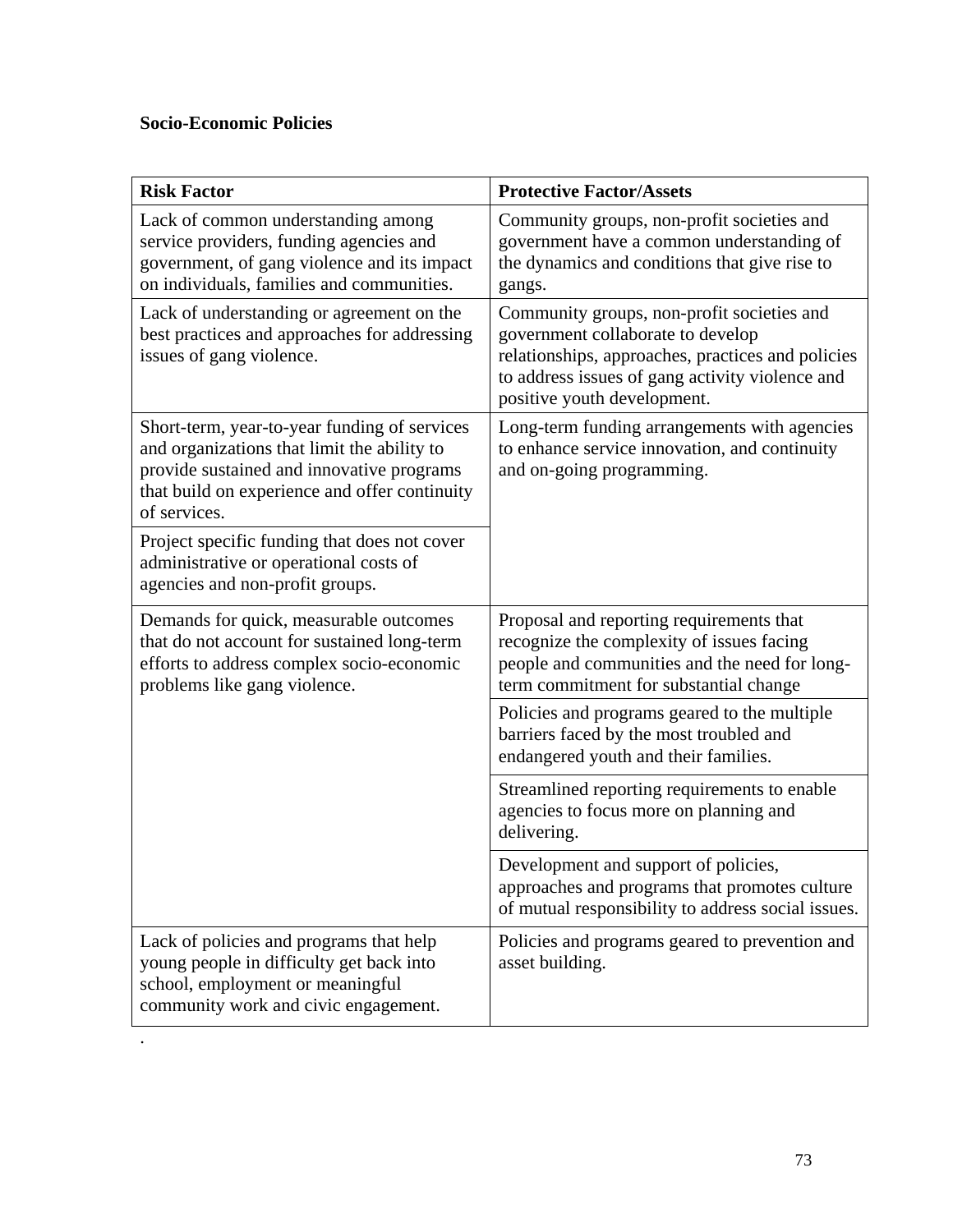## **Bibliography and References For CSGV Risk and Protective**

## **Factor Framework**

Carlie, Mike "Part 2: Risk and Protective Factors" Into the Abyss. 2002. [http://www.faculty.smsu.edu/m/mkc096f/SOLUTIONS/ISSUE/risk\\_protective.htm](http://www.faculty.smsu.edu/m/mkc096f/SOLUTIONS/ISSUE/risk_protective.htm).

Currie, Elliot. The Road to Whatever: Middle-class culture and the crisis of adolescents. New York: Metropolitan Books Henry Holt and Co. 2004

Healthy Communities Healthy Youth. A National Initiative of the Search Institute to Unite Communities for Children and Adolescents. Minneapolis: Search Institute. http://[www.search-institute.org](http://www.search-institute.org/) 

Howell, James. Preventing and reducing juvenile delinquency: A comprehensive framework. Thousand Oaks CA: Sage Publications 2003

Howell, James. "Youth Gangs: An Overview". Office of Juvenile Justice and Delinquency Prevention. August 1998. <http://www.ncjrs.org/pdffiles/167249.pdf>

Hunt, Dennis et.al. Understanding, Preventing, and Treating Problem Behaviours Among Refugee and Immigrant Youth. Centre for Multicultural Human Services Falls Church Virginia .2002

Malatest. R.A. and Associates Ltd. Edmonton Regional Plan for Coordination of Youth Services,2004-2007.Final Report. Edmonton Alberta. June 2004

Scales, P.C. and Leffert, N. Developmental assets: A synthesis of the scientific research on adolescent development. Minneapolis: Search Institute 1999.

Sikora, Kirsten, Louise Gendreau, Nancy Byway. Contents Under Pressure. Human Project. unpublished paper. October 2003

Small, A. Stephen et al. What Works, Wisconsin What Science tells us about Cost-Effective Programs for Juvenile Delinquency Prevention .A Report to the Wisconsin Governor's Juvenile Justice Commission and the Wisconsin Office of Justice Assistance. June 2005

Preventing Adolescent Gang Involvement. Juvenile Justice Bulletin September 2000.Office of Juvenile Justice and Delinquency Prevention.

Risk and Protective Factors Associated with Use of Alcohol, Tobacco and Other Drugs and Gambling Participation. The Alberta Youth Experience Survey 2002. AADAC Youth and Violence Fact Sheet (NCFV). Public Health Agency of Canada. [http://www.phac-aspc.gc.ca/ncfv-nivf/familyviolence/html/nfntsyjviolence\\_e.html](http://www.phac-aspc.gc.ca/ncfv-cnivf/familyviolence/html/nfntsyjviolence_e.html)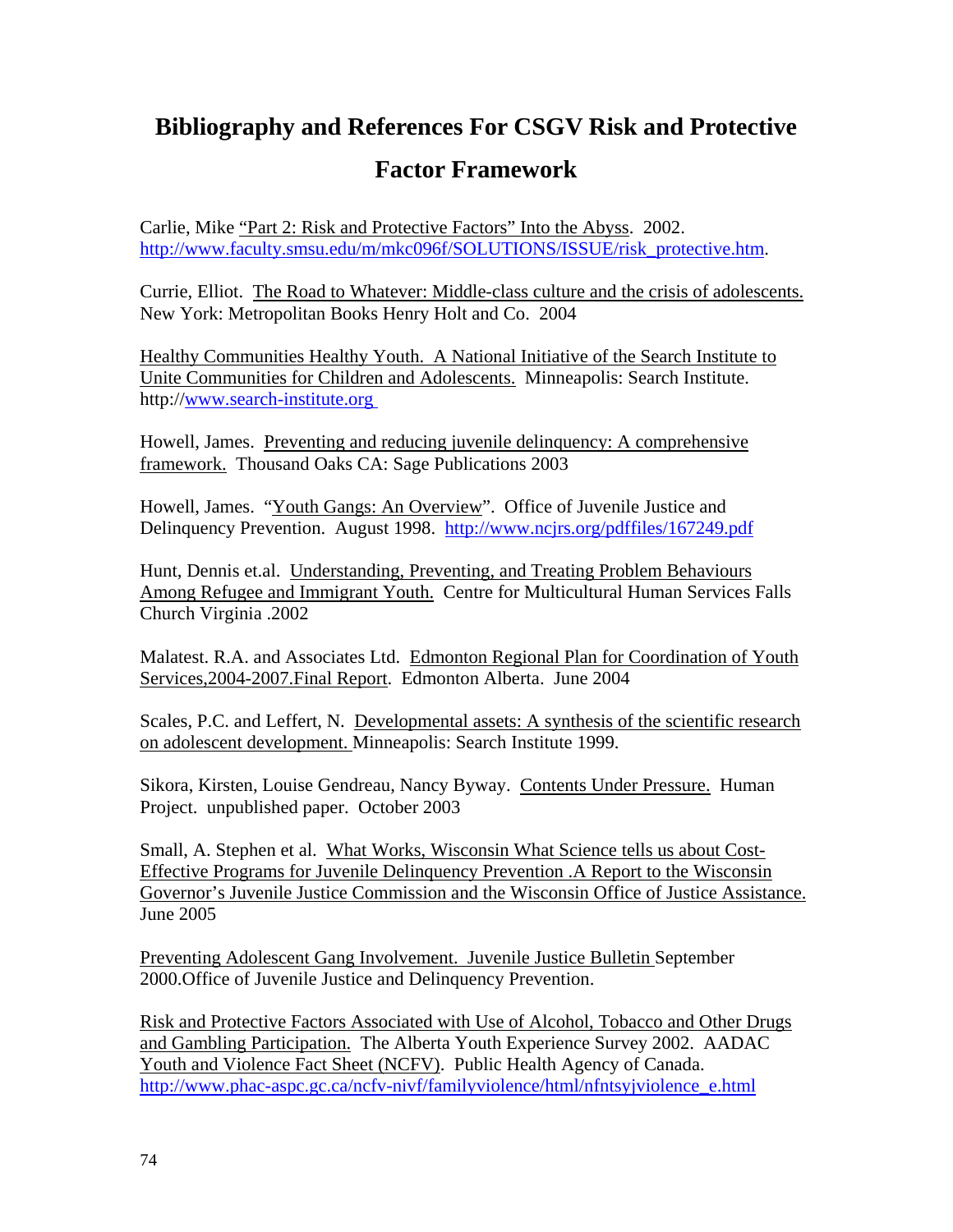Youth Violence and Youth Gangs: Responding to Community Concerns Federation of Canadian Municipalities. 1994.